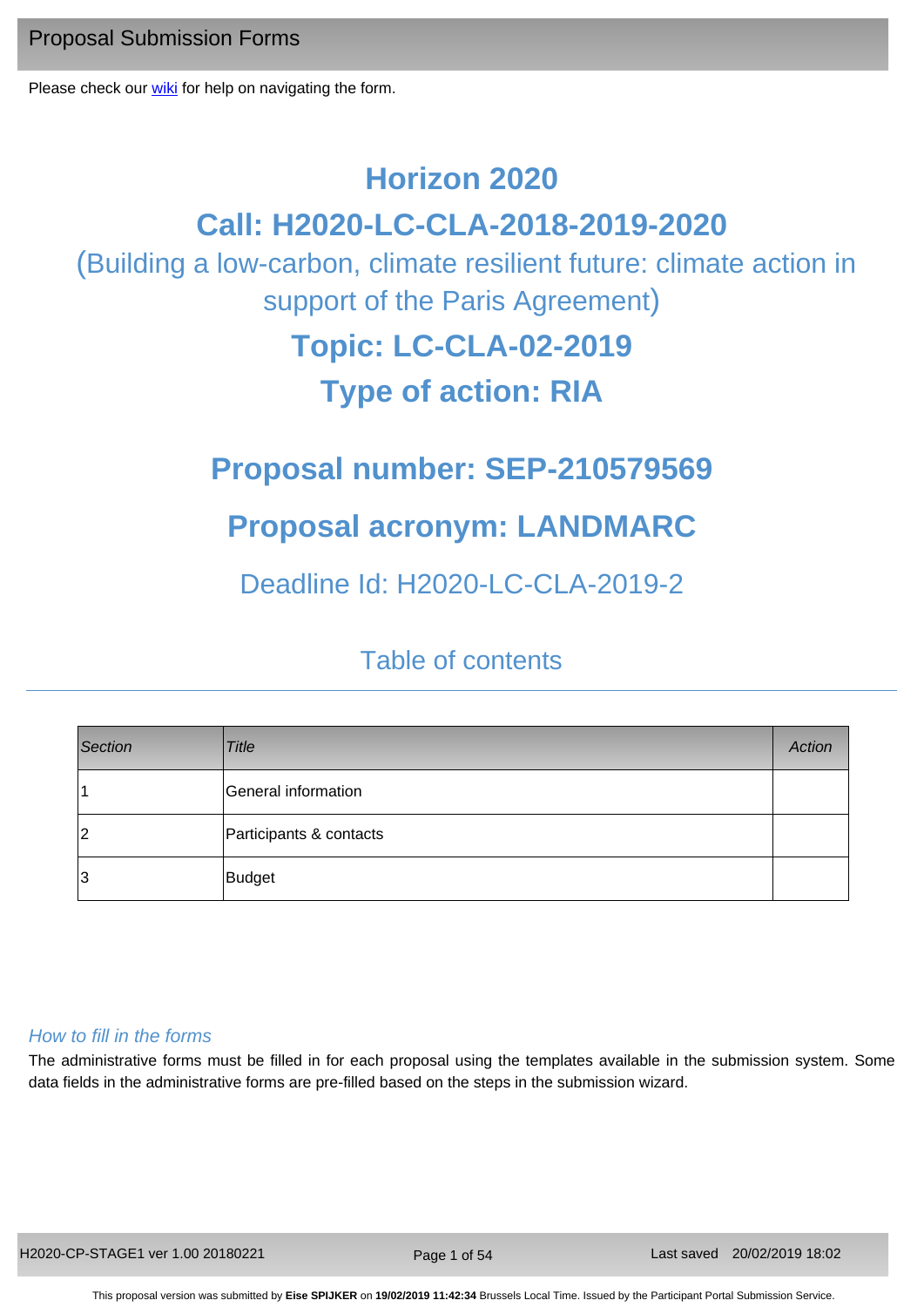| <b>Proposal Submission Forms</b> |                  |
|----------------------------------|------------------|
| Proposal ID SEP-210579569        | Acronym LANDMARC |

# 1 - General information

|                       | Topic LC-CLA-02-2019                                                                                                                             | Type of Action RIA |                                 |  |  |
|-----------------------|--------------------------------------------------------------------------------------------------------------------------------------------------|--------------------|---------------------------------|--|--|
|                       | Call Identifier H2020-LC-CLA-2018-2019-2020                                                                                                      |                    | Deadline Id H2020-LC-CLA-2019-2 |  |  |
| Acronym               | <b>LANDMARC</b>                                                                                                                                  |                    |                                 |  |  |
| Proposal title        | LAND-use based MitigAtion for Resilient Climate pathways                                                                                         |                    |                                 |  |  |
|                       | Note that for technical reasons, the following characters are not accepted in the Proposal Title and will be removed: $\lt$ > " &                |                    |                                 |  |  |
| Duration in<br>months | 48                                                                                                                                               |                    |                                 |  |  |
| Fixed keyword 1       | Feasibility of negative emissions for climate stabilisation                                                                                      |                    |                                 |  |  |
| Fixed keyword 2       | Ecosystem services provided by soils                                                                                                             |                    |                                 |  |  |
| Fixed keyword 3       | Terrestrial ecology, land cover change                                                                                                           |                    |                                 |  |  |
| Fixed keyword 4       | Land-based mitigation                                                                                                                            |                    |                                 |  |  |
| Fixed keyword 5       | Forest management planning                                                                                                                       |                    |                                 |  |  |
| Fixed keyword 6       |                                                                                                                                                  |                    |                                 |  |  |
| Free keywords         | Land management, agro-forestry, BECCS, land use modelling, macro-econometric modelling, earth<br>system models, in-situ and satellite monitoring |                    |                                 |  |  |

Page 2 of 54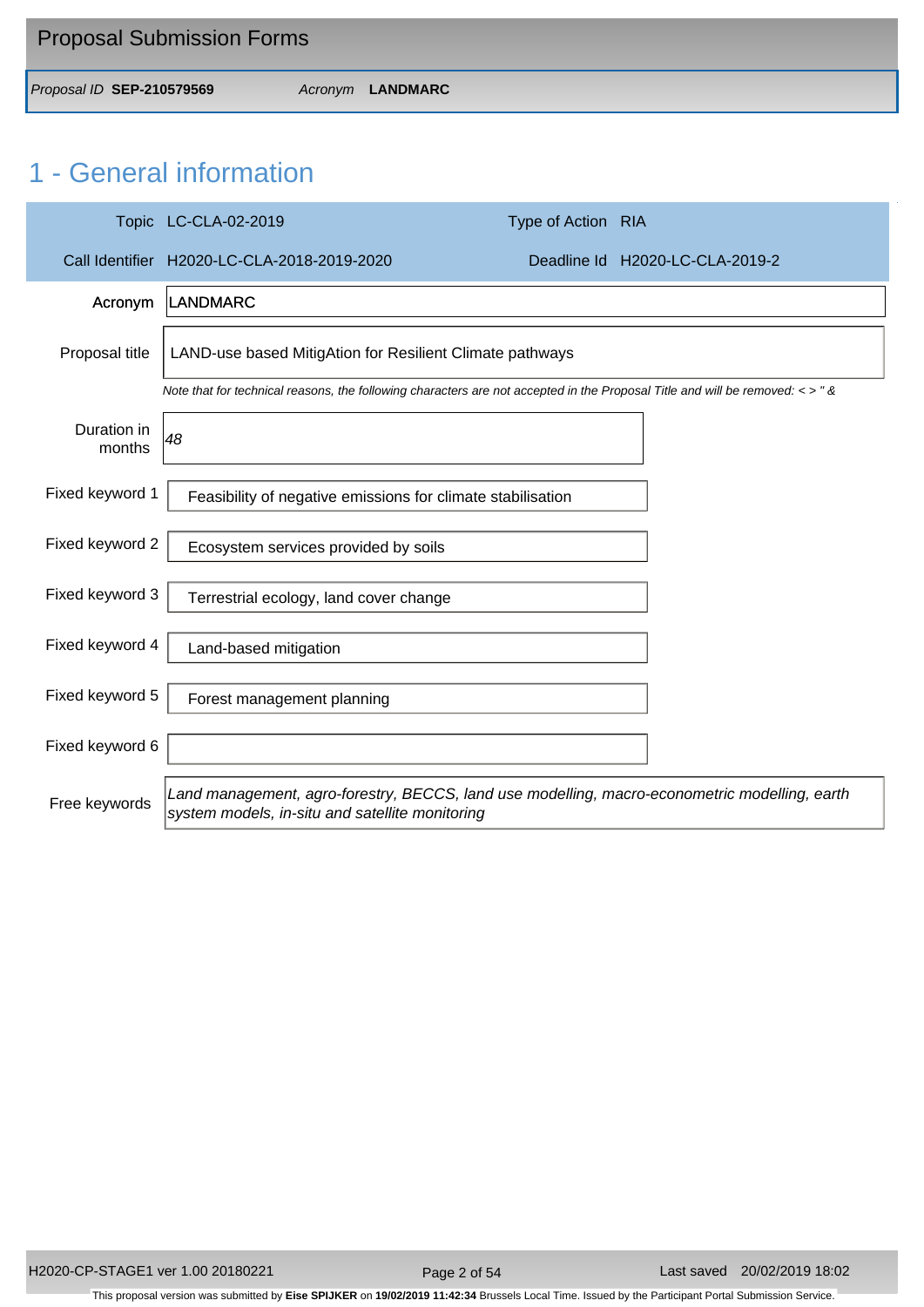*Proposal ID* **SEP-210579569** *Acronym* **LANDMARC**

#### *Abstract*

Roughly 30% of Nationally Determined Contributions (NDCs) under the Paris Agreement (PA) include land-based mitigation measures, but there are still significant uncertainties in their effectiveness to deliver negative emissions. Aside from the expected shortfall of all current NDCs to deliver on the below 2 oC ambition, this uncertainty adds to the risks to human wellbeing as a result of climate change. Land-use based mitigation technologies (LMTs) can play a crucial role in the global efforts to meet the PA goals and the Sustainable Development Goals (SDGs). Considering the land-climate-development interface, LANDMARC aims to assess the impacts of LMTs as net sinks for greenhouse gas (GHGs) by applying unique mixed-methods approach. LANDMARC assesses the potential and feasibility of LMTs in the AFOLU sector by: a) quantitatively assessing environmental, social-economic, co-benefits and trade-offs identified through a suite of monitoring tools and model system (including land use, climate and economic models) complemented by; b) qualitative assessments guided by stakeholder engagement. This mixed-method approach allows us to provide more detailed insights on the effectiveness and climate resilience of LMTs at different spatial scales (e.g. scaling up from local/national level to the regional/global level). These tools, services and approaches will contribute to land-based LMT decision support in the private sector and by policy makers. LANDMARC is an interdisciplinary consortium with expertise from ecology, engineering, climate sciences, global carbon cycle, soil sciences, satellite earth observation sciences, agronomy, economics, social sciences, and business. There is a balanced representation of partners from academia, SMEs, and NGOs from the EU, Africa, Asia and the Americas, which ensures a wide coverage of LMTs operating in different contexts (e.g. climates, landuse practices, socio-economic etc.) and spatial scales.

Remaining characters 42

Has this proposal (or a very similar one) been submitted in the past 2 years in response to a call for proposals under Horizon 2020 or any other EU programme(s)?

Please give the proposal reference or contract number.

*xxxxxx-x*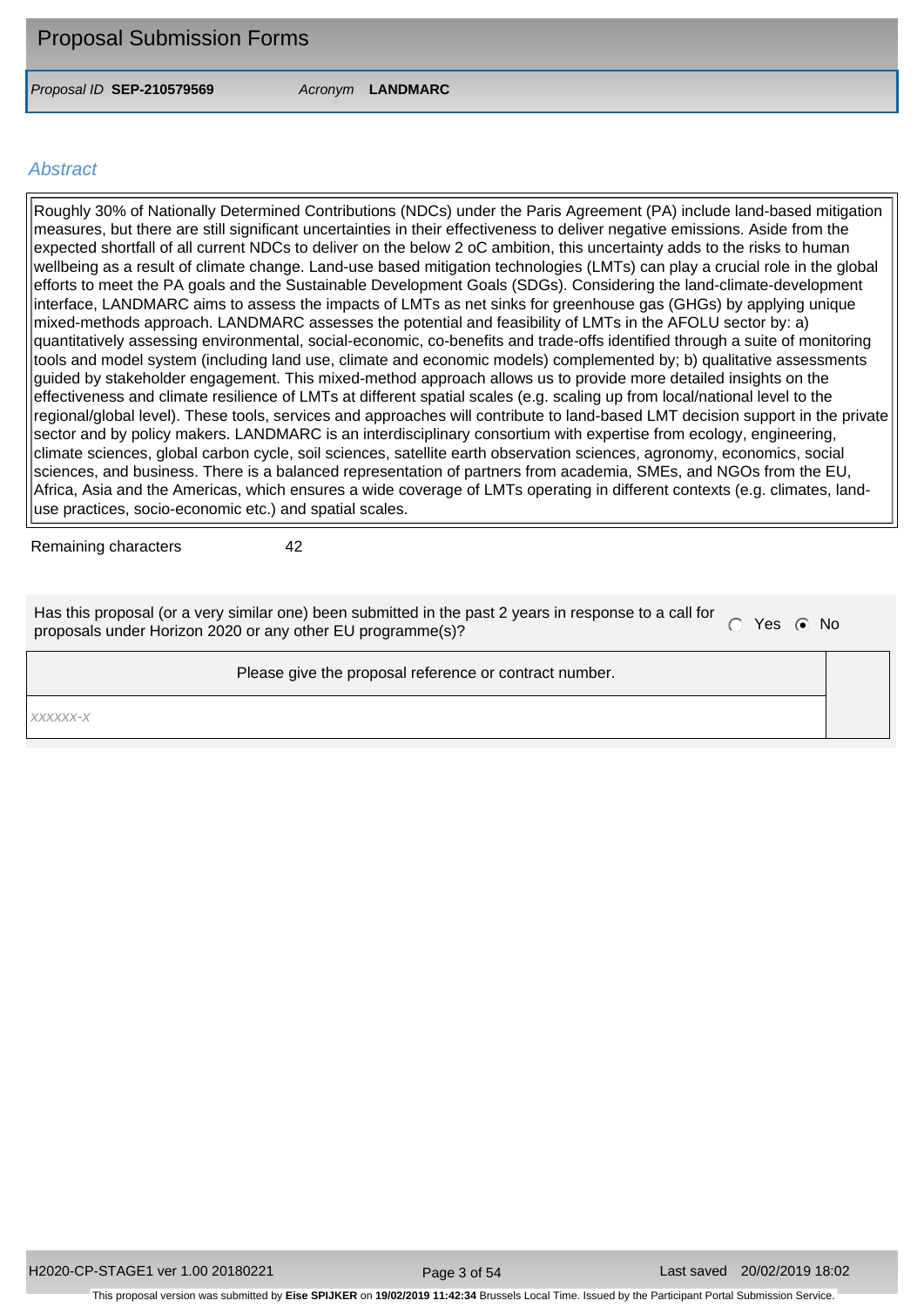| <b>Proposal Submission Forms</b> |                  |
|----------------------------------|------------------|
| Proposal ID SEP-210579569        | Acronym LANDMARC |

## *Declarations*

| [1] The coordinator declares to have the explicit consent of all applicants on their participation and on the content<br>of this proposal.                                                                                                                                                                                | $\boxtimes$ |
|---------------------------------------------------------------------------------------------------------------------------------------------------------------------------------------------------------------------------------------------------------------------------------------------------------------------------|-------------|
| [2] The information contained in this proposal is correct and complete.                                                                                                                                                                                                                                                   | $\boxtimes$ |
| $ 3\rangle$ This proposal complies with ethical principles (including the highest standards of research integrity — as set<br>out, for instance, in the European Code of Conduct for Research Integrity — and including, in particular,<br>avoiding fabrication, falsification, plagiarism or other research misconduct). |             |

4) The coordinator confirms:

| - to have carried out the self-check of the financial capacity of the organisation on<br>http://ec.europa.eu/research/participants/portal/desktop/en/organisations/lfv.html or to be covered by a financial<br>viability check in an EU project for the last closed financial year. Where the result was "weak" or "insufficient",<br>the coordinator confirms being aware of the measures that may be imposed in accordance with the H2020<br>Grants Manual (Chapter on Financial capacity check); or |  |
|--------------------------------------------------------------------------------------------------------------------------------------------------------------------------------------------------------------------------------------------------------------------------------------------------------------------------------------------------------------------------------------------------------------------------------------------------------------------------------------------------------|--|
| - is exempt from the financial capacity check being a public body including international organisations, higher or<br>secondary education establishment or a legal entity, whose viability is guaranteed by a Member State or<br>associated country, as defined in the H2020 Grants Manual (Chapter on Financial capacity check); or                                                                                                                                                                   |  |
| $\vert$ - as sole participant in the proposal is exempt from the financial capacity check.                                                                                                                                                                                                                                                                                                                                                                                                             |  |

The coordinator hereby declares that each applicant has confirmed:

| - they are fully eligible in accordance with the criteria set out in the specific call for proposals; and                                                                                                                                                 | $\boxtimes$ |
|-----------------------------------------------------------------------------------------------------------------------------------------------------------------------------------------------------------------------------------------------------------|-------------|
| - they have the financial and operational capacity to carry out the proposed action.                                                                                                                                                                      | $\boxtimes$ |
| The coordinator is only responsible for the correctness of the information relating to his/her own organisation. Each applicant<br>remains responsible for the correctness of the information related to him and declared above. Where the proposal to be |             |

ectness of the information related to him and declared above. Where the proposal to be retained for EU funding, the coordinator and each beneficiary applicant will be required to present a formal declaration in this respect.

According to Article 131 of the Financial Regulation of 25 October 2012 on the financial rules applicable to the general budget of the Union (Official Journal L 298 of 26.10.2012, p. 1) and Article 145 of its Rules of Application (Official Journal L 362, 31.12.2012, p.1) applicants found guilty of misrepresentation may be subject to administrative and financial penalties under certain conditions.

#### **Personal data protection**

The assessment of your grant application will involve the collection and processing of personal data (such as your name, address and CV), which will be performed pursuant to Regulation (EC) No 45/2001 on the protection of individuals with regard to the processing of personal data by the Community institutions and bodies and on the free movement of such data. Unless indicated otherwise, your replies to the questions in this form and any personal data requested are required to assess your grant application in accordance with the specifications of the call for proposals and will be processed solely for that purpose. Details concerning the purposes and means of the processing of your personal data as well as information on how to exercise your rights are available in the [privacy statement](http://ec.europa.eu/research/participants/data/support/legal_notice/h2020-ssps-grants_en.pdf). Applicants may lodge a complaint about the processing of their personal data with the European Data Protection Supervisor at any time.

Your personal data may be registered in the Early Detection and Exclusion system of the European Commission (EDES), the new system established by the Commission to reinforce the protection of the Union's financial interests and to ensure sound financial management, in accordance with the provisions of articles 105a and 108 of the revised EU Financial Regulation (FR) (Regulation (EU, EURATOM) 2015/1929 of the European Parliament and of the Council of 28 October 2015 amending Regulation (EU, EURATOM) No 966/2012) and articles 143 - 144 of the corresponding Rules of Application (RAP) (COMMISSION DELEGATED REGULATION (EU) 2015/2462 of 30 October 2015 amending Delegated Regulation (EU) No 1268/2012) for more information see the [Privacy statement for the EDES](http://ec.europa.eu/budget/library/explained/management/protecting/privacy_statement_edes_en.pdf) [Database.](http://ec.europa.eu/budget/library/explained/management/protecting/privacy_statement_edes_en.pdf)

Page 4 of 54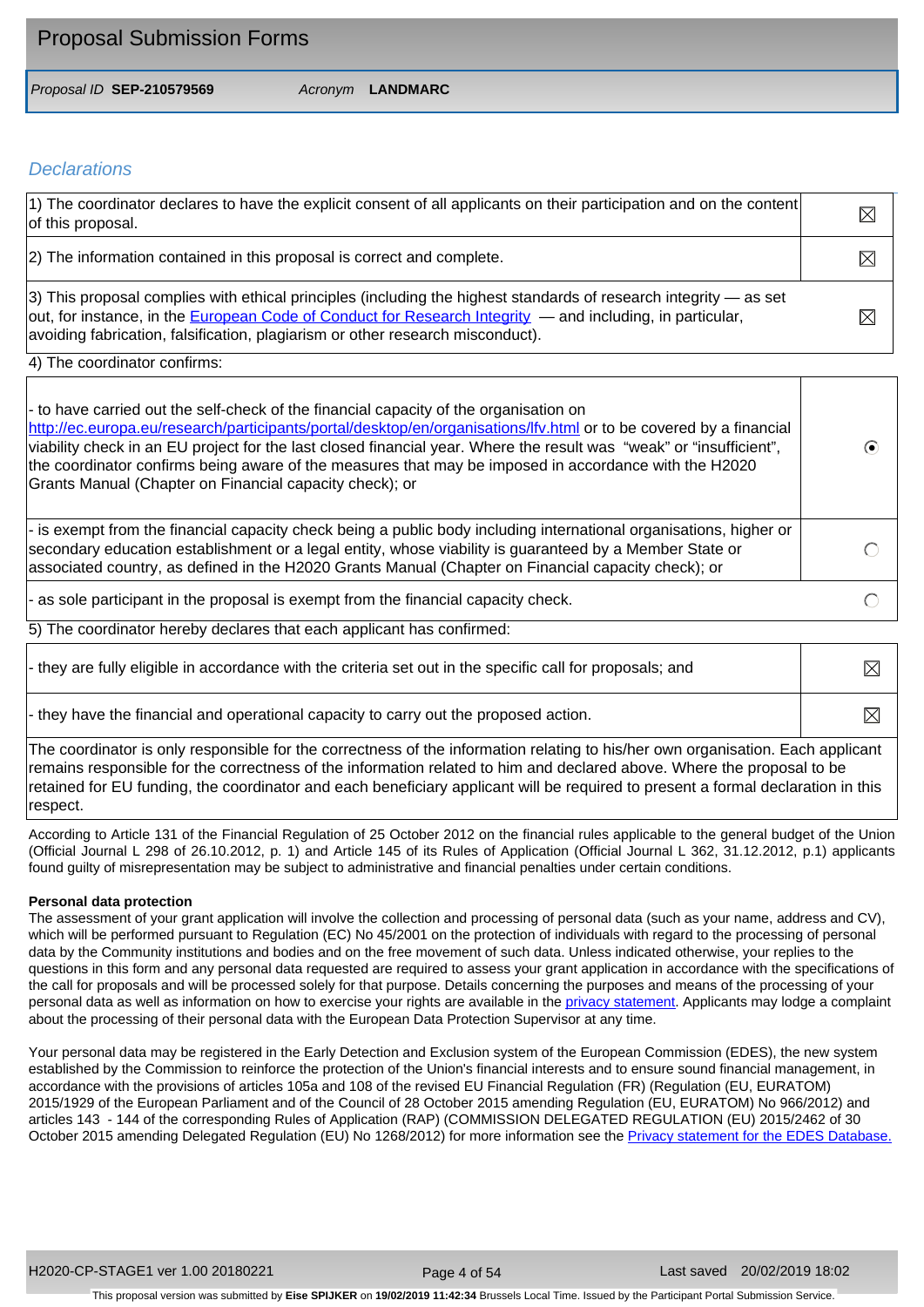*Proposal ID* **SEP-210579569** *Acronym* **LANDMARC**

# 2 - Participants & contacts

| $\#$           | Participant Legal Name                                                | Country     | Action |
|----------------|-----------------------------------------------------------------------|-------------|--------|
| 1              | STICHTING JOINT IMPLEMENTATION NETWORK                                | <b>NL</b>   |        |
| $\overline{2}$ | EIDGENOESSISCHE TECHNISCHE HOCHSCHULE ZUERICH                         | CH          |        |
| $\mathfrak{Z}$ | AMBIENTA INGENIERIA Y SERVICIOS AGRARIOS Y FORESTALES S.L.U.          | Spain       |        |
| 4              | <b>AGROINSIDER LDA</b>                                                | PT          |        |
| 5              | BARCELONA SUPERCOMPUTING CENTER - CENTRO NACIONAL DE SUPERCOMPUTACION | Spain       |        |
| 6              | <b>ELEAF BV</b>                                                       | Netherlands |        |
| $\overline{7}$ | UNIVERSITAET KASSEL                                                   | DE          |        |
| 8              | <b>BIOCLEAR EARTH BV</b>                                              | <b>NL</b>   |        |
| 9              | CAMBRIDGE ECONOMETRICS LIMITED                                        | UK          |        |
| 10             | STIFTELSEN THE STOCKHOLM ENVIRONMENT INSTITUTE                        | <b>SE</b>   |        |
| 11             | KONINKLIJK NEDERLANDS METEOROLOGISCH INSTITUUT-KNMI                   | Netherlands |        |
| 12             | OEKO-INSTITUT E.V. - INSTITUT FUER ANGEWANDTE OEKOLOGIE               | DE          |        |
| 13             | <b>BIORECRO AB</b>                                                    | Sweden      |        |
| 14             | PT SUSTAINABILITY AND RESILIENCE                                      | ID          |        |
| 15             | THE UNIVERSITY OF SUSSEX                                              | UK          |        |
| 16             | ALCES Landscape and Land-Use Ltd.                                     | CA          |        |

This proposal version was submitted by **Eise SPIJKER** on **19/02/2019 11:42:34** Brussels Local Time. Issued by the Participant Portal Submission Service.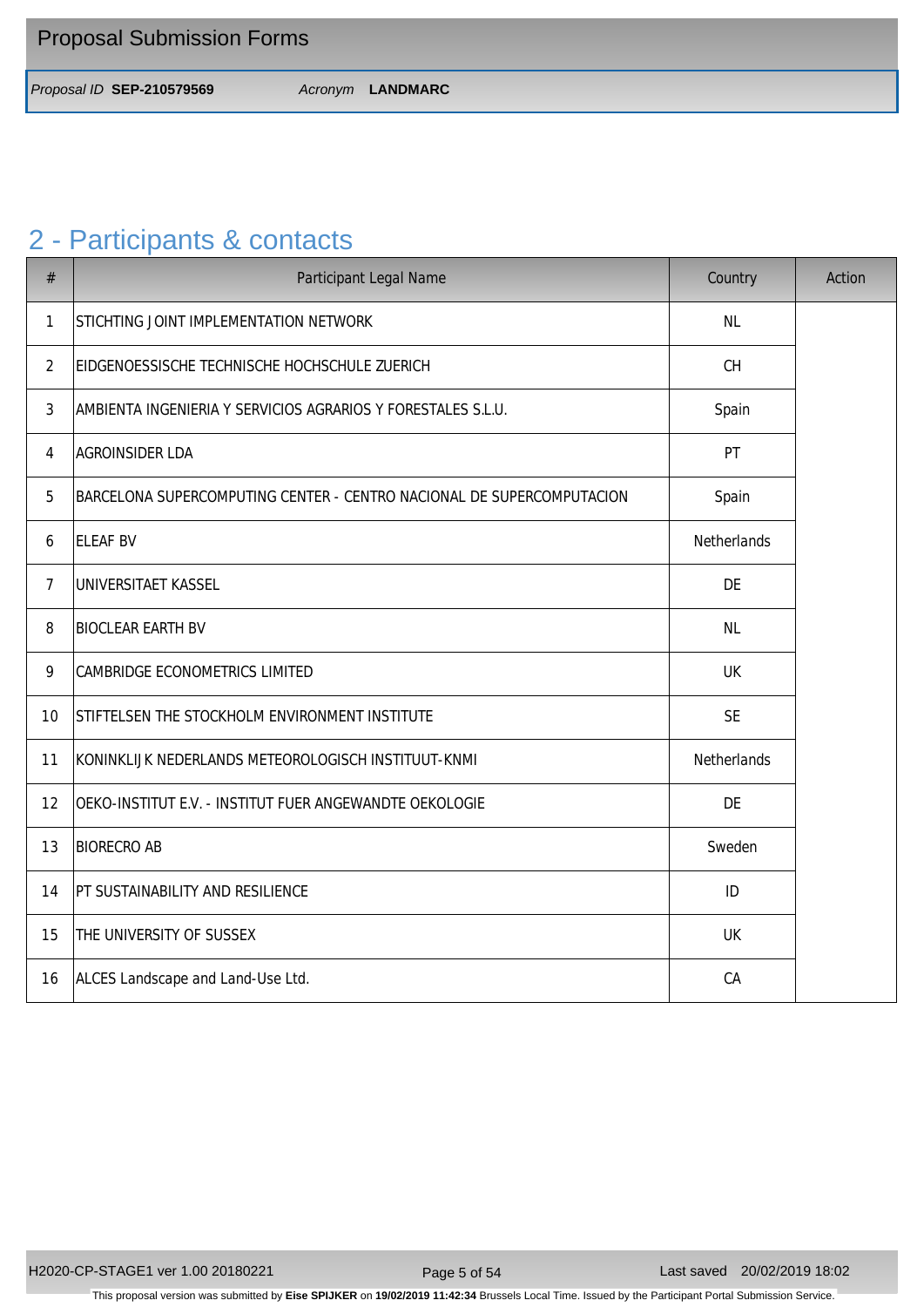| <b>Proposal Submission Forms</b> |         |          |                |
|----------------------------------|---------|----------|----------------|
| Proposal ID SEP-210579569        | Acronym | LANDMARC | Short name JIN |

# 2 - Administrative data of participating organisations

| <b>PIC</b>                  | Legal name                               |  |  |
|-----------------------------|------------------------------------------|--|--|
| 994451858                   | STICHTING JOINT IMPLEMENTATION NETWORK   |  |  |
| <b>Short name: JIN</b>      |                                          |  |  |
| Address of the organisation |                                          |  |  |
|                             | Street MEERKOETLAAN 27                   |  |  |
|                             | Town PATERSWOLDE                         |  |  |
| Postcode 9765 TC            |                                          |  |  |
| Country                     | Netherlands                              |  |  |
|                             | Webpage http://www.jiqweb.org            |  |  |
|                             | <b>Legal Status of your organisation</b> |  |  |

#### **Research and Innovation legal statuses**

| International organisation of European interest no |  |
|----------------------------------------------------|--|
| Secondary or Higher education establishment no     |  |
|                                                    |  |
|                                                    |  |

Public body ...............................................................no Legal person .....................................yes

Industry (private for profit)..................no

#### **Enterprise Data**

SME self-declared status...........................................03/11/1994 - yes SME self-assessment ............................................... unknown SME validation sme...................................................03/11/1994 - yes

**Based on the above details of the Beneficiary Registry the organisation is an SME (small- and medium-sized enterprise) for the call.**

Page 6 of 54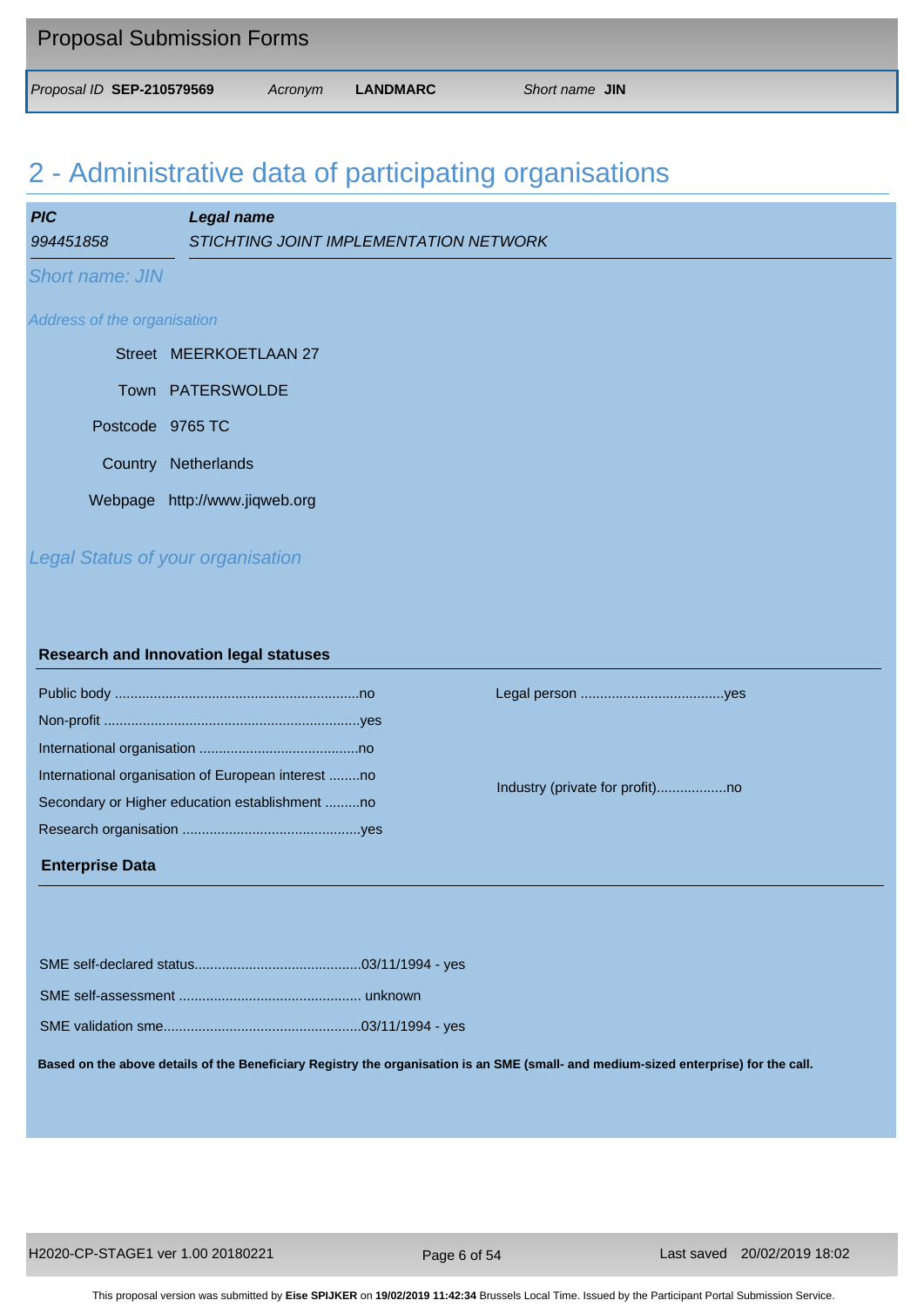| <b>Proposal Submission Forms</b> |         |          |                |
|----------------------------------|---------|----------|----------------|
| Proposal ID SEP-210579569        | Acronym | LANDMARC | Short name JIN |

## **No department involved**



# *Dependencies with other proposal participants*

| <b>Character of dependence</b> | <b>Participant</b> |  |
|--------------------------------|--------------------|--|
|                                |                    |  |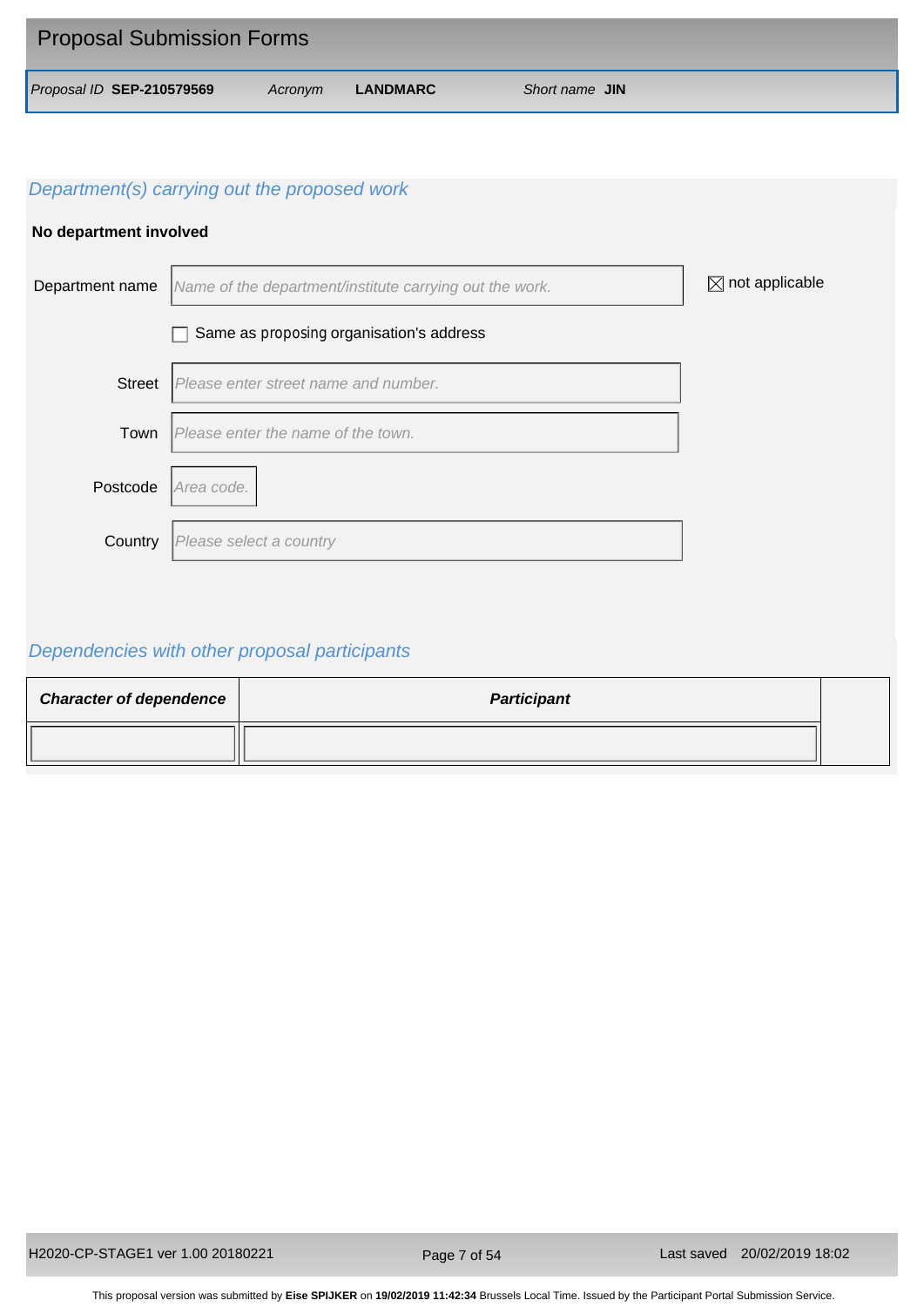| <b>Proposal Submission Forms</b> |         |          |                |
|----------------------------------|---------|----------|----------------|
| Proposal ID SEP-210579569        | Acronvm | LANDMARC | Short name JIN |

The name and e-mail of contact persons are read-only in the administrative form, only additional details can be edited here. To give access rights and basic contact details of contact persons, please go back to Step 4 of the submission wizard and save the changes.

| <b>Title</b>     | Mr.                         | Sex                                      | $\odot$ Male $\odot$ Female                 |
|------------------|-----------------------------|------------------------------------------|---------------------------------------------|
| First name Eise  |                             | Last name SPIJKER                        |                                             |
| E-Mail           | eise@jin.ngo                |                                          |                                             |
| Position in org. | Senior Researcher           |                                          |                                             |
| Department       |                             | STICHTING JOINT IMPLEMENTATION NETWORK   | Same as<br>$\boxtimes$<br>organisation name |
|                  |                             | Same as proposing organisation's address |                                             |
| Street           | <b>Ubbo Emmiussingel 19</b> |                                          |                                             |
| Town             | Groningen                   | 9711<br>Post code                        |                                             |
| Country          | Netherlands                 |                                          |                                             |
| Website          | www.jin.ngo                 |                                          |                                             |
| Phone            | +31(0)628064653             | +31(0)507620930<br>Fax<br>Phone 2        | +XXX XXXXXXXXX                              |

Page 8 of 54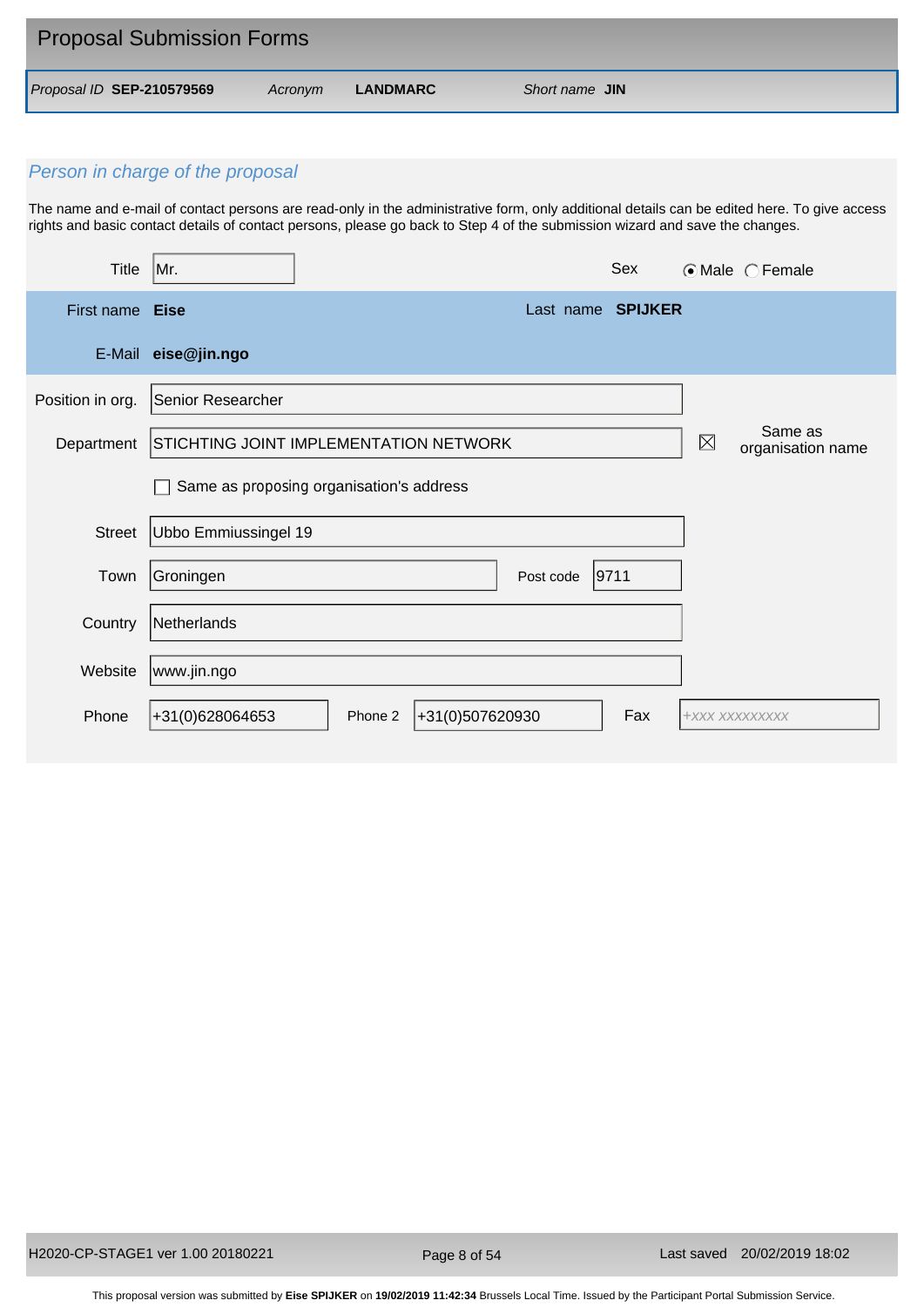| <b>Proposal Submission Forms</b> |         |          |                              |
|----------------------------------|---------|----------|------------------------------|
| Proposal ID SEP-210579569        | Acronvm | LANDMARC | Short name <b>ETH Zürich</b> |

| <b>PIC</b><br>999979015                  | <b>Legal name</b><br>EIDGENOESSISCHE TECHNISCHE HOCHSCHULE ZUERICH |
|------------------------------------------|--------------------------------------------------------------------|
| <b>Short name: ETH Zürich</b>            |                                                                    |
| Address of the organisation              |                                                                    |
|                                          | Street Raemistrasse 101                                            |
|                                          | Town ZUERICH                                                       |
| Postcode 8092                            |                                                                    |
|                                          | Country Switzerland                                                |
|                                          | Webpage www.ethz.ch                                                |
| <b>Legal Status of your organisation</b> |                                                                    |

#### **Research and Innovation legal statuses**

| International organisation of European interest no |  |
|----------------------------------------------------|--|
| Secondary or Higher education establishment yes    |  |
|                                                    |  |
|                                                    |  |

#### **Enterprise Data**

Public body ...............................................................yes Legal person .....................................yes

Industry (private for profit)..................no

**Based on the above details of the Beneficiary Registry the organisation is not an SME (small- and medium-sized enterprise) for the call.**

Page 9 of 54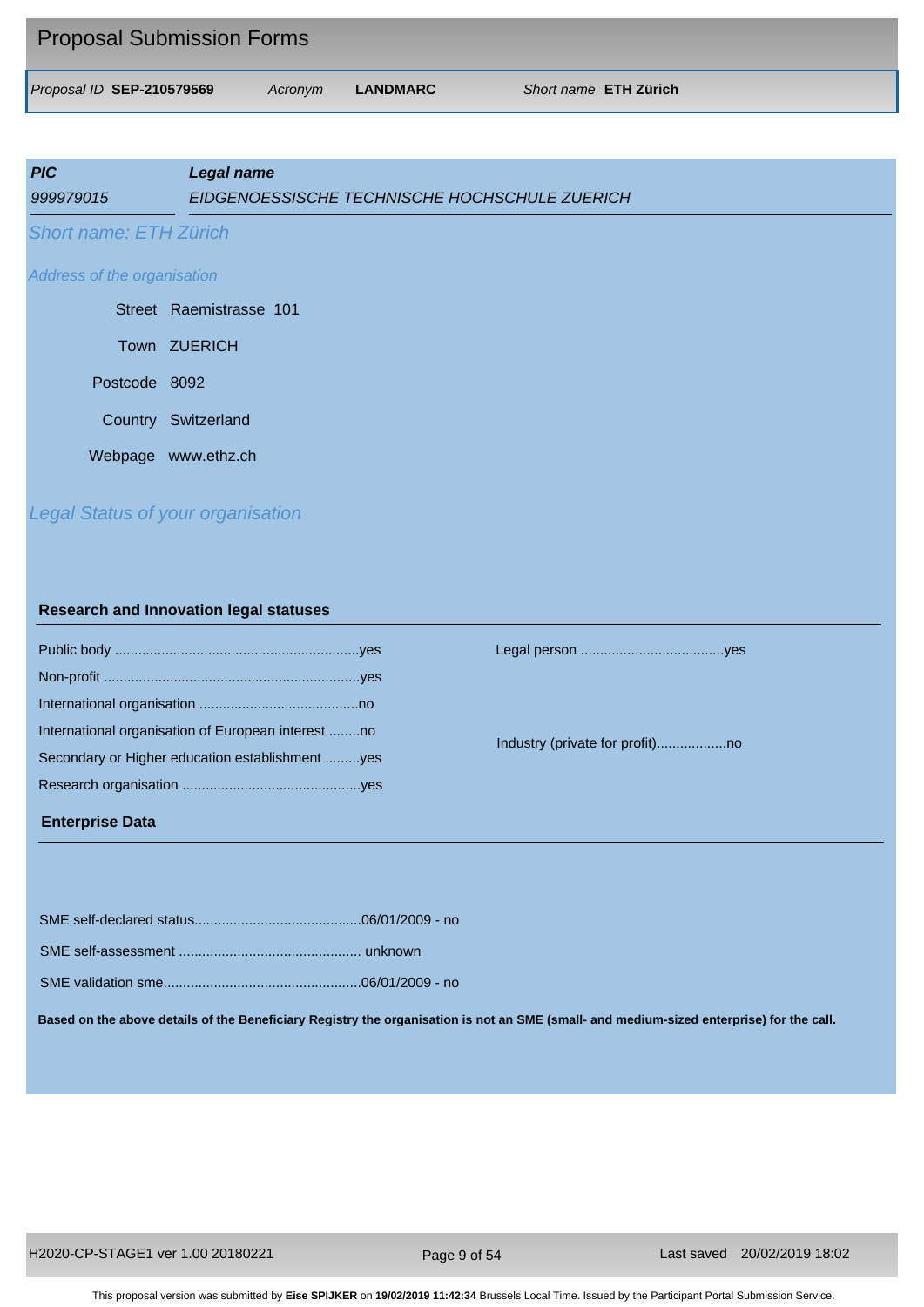| <b>Proposal Submission Forms</b> |         |          |                              |
|----------------------------------|---------|----------|------------------------------|
| Proposal ID SEP-210579569        | Acronym | LANDMARC | Short name <b>ETH Zürich</b> |

## **No department involved**



# *Dependencies with other proposal participants*

| <b>Character of dependence</b> | <b>Participant</b> |  |
|--------------------------------|--------------------|--|
|                                |                    |  |

Page 10 of 54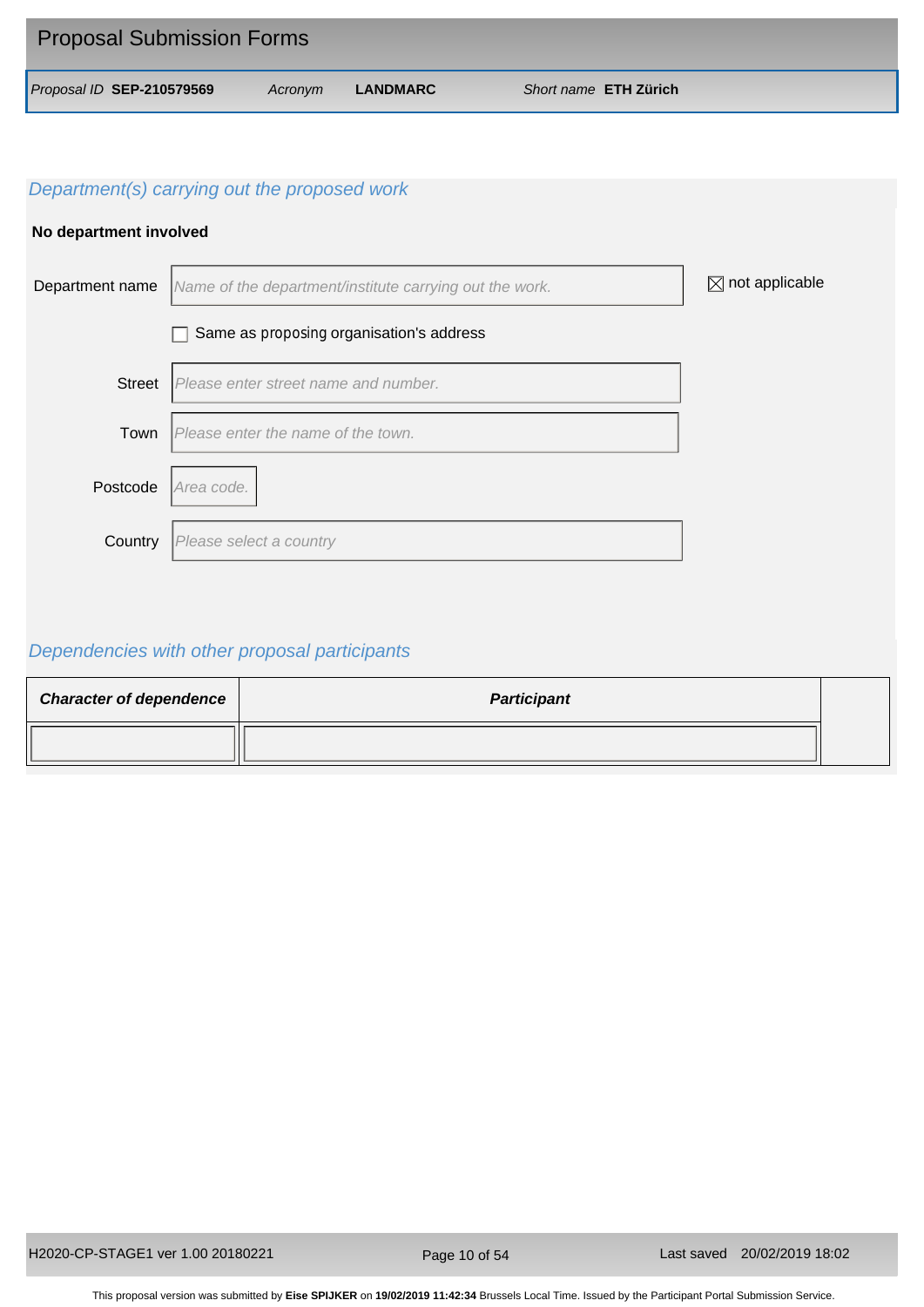| <b>Proposal Submission Forms</b> |         |          |                              |
|----------------------------------|---------|----------|------------------------------|
| Proposal ID SEP-210579569        | Acronvm | LANDMARC | Short name <b>ETH Zürich</b> |

The name and e-mail of contact persons are read-only in the administrative form, only additional details can be edited here. To give access rights and basic contact details of contact persons, please go back to Step 4 of the submission wizard and save the changes.

| Title            | Prof.                            |                                                                            |                       | Sex  |                | $\odot$ Male $\odot$ Female  |
|------------------|----------------------------------|----------------------------------------------------------------------------|-----------------------|------|----------------|------------------------------|
| First name       | <b>Michael</b>                   |                                                                            | Last name Stauffacher |      |                |                              |
| E-Mail           | michael.stauffacher@usys.ethz.ch |                                                                            |                       |      |                |                              |
| Position in org. | Co-director of TdLab             |                                                                            |                       |      |                |                              |
| Department       |                                  | Department of Environmental Systems Science Institute for Environmental De |                       |      |                | Same as<br>organisation name |
|                  |                                  | Same as proposing organisation's address                                   |                       |      |                |                              |
| <b>Street</b>    | Universitätstrasse 16            |                                                                            |                       |      |                |                              |
| Town             | Zürich                           |                                                                            | Post code             | 8092 |                |                              |
| Country          | Switzerland                      |                                                                            |                       |      |                |                              |
| Website          | http://www.tdlab.usys.ethz.ch/   |                                                                            |                       |      |                |                              |
| Phone            | +41 44 632 63 24                 | Phone 2<br>+XXX XXXXXXXXX                                                  |                       | Fax  | +XXX XXXXXXXXX |                              |

# *Other contact persons*

| <b>First Name</b> | Last Name | E-mail                  | <i><u><b>Phone</b></u></i> |
|-------------------|-----------|-------------------------|----------------------------|
| Jenny             | Lieu      | jenny.lieu@usys.ethz.ch | +XXX XXXXXXXXX             |
| Johan             | Six       | six@ethz.ch             | +XXX XXXXXXXXX             |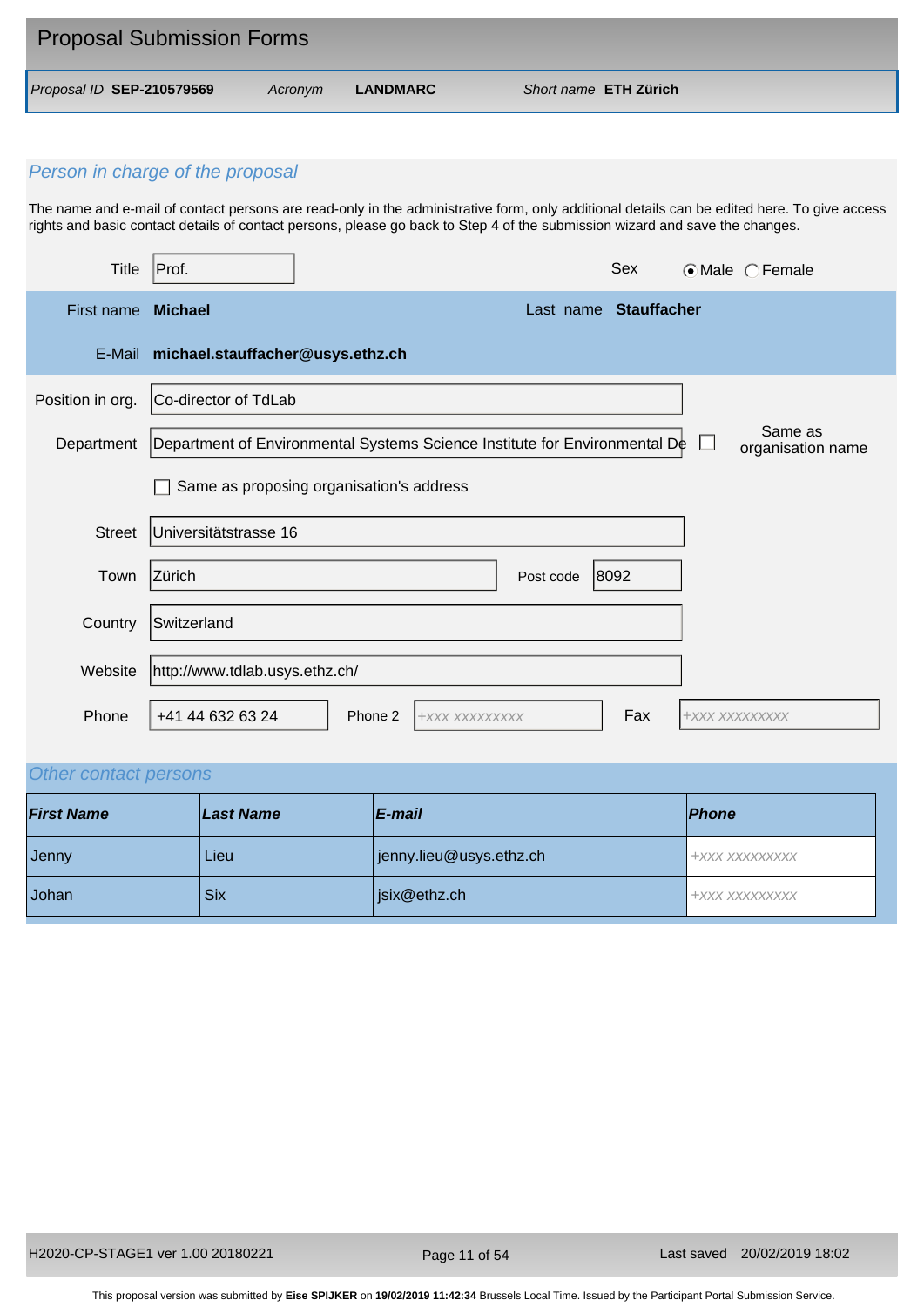| <b>Proposal Submission Forms</b> |         |          |                            |
|----------------------------------|---------|----------|----------------------------|
| Proposal ID SEP-210579569        | Acronym | LANDMARC | Short name <b>AMBIENTA</b> |

| <b>PIC</b><br>935188835     | Legal name<br>AMBIENTA INGENIERIA Y SERVICIOS AGRARIOS Y FORESTALES S.L.U. |
|-----------------------------|----------------------------------------------------------------------------|
| <b>Short name: AMBIENTA</b> |                                                                            |
| Address of the organisation |                                                                            |
|                             | Street PLAZA CONSTITUCIÓN, 2                                               |
|                             | Town MONTEHERMOSO (CACERES)                                                |
| Postcode 10810              |                                                                            |
| Country Spain               |                                                                            |
|                             | Webpage www.ambientaing.es                                                 |
|                             | <b>Legal Status of your organisation</b>                                   |

#### **Research and Innovation legal statuses**

| International organisation of European interest no |
|----------------------------------------------------|
| Secondary or Higher education establishment no     |
|                                                    |
|                                                    |

#### **Enterprise Data**

Public body ...............................................................no Legal person .....................................yes

Industry (private for profit)..................yes

**Based on the above details of the Beneficiary Registry the organisation is an SME (small- and medium-sized enterprise) for the call.**

Page 12 of 54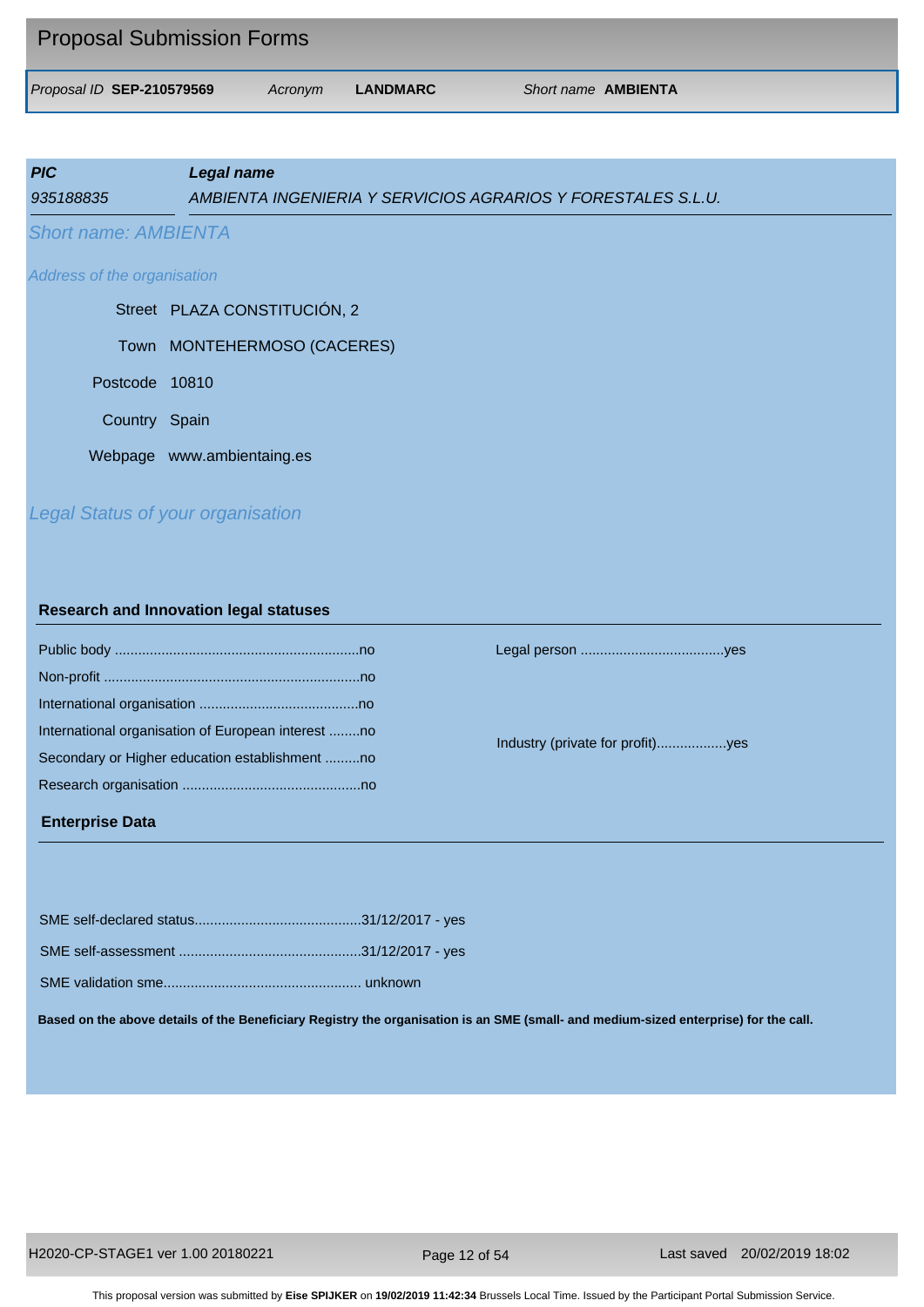| <b>Proposal Submission Forms</b> |         |          |                            |
|----------------------------------|---------|----------|----------------------------|
| Proposal ID SEP-210579569        | Acronym | LANDMARC | Short name <b>AMBIENTA</b> |

## **No department involved**



# *Dependencies with other proposal participants*

| <b>Character of dependence</b> | <b>Participant</b> |  |
|--------------------------------|--------------------|--|
|                                |                    |  |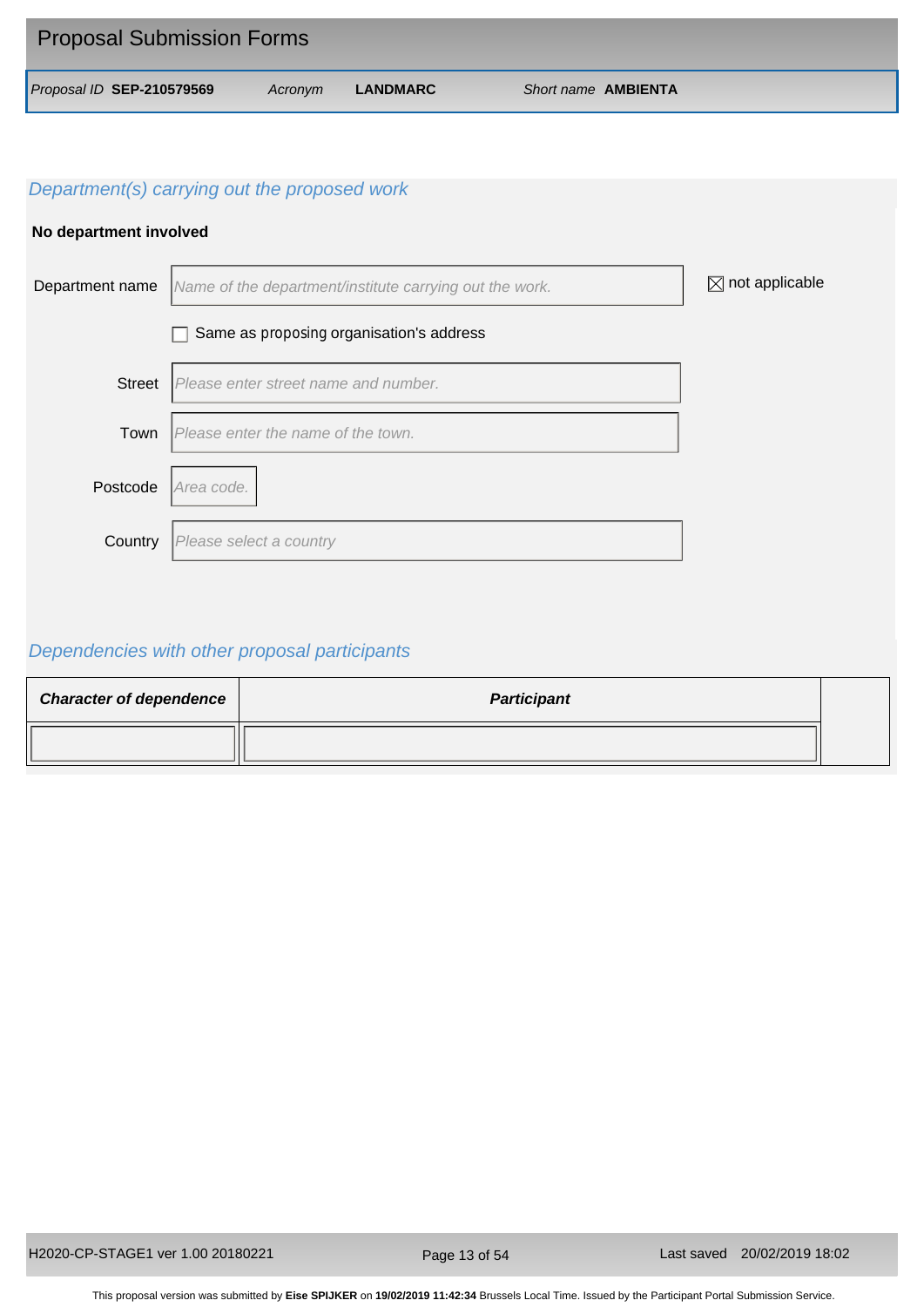| <b>Proposal Submission Forms</b> |         |          |                            |
|----------------------------------|---------|----------|----------------------------|
| Proposal ID SEP-210579569        | Acronym | LANDMARC | Short name <b>AMBIENTA</b> |

The name and e-mail of contact persons are read-only in the administrative form, only additional details can be edited here. To give access rights and basic contact details of contact persons, please go back to Step 4 of the submission wizard and save the changes.

| <b>Title</b>               | Mr.                               |                                                             |                  | Sex   |                | $\odot$ Male $\odot$ Female  |
|----------------------------|-----------------------------------|-------------------------------------------------------------|------------------|-------|----------------|------------------------------|
| First name <b>Federico</b> |                                   |                                                             | Last name Julian |       |                |                              |
|                            | E-Mail fjulian.ambienta@gmail.com |                                                             |                  |       |                |                              |
| Position in org.           | Director                          |                                                             |                  |       |                |                              |
| Department                 |                                   | AMBIENTA INGENIERIA Y SERVICIOS AGRARIOS Y FORESTALES S.L.U |                  |       | $\boxtimes$    | Same as<br>organisation name |
|                            | M                                 | Same as proposing organisation's address                    |                  |       |                |                              |
| <b>Street</b>              | PLAZA CONSTITUCIÓN, 2             |                                                             |                  |       |                |                              |
| Town                       | MONTEHERMOSO (CACERES)            |                                                             | Post code        | 10810 |                |                              |
| Country                    | Spain                             |                                                             |                  |       |                |                              |
| Website                    | www.ambientaing.es                |                                                             |                  |       |                |                              |
| Phone                      | +34666169888                      | +34927675524<br>Phone 2                                     |                  | Fax   | +XXX XXXXXXXXX |                              |

Page 14 of 54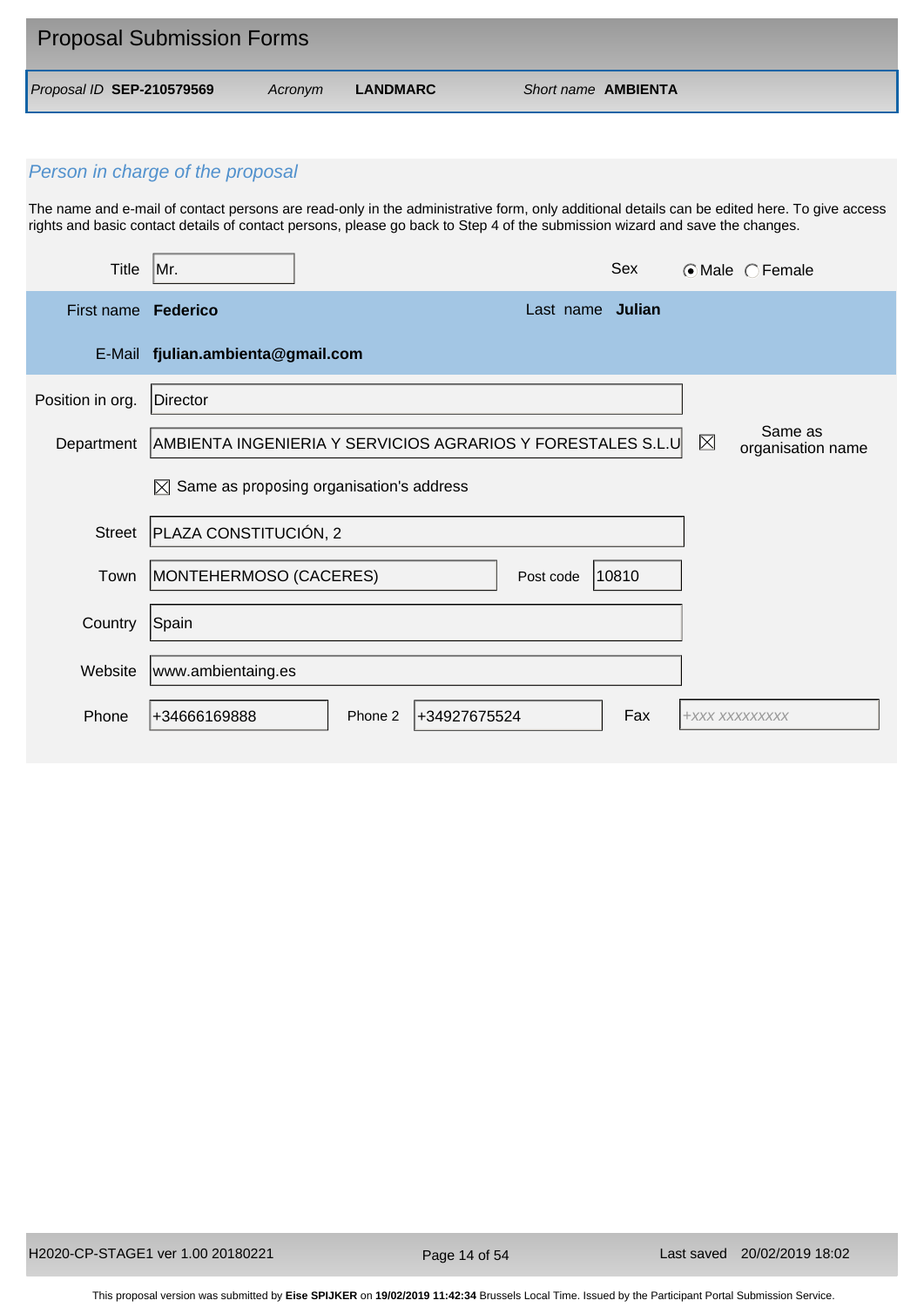| <b>Proposal Submission Forms</b> |         |          |                                   |  |
|----------------------------------|---------|----------|-----------------------------------|--|
| Proposal ID SEP-210579569        | Acronym | LANDMARC | <b>Short name AGROINSIDER LDA</b> |  |

| <b>PIC</b>                  | <b>Legal name</b>                           |
|-----------------------------|---------------------------------------------|
| 916942456                   | <b>AGROINSIDER LDA</b>                      |
|                             | <b>Short name: AGROINSIDER LDA</b>          |
| Address of the organisation |                                             |
|                             | Street RUA CIRCULAR NORTE EDIFICIO NERE SAL |
|                             | Town EVORA                                  |
| Postcode 7005 841           |                                             |
| Country                     | Portugal                                    |

Webpage www.agroinsider.com

# *Legal Status of your organisation*

#### **Research and Innovation legal statuses**

| International organisation of European interest no |
|----------------------------------------------------|
| Secondary or Higher education establishment no     |
|                                                    |
|                                                    |

## **Enterprise Data**

Public body ...............................................................no Legal person .....................................yes

Industry (private for profit)..................yes

**Based on the above details of the Beneficiary Registry the organisation is an SME (small- and medium-sized enterprise) for the call.**

Page 15 of 54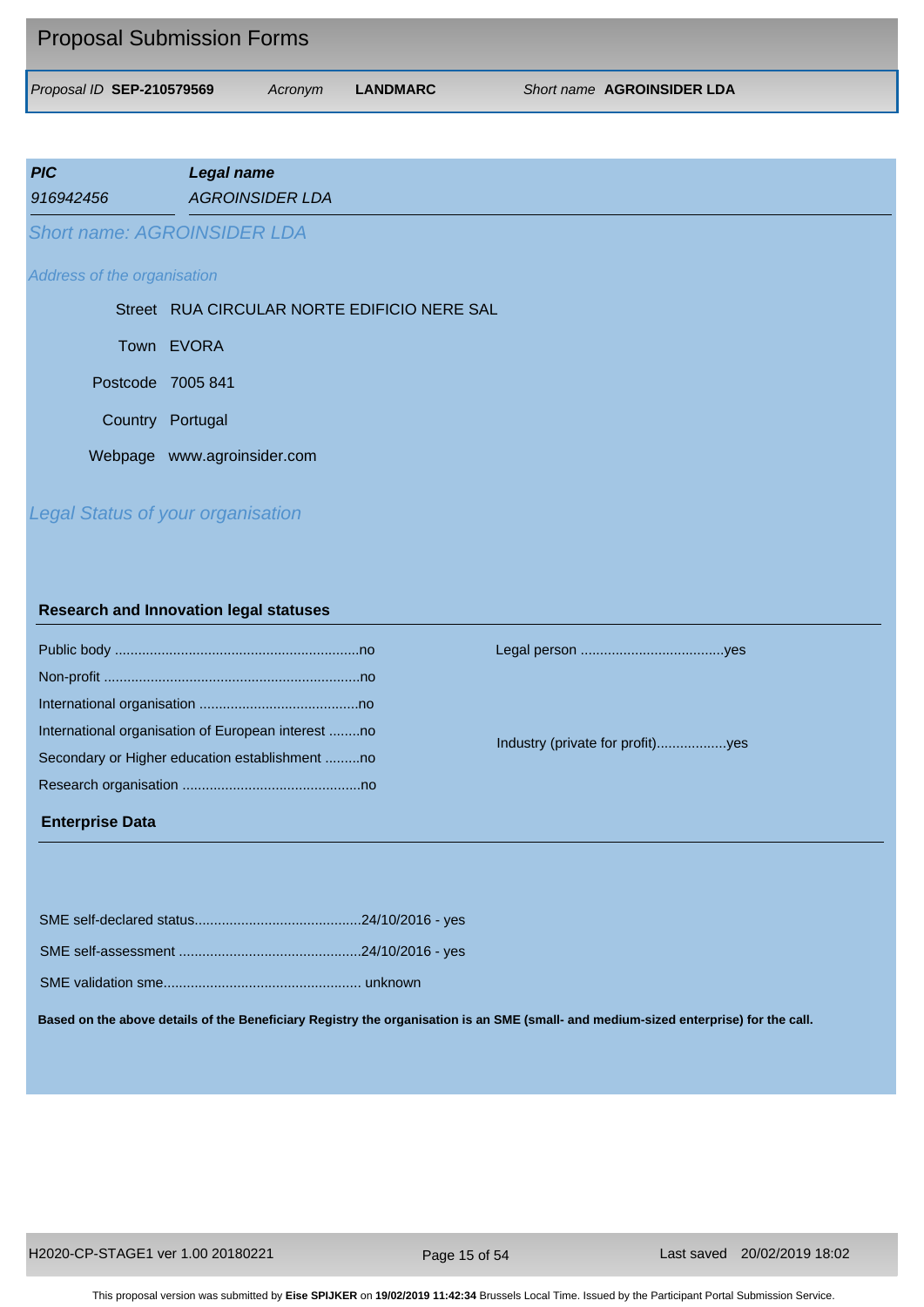| <b>Proposal Submission Forms</b> |         |          |                            |
|----------------------------------|---------|----------|----------------------------|
| Proposal ID SEP-210579569        | Acronym | LANDMARC | Short name AGROINSIDER LDA |

## **No department involved**



# *Dependencies with other proposal participants*

| <b>Character of dependence</b> | <b>Participant</b> |  |
|--------------------------------|--------------------|--|
|                                |                    |  |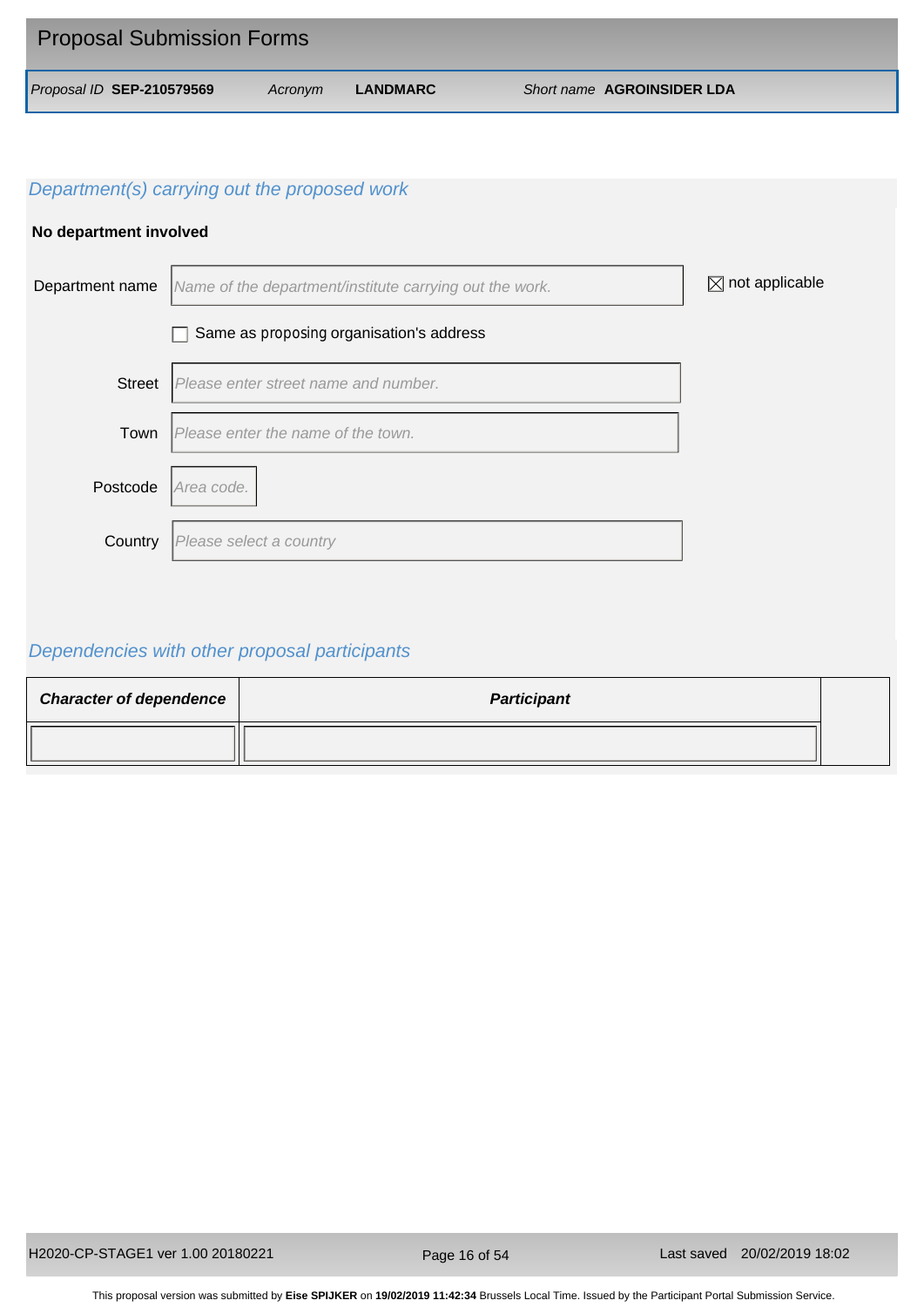| <b>Proposal Submission Forms</b> |         |          |                                   |  |
|----------------------------------|---------|----------|-----------------------------------|--|
| Proposal ID SEP-210579569        | Acronvm | LANDMARC | <b>Short name AGROINSIDER LDA</b> |  |

The name and e-mail of contact persons are read-only in the administrative form, only additional details can be edited here. To give access rights and basic contact details of contact persons, please go back to Step 4 of the submission wizard and save the changes.

| <b>Title</b>     | Sex<br>Prof.                                         |             | ⊙Male CFemale                |  |  |
|------------------|------------------------------------------------------|-------------|------------------------------|--|--|
|                  | First name Jose Rafael Marques<br>Last name da Silva |             |                              |  |  |
| E-Mail           | rafael@agroinsider.com                               |             |                              |  |  |
| Position in org. | CTO                                                  |             |                              |  |  |
| Department       | <b>AGROINSIDER LDA</b>                               | $\boxtimes$ | Same as<br>organisation name |  |  |
|                  | Same as proposing organisation's address<br>⊠        |             |                              |  |  |
| <b>Street</b>    | RUA CIRCULAR NORTE EDIFICIO NERE SALA 18             |             |                              |  |  |
| Town             | EVORA<br>Post code<br>7005 841                       |             |                              |  |  |
| Country          | Portugal                                             |             |                              |  |  |
| Website          | agroinsider.com                                      |             |                              |  |  |
| Phone            | Fax<br>+351962858425<br>Phone 2<br>+XXX XXXXXXXXX    |             | +XXX XXXXXXXXX               |  |  |

# *Other contact persons*

| <b>First Name</b> | Last Name | E-mail                    | <b>Phone</b>     |
|-------------------|-----------|---------------------------|------------------|
| Mário             | Luis      | marioluis@agroinsider.com | $1+351927506135$ |

Page 17 of 54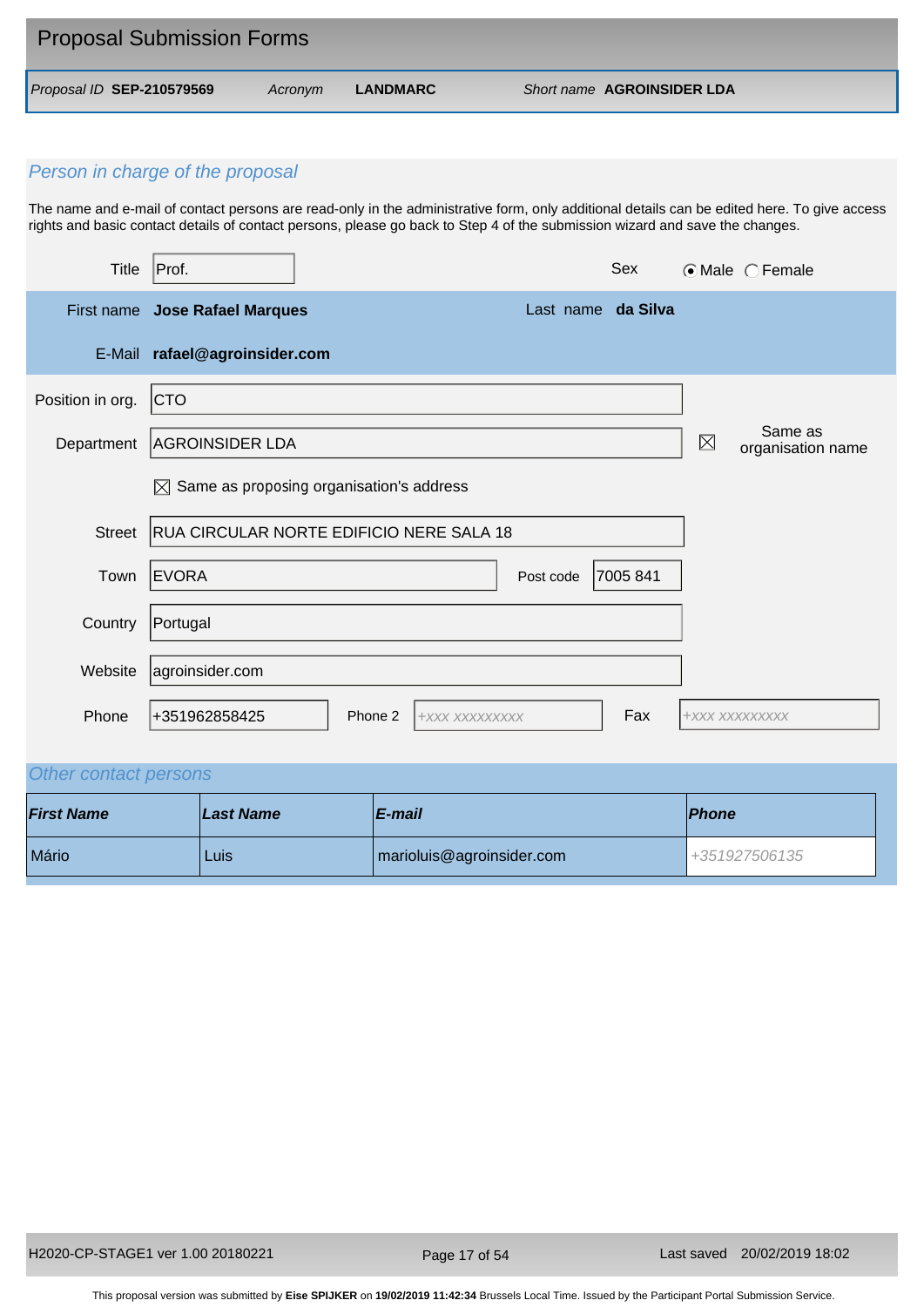| <b>Proposal Submission Forms</b> |         |          |                       |
|----------------------------------|---------|----------|-----------------------|
| Proposal ID SEP-210579569        | Acronym | LANDMARC | Short name <b>BSC</b> |

| <b>PIC</b> | Legal name                                                            |
|------------|-----------------------------------------------------------------------|
| 999655520  | BARCELONA SUPERCOMPUTING CENTER - CENTRO NACIONAL DE SUPERCOMPUTACION |
|            |                                                                       |

*Short name: BSC* 

#### *Address of the organisation*

|                | Street Calle Jordi Girona 31 |
|----------------|------------------------------|
|                | Town BARCELONA               |
| Postcode 08034 |                              |
| Country Spain  |                              |
|                | Webpage www.bsc.es           |

# *Legal Status of your organisation*

#### **Research and Innovation legal statuses**

| International organisation of European interest no |  |
|----------------------------------------------------|--|
| Secondary or Higher education establishment no     |  |
|                                                    |  |
|                                                    |  |

#### **Enterprise Data**

Public body ...............................................................yes Legal person .....................................yes

Industry (private for profit)..................no

SME self-declared status...........................................01/03/2005 - no

SME self-assessment ............................................... unknown

SME validation sme................................................... unknown

**Based on the above details of the Beneficiary Registry the organisation is not an SME (small- and medium-sized enterprise) for the call.**

Page 18 of 54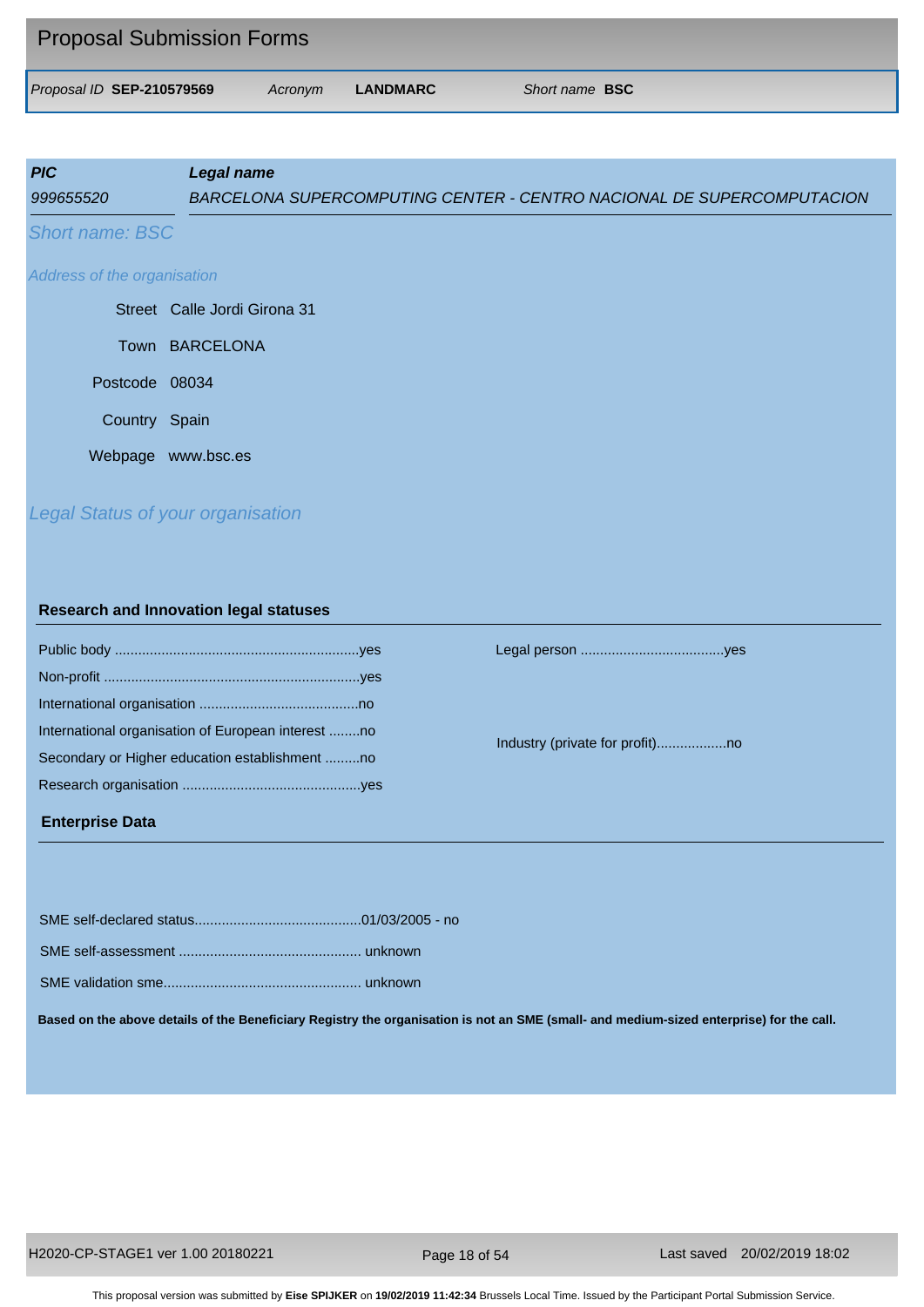| <b>Proposal Submission Forms</b> |         |          |                       |  |
|----------------------------------|---------|----------|-----------------------|--|
| Proposal ID SEP-210579569        | Acronym | LANDMARC | Short name <b>BSC</b> |  |

## **No department involved**



# *Dependencies with other proposal participants*

| <b>Character of dependence</b> | <b>Participant</b> |  |
|--------------------------------|--------------------|--|
|                                |                    |  |

Page 19 of 54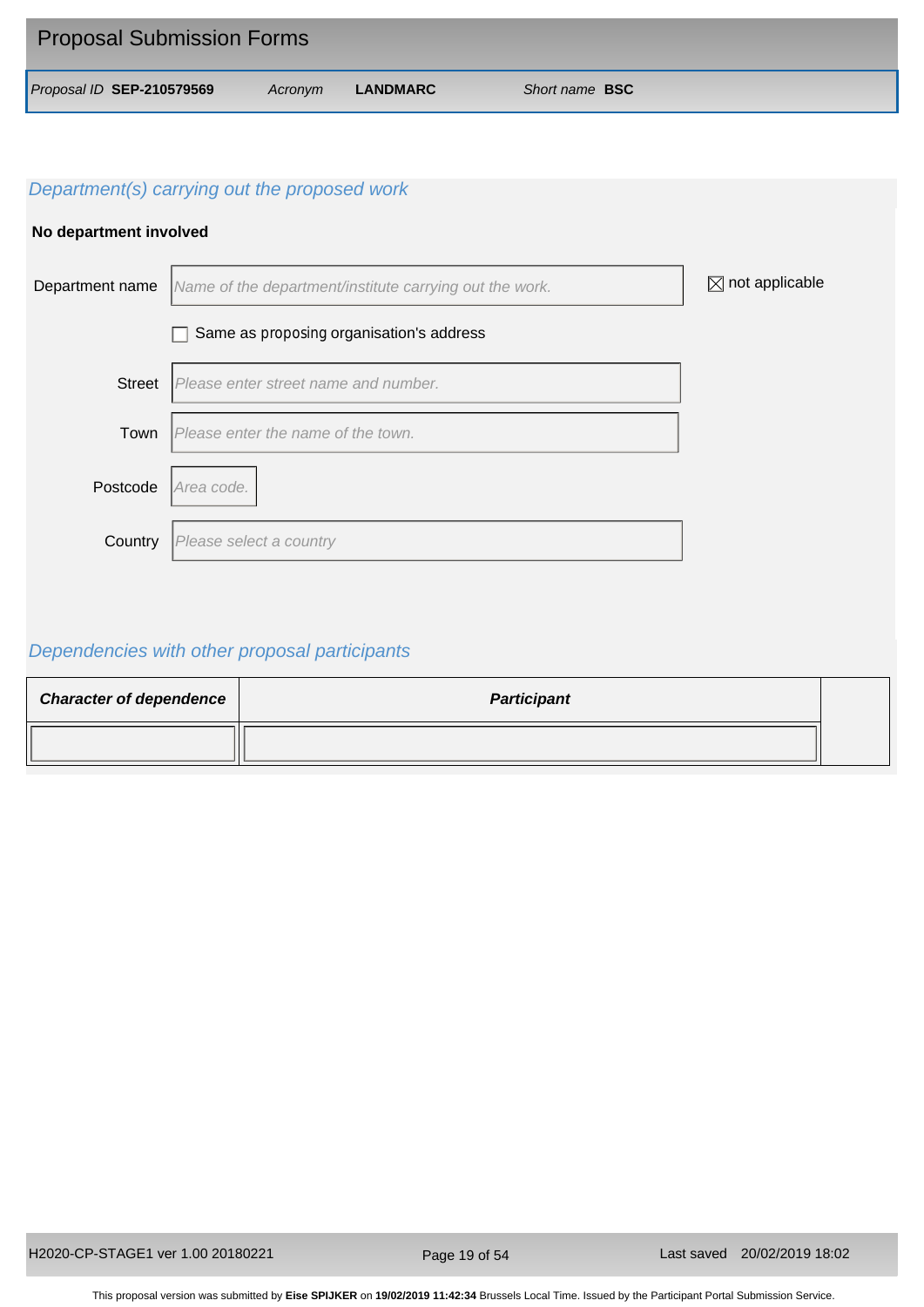| <b>Proposal Submission Forms</b> |         |          |                       |
|----------------------------------|---------|----------|-----------------------|
| Proposal ID SEP-210579569        | Acronym | LANDMARC | Short name <b>BSC</b> |

The name and e-mail of contact persons are read-only in the administrative form, only additional details can be edited here. To give access rights and basic contact details of contact persons, please go back to Step 4 of the submission wizard and save the changes.

| <b>Title</b>        | Dr.                                |                                          |                       | Sex   | $\odot$ Male $\odot$ Female  |
|---------------------|------------------------------------|------------------------------------------|-----------------------|-------|------------------------------|
| First name Raffaele |                                    |                                          | Last name Bernardello |       |                              |
|                     | E-Mail raffaele.bernardello@bsc.es |                                          |                       |       |                              |
| Position in org.    | Researcher                         |                                          |                       |       |                              |
| Department          | <b>Earth Science Department</b>    |                                          |                       |       | Same as<br>organisation name |
|                     |                                    | Same as proposing organisation's address |                       |       |                              |
| <b>Street</b>       | NEXUS II building, Jordi Girona 29 |                                          |                       |       |                              |
| Town                | Barcelona                          |                                          | Post code             | 08034 |                              |
| Country             | Spain                              |                                          |                       |       |                              |
| Website             | https://www.bsc.es/                |                                          |                       |       |                              |
| Phone               | +34 934137566                      | Phone 2<br>+XXX XXXXXXXXX                |                       | Fax   | +XXX XXXXXXXXX               |

Page 20 of 54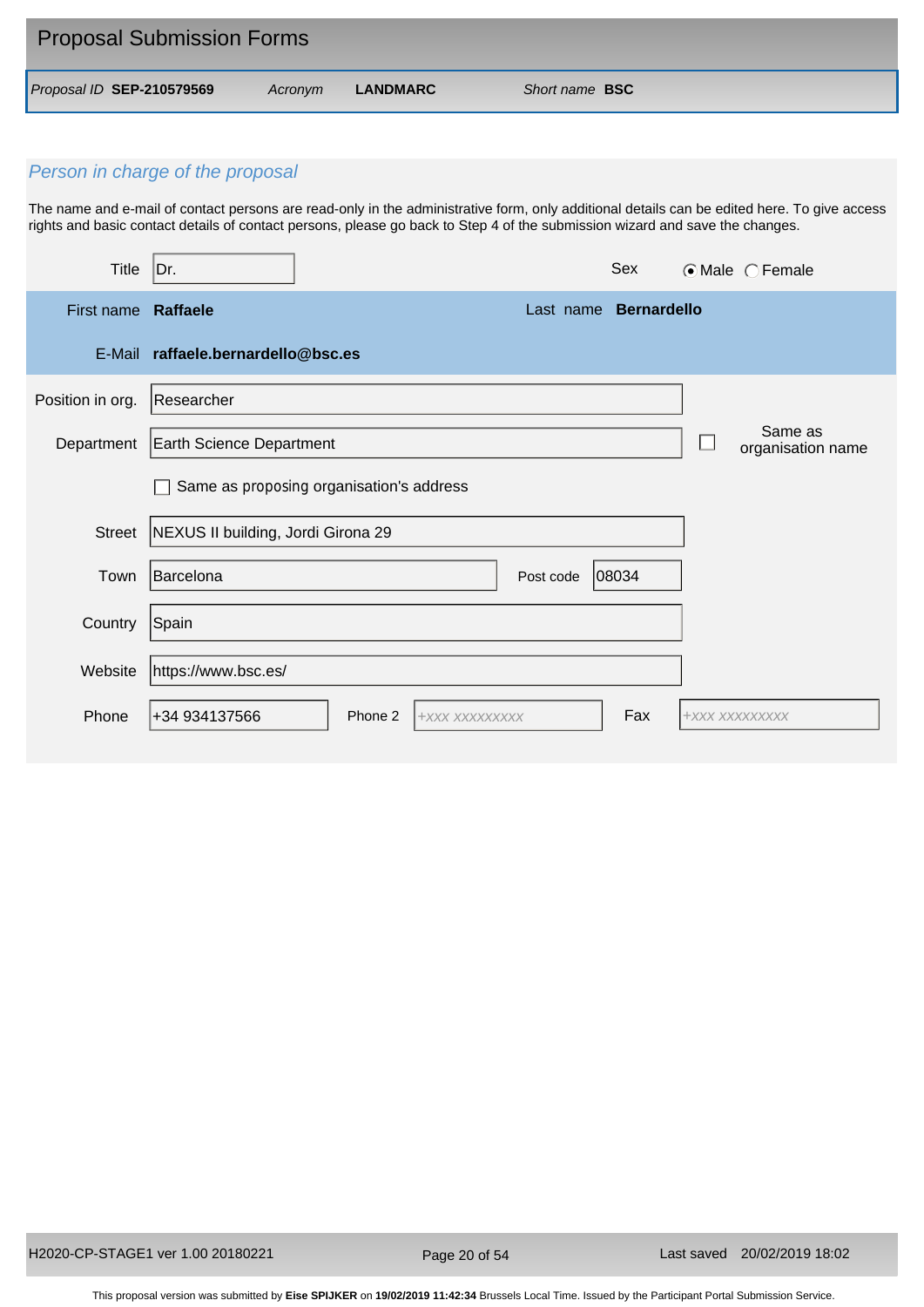| <b>Proposal Submission Forms</b> |         |          |                     |
|----------------------------------|---------|----------|---------------------|
| Proposal ID SEP-210579569        | Acronym | LANDMARC | Short name eLEAF by |

| <b>PIC</b>           | <b>Legal name</b> |
|----------------------|-------------------|
| 998872827            | <b>ELEAF BV</b>   |
| Short name: eLEAF by |                   |

#### *Address of the organisation*

Town WAGENINGEN Postcode 6703 CT Street HESSELINK VAN SUCHTELENWEG 6 Country Netherlands Webpage www.eleaf.com

# *Legal Status of your organisation*

#### **Research and Innovation legal statuses**

| International organisation of European interest no |
|----------------------------------------------------|
| Secondary or Higher education establishment no     |
|                                                    |
|                                                    |

#### **Enterprise Data**

Public body ...............................................................no Legal person .....................................yes

Industry (private for profit)..................yes

**Based on the above details of the Beneficiary Registry the organisation is an SME (small- and medium-sized enterprise) for the call.**

Page 21 of 54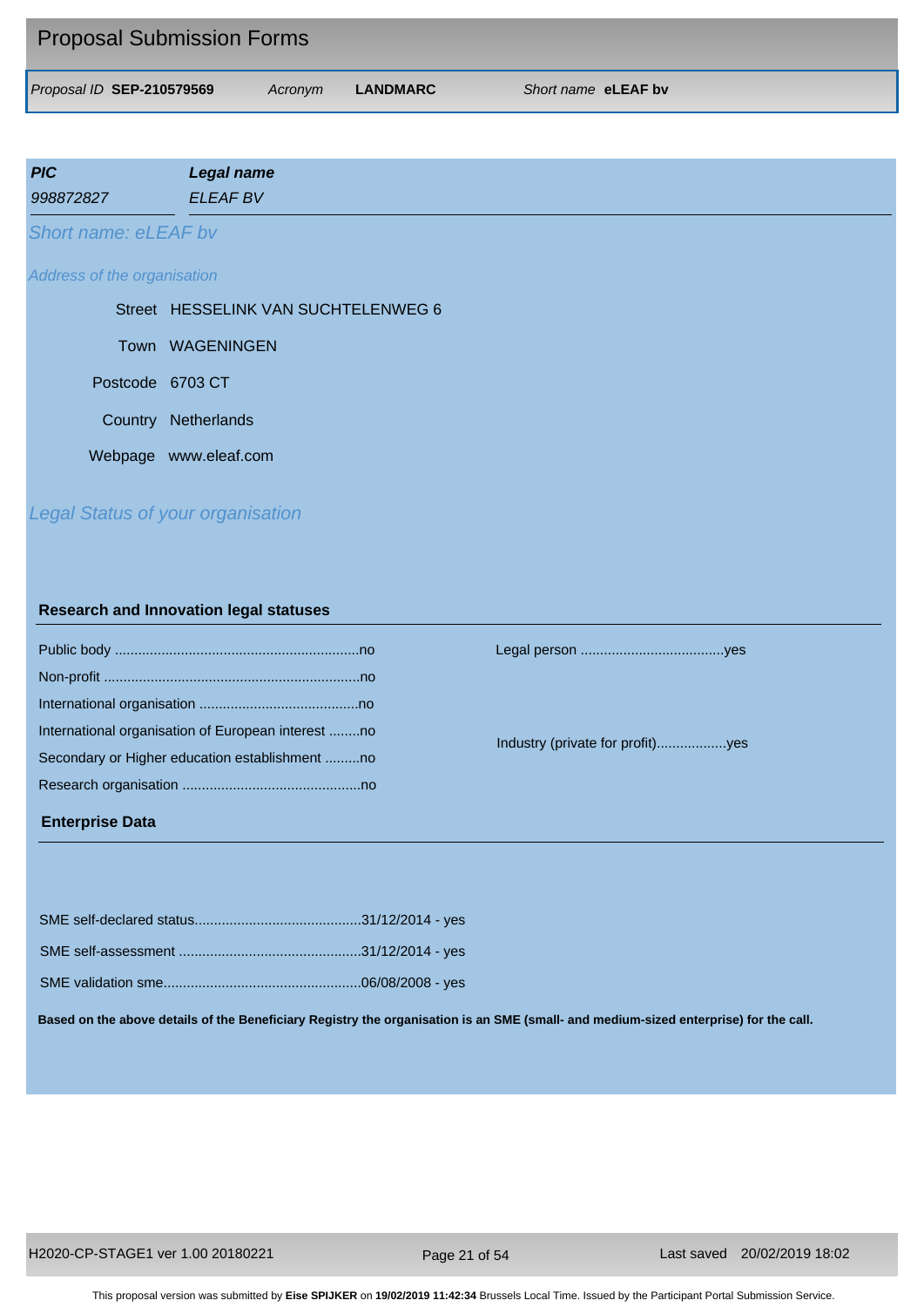| <b>Proposal Submission Forms</b> |         |          |                     |
|----------------------------------|---------|----------|---------------------|
| Proposal ID SEP-210579569        | Acronym | LANDMARC | Short name eLEAF by |

## **No department involved**



# *Dependencies with other proposal participants*

| <b>Character of dependence</b> | <b>Participant</b> |  |
|--------------------------------|--------------------|--|
|                                |                    |  |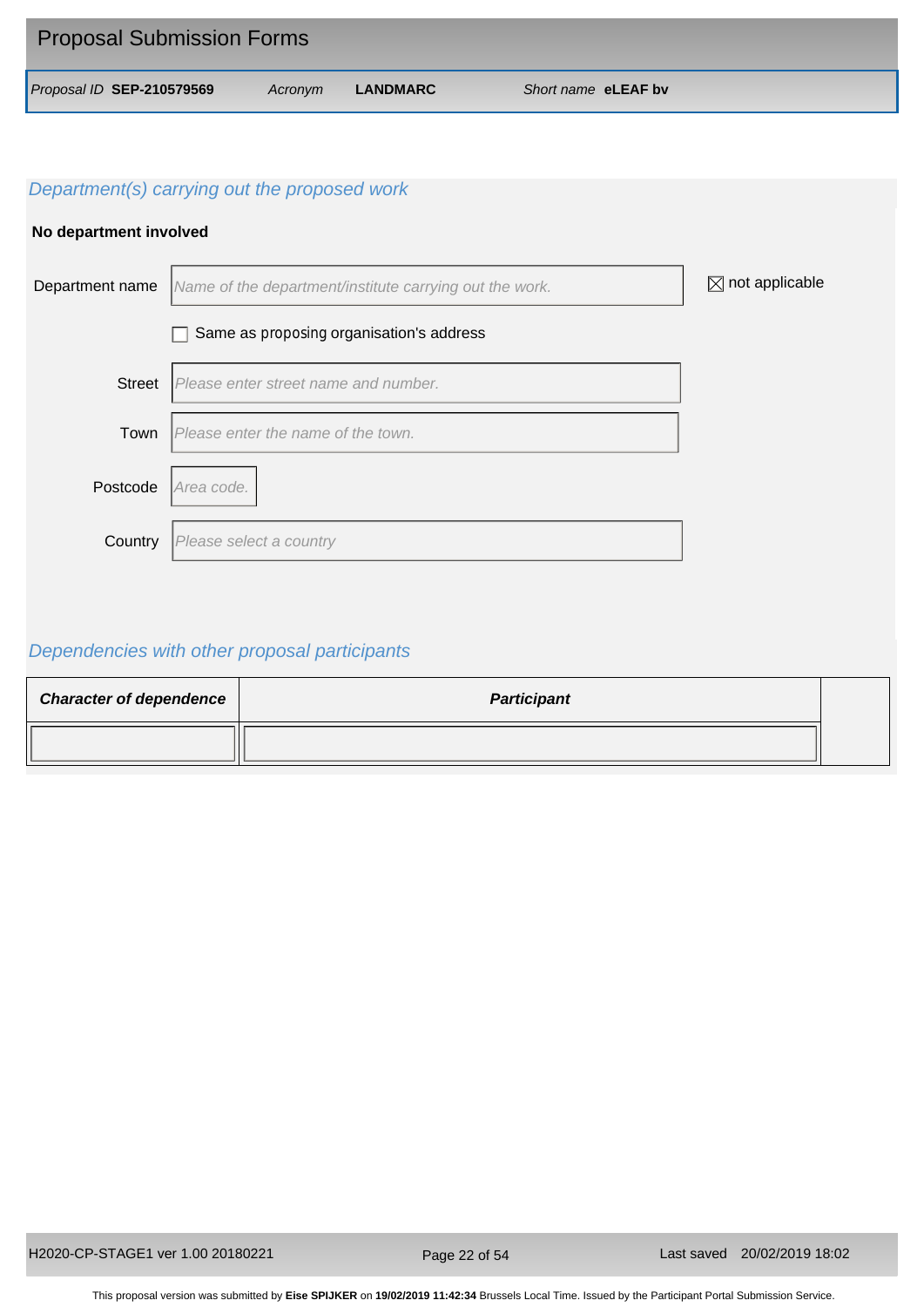| <b>Proposal Submission Forms</b> |         |          |                     |
|----------------------------------|---------|----------|---------------------|
| Proposal ID SEP-210579569        | Acronym | LANDMARC | Short name eLEAF by |

The name and e-mail of contact persons are read-only in the administrative form, only additional details can be edited here. To give access rights and basic contact details of contact persons, please go back to Step 4 of the submission wizard and save the changes.

| <b>Title</b>     | Sex<br>Ms                                        |     |                | ○Male ● Female               |
|------------------|--------------------------------------------------|-----|----------------|------------------------------|
|                  | First name Annemarie<br>Last name <b>Klaasse</b> |     |                |                              |
|                  | E-Mail annemarie.klaasse@eleaf.com               |     |                |                              |
| Position in org. | Project Manager                                  |     |                |                              |
| Department       | <b>ELEAF BV</b>                                  |     | $\boxtimes$    | Same as<br>organisation name |
|                  | Same as proposing organisation's address         |     |                |                              |
| <b>Street</b>    | Hesselink van Suchtelenweg 6                     |     |                |                              |
| Town             | Wageningen<br>6703CT<br>Post code                |     |                |                              |
| Country          | Netherlands                                      |     |                |                              |
| Website          | www.eleaf.com                                    |     |                |                              |
| Phone            | +31 317 729 000<br>Phone 2<br>+XXX XXXXXXXXX     | Fax | +XXX XXXXXXXXX |                              |

Page 23 of 54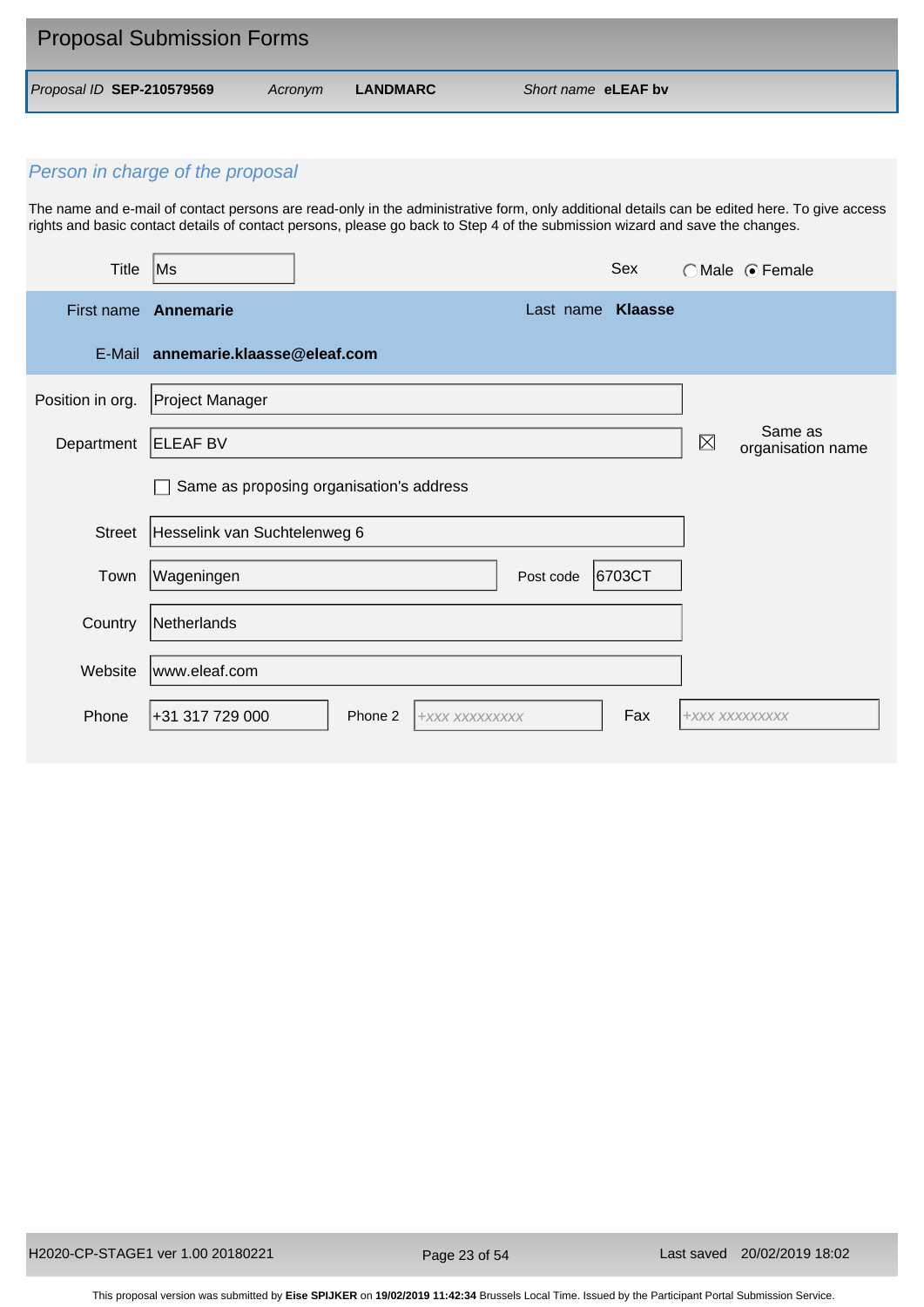| <b>Proposal Submission Forms</b> |         |          |                       |
|----------------------------------|---------|----------|-----------------------|
| Proposal ID SEP-210579569        | Acronym | LANDMARC | Short name UNI KASSEL |

| <b>PIC</b><br>999852624       | Legal name<br><b>UNIVERSITAET KASSEL</b> |
|-------------------------------|------------------------------------------|
| <b>Short name: UNI KASSEL</b> |                                          |
| Address of the organisation   |                                          |
|                               | Street MONCHEBERGSTRASSE 19              |
|                               | Town KASSEL                              |
| Postcode 34125                |                                          |
|                               | Country Germany                          |

Webpage www.uni-kassel.de

# *Legal Status of your organisation*

#### **Research and Innovation legal statuses**

| International organisation of European interest no |  |
|----------------------------------------------------|--|
| Secondary or Higher education establishment yes    |  |
|                                                    |  |
|                                                    |  |

#### **Enterprise Data**

Public body ...............................................................yes Legal person .....................................yes

Industry (private for profit)..................no

SME self-assessment ............................................... unknown

SME validation sme................................................... unknown

**Based on the above details of the Beneficiary Registry the organisation is not an SME (small- and medium-sized enterprise) for the call.**

Page 24 of 54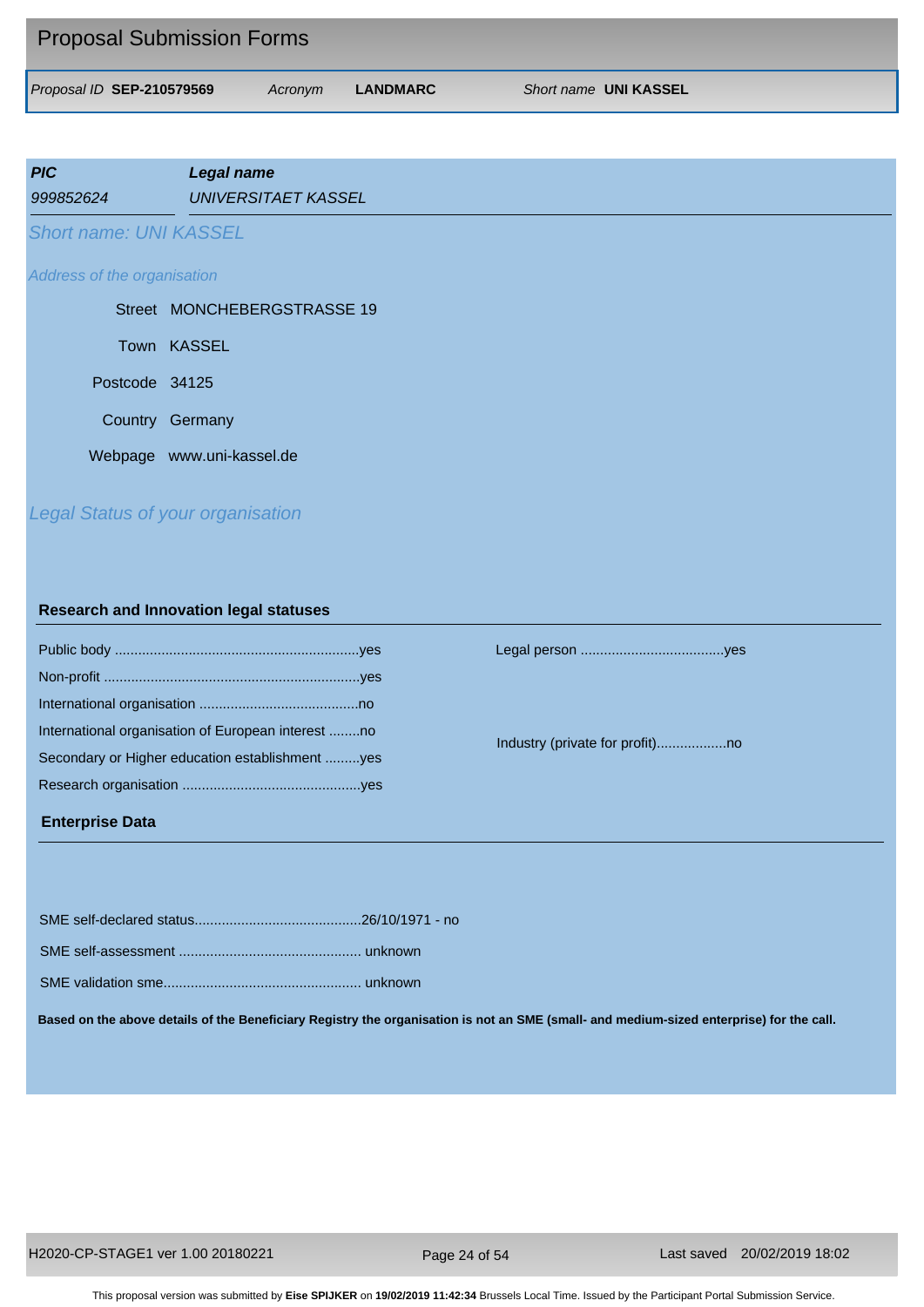| <b>Proposal Submission Forms</b> |         |          |                       |
|----------------------------------|---------|----------|-----------------------|
| Proposal ID SEP-210579569        | Acronym | LANDMARC | Short name UNI KASSEL |

## **No department involved**



# *Dependencies with other proposal participants*

| <b>Character of dependence</b> | <b>Participant</b> |  |
|--------------------------------|--------------------|--|
|                                |                    |  |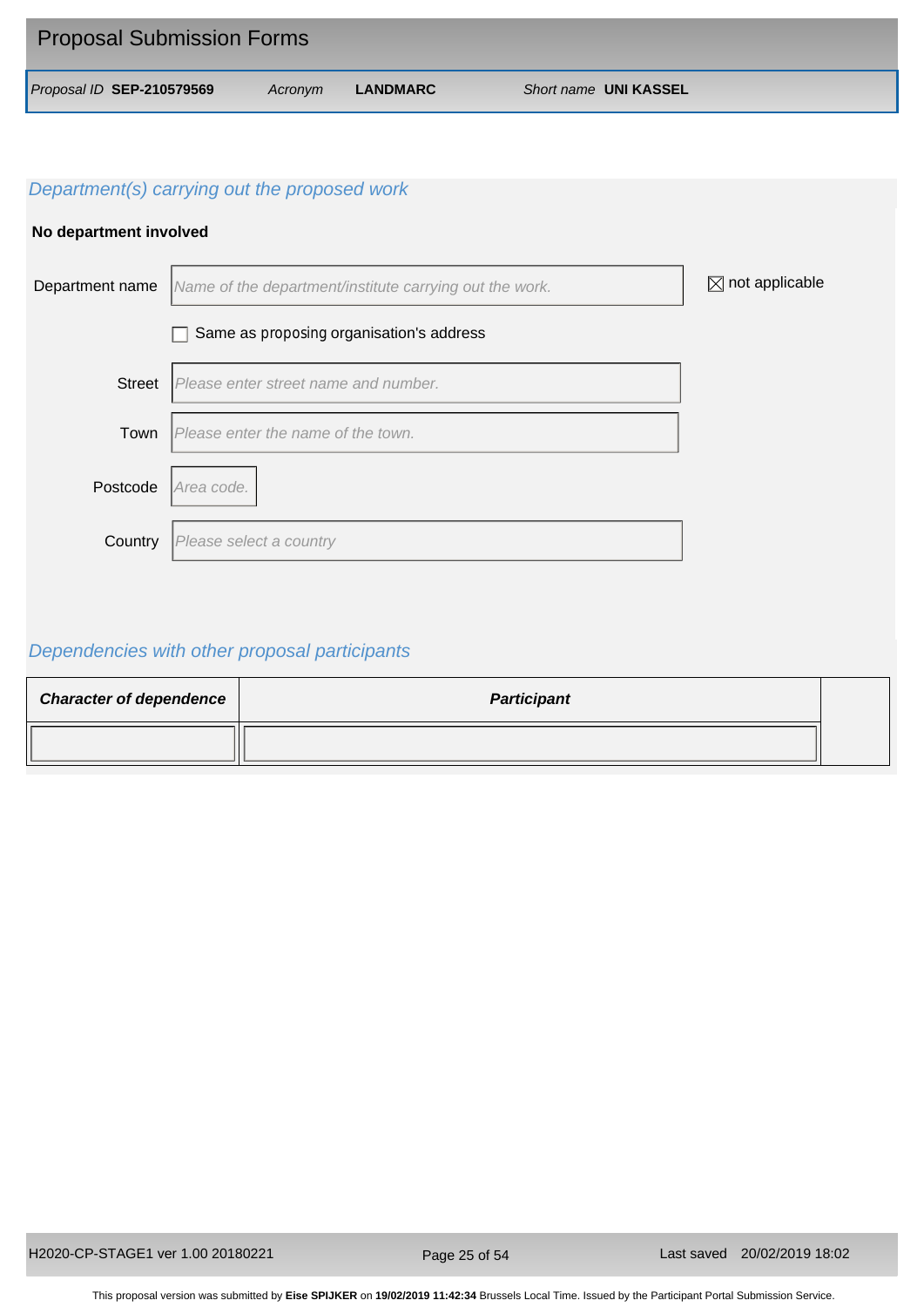| <b>Proposal Submission Forms</b> |         |          |                       |
|----------------------------------|---------|----------|-----------------------|
| Proposal ID SEP-210579569        | Acronym | LANDMARC | Short name UNI KASSEL |

The name and e-mail of contact persons are read-only in the administrative form, only additional details can be edited here. To give access rights and basic contact details of contact persons, please go back to Step 4 of the submission wizard and save the changes.

| Title               | Prot.                                        | Sex                 | $\odot$ Male $\odot$ Female  |
|---------------------|----------------------------------------------|---------------------|------------------------------|
| First name Ruediger |                                              | Last name Schaldach |                              |
|                     | E-Mail schaldach@usf.uni-kassel.de           |                     |                              |
| Position in org.    | Professor                                    |                     |                              |
| Department          | Center for Environmental Systems Research    |                     | Same as<br>organisation name |
|                     | Same as proposing organisation's address     |                     |                              |
| <b>Street</b>       | Wilhelmshöher Allee 47                       |                     |                              |
| Town                | Kassel                                       | Post code<br>34109  |                              |
| Country             | Germany                                      |                     |                              |
| Website             |                                              |                     |                              |
| Phone               | 49 561 804-6130<br>Phone 2<br>+XXX XXXXXXXXX | Fax                 | +XXX XXXXXXXXX               |

Page 26 of 54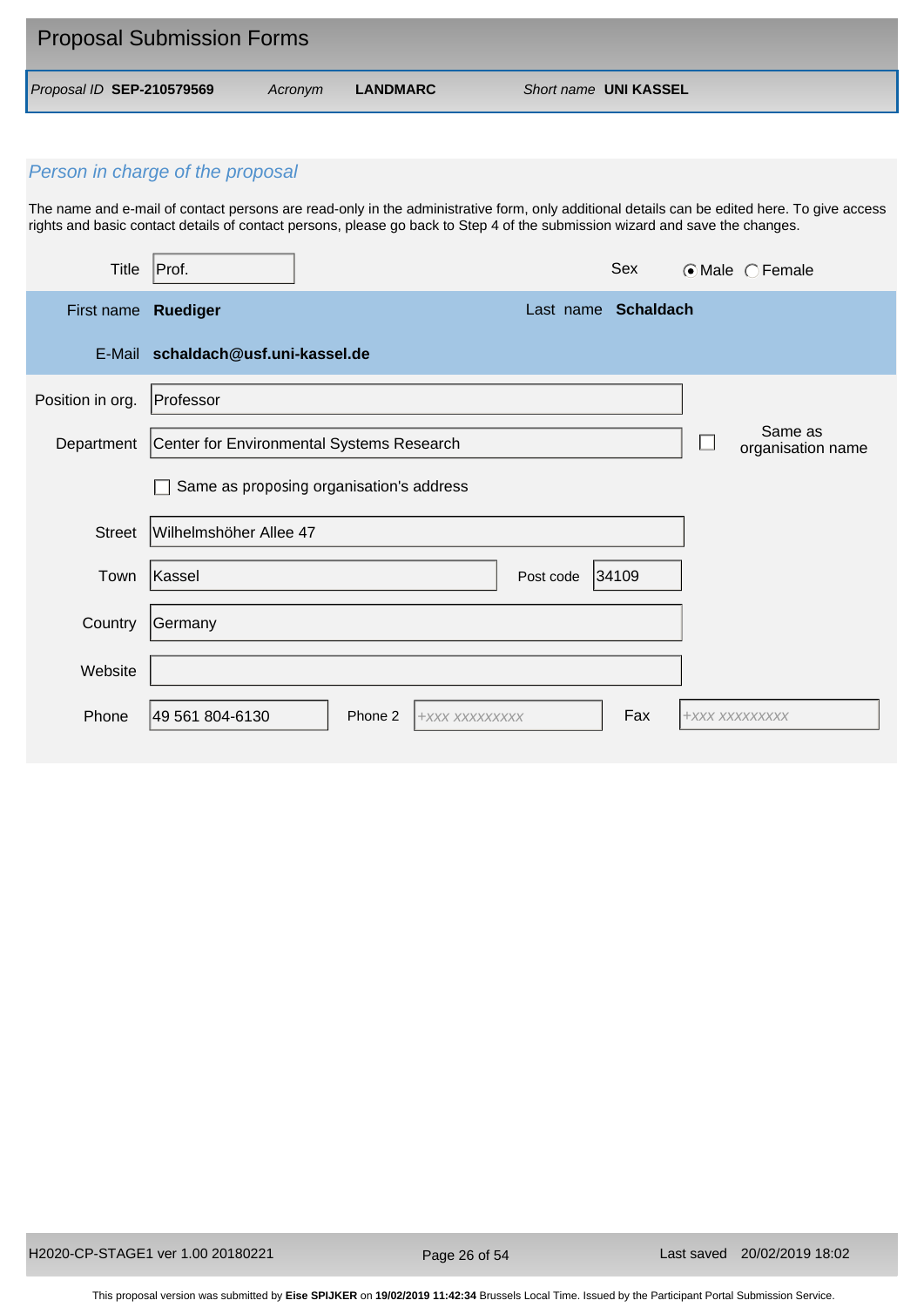| <b>Proposal Submission Forms</b> |         |          |                                     |
|----------------------------------|---------|----------|-------------------------------------|
| Proposal ID SEP-210579569        | Acronym | LANDMARC | Short name <b>BIOCLEAR EARTH BV</b> |

| <b>PIC</b> |                             | <b>Legal name</b>                        |
|------------|-----------------------------|------------------------------------------|
| 996843490  |                             | <b>BIOCLEAR EARTH BV</b>                 |
|            |                             | <b>Short name: BIOCLEAR EARTH BV</b>     |
|            | Address of the organisation |                                          |
|            |                             | Street ROZENBURGLAAN 13                  |
|            |                             | Town GRONINGEN                           |
|            | Postcode 9727 DL            |                                          |
|            |                             | Country Netherlands                      |
|            |                             | Webpage www.bioclearearth.nl             |
|            |                             | <b>Legal Status of your organisation</b> |

#### **Research and Innovation legal statuses**

| International organisation of European interest no |
|----------------------------------------------------|
| Secondary or Higher education establishment no     |
|                                                    |
|                                                    |

#### **Enterprise Data**

Public body ...............................................................no Legal person .....................................yes

Industry (private for profit)..................yes

**Based on the above details of the Beneficiary Registry the organisation is an SME (small- and medium-sized enterprise) for the call.**

Page 27 of 54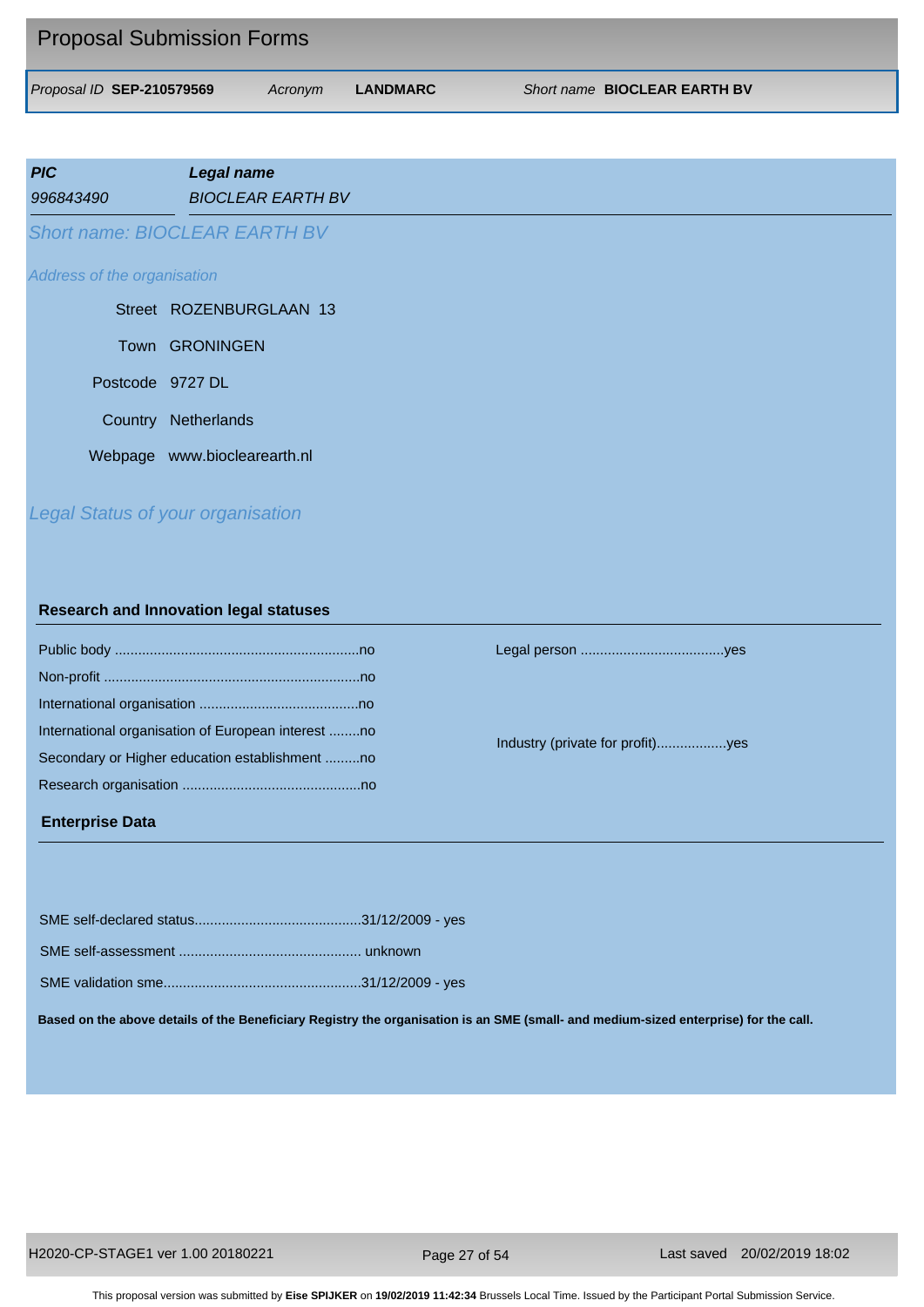| <b>Proposal Submission Forms</b> |         |          |                              |
|----------------------------------|---------|----------|------------------------------|
| Proposal ID SEP-210579569        | Acronym | LANDMARC | Short name BIOCLEAR EARTH BV |

## **No department involved**



# *Dependencies with other proposal participants*

| <b>Character of dependence</b> | <b>Participant</b> |  |
|--------------------------------|--------------------|--|
|                                |                    |  |

Page 28 of 54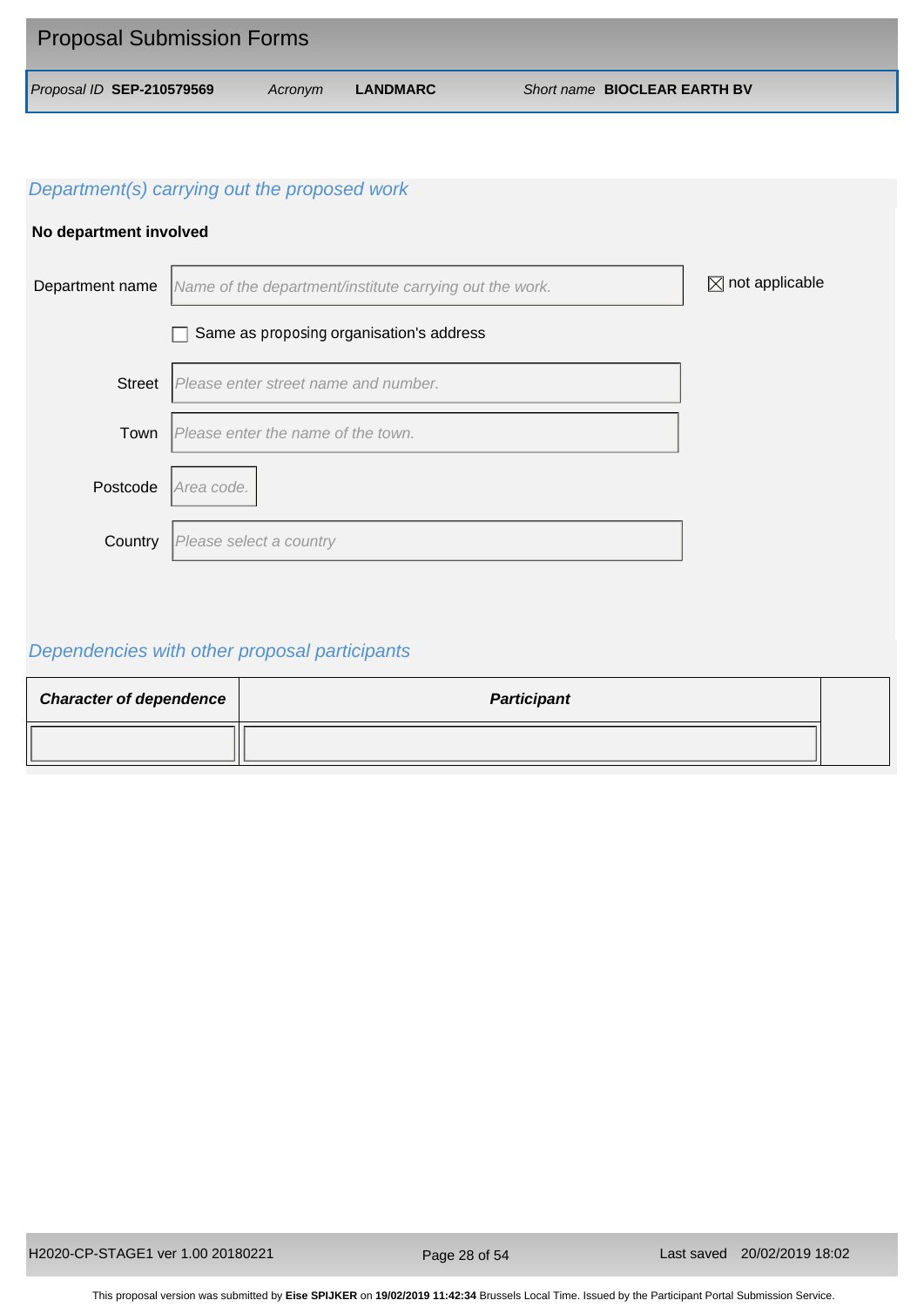| <b>Proposal Submission Forms</b> |         |          |                                     |  |
|----------------------------------|---------|----------|-------------------------------------|--|
| Proposal ID SEP-210579569        | Acronvm | LANDMARC | Short name <b>BIOCLEAR EARTH BV</b> |  |

The name and e-mail of contact persons are read-only in the administrative form, only additional details can be edited here. To give access rights and basic contact details of contact persons, please go back to Step 4 of the submission wizard and save the changes.

| Title            | Prof.                                                |         |                |           | Sex                |                | $\odot$ Male $\odot$ Female  |
|------------------|------------------------------------------------------|---------|----------------|-----------|--------------------|----------------|------------------------------|
| First name Emiel |                                                      |         |                |           | Last name Elferink |                |                              |
|                  | E-Mail elferink@bioclearearth.nl                     |         |                |           |                    |                |                              |
| Position in org. | Senior Consultant                                    |         |                |           |                    |                |                              |
| Department       | <b>BIOCLEAR EARTH BV</b>                             |         |                |           |                    | $\boxtimes$    | Same as<br>organisation name |
|                  | $\boxtimes$ Same as proposing organisation's address |         |                |           |                    |                |                              |
| <b>Street</b>    | ROZENBURGLAAN 13                                     |         |                |           |                    |                |                              |
| Town             | <b>GRONINGEN</b>                                     |         |                | Post code | 9727 DL            |                |                              |
| Country          | Netherlands                                          |         |                |           |                    |                |                              |
| Website          |                                                      |         |                |           |                    |                |                              |
| Phone            | +31 6 1497 84 71                                     | Phone 2 | +XXX XXXXXXXXX |           | Fax                | +XXX XXXXXXXXX |                              |

Page 29 of 54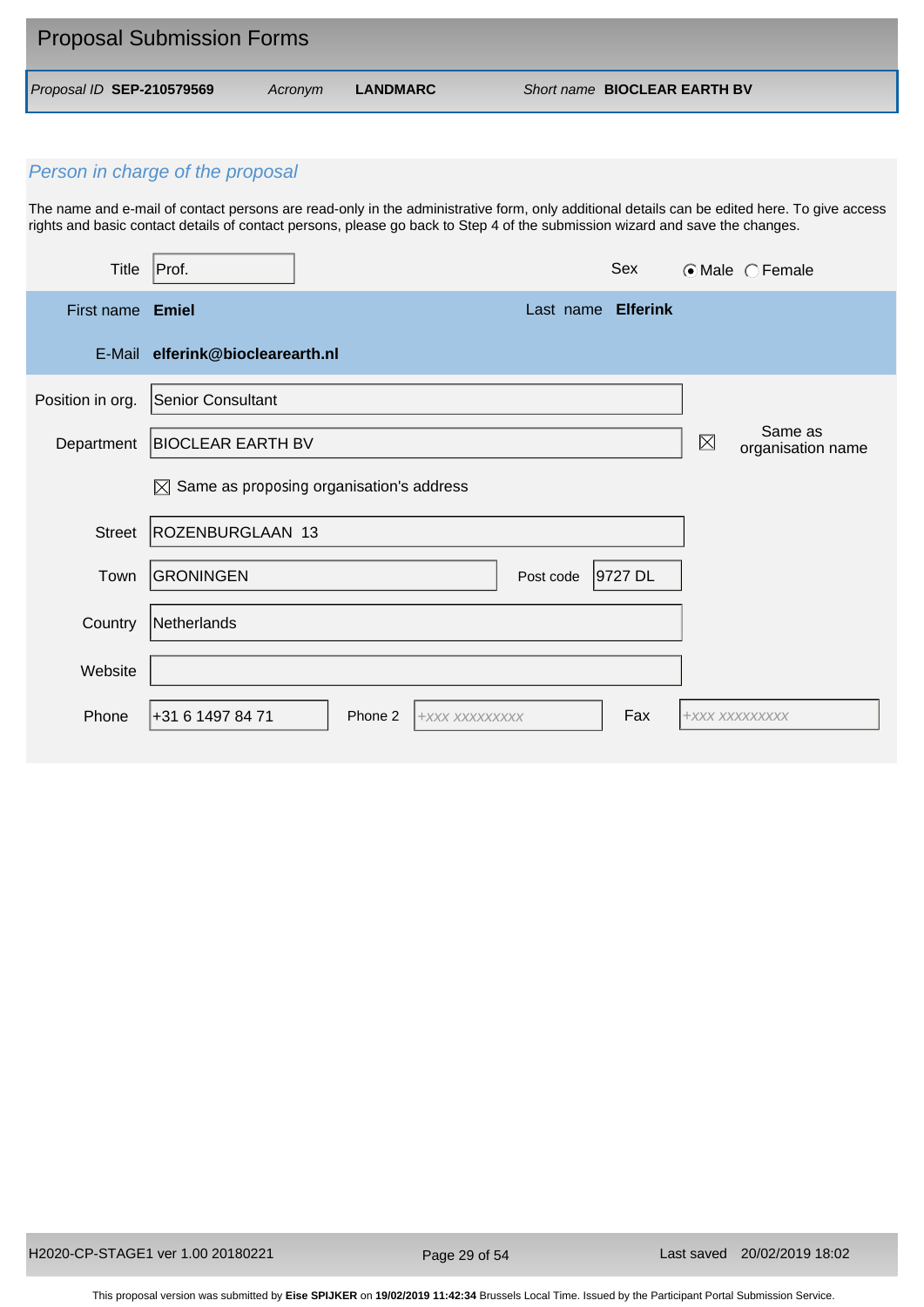| <b>Proposal Submission Forms</b> |         |          |                      |
|----------------------------------|---------|----------|----------------------|
| Proposal ID SEP-210579569        | Acronym | LANDMARC | Short name <b>CE</b> |

| <b>PIC</b><br>987098094     | <b>Legal name</b><br><b>CAMBRIDGE ECONOMETRICS LIMITED</b> |
|-----------------------------|------------------------------------------------------------|
| Short name: CE              |                                                            |
| Address of the organisation |                                                            |
|                             | Street COVENT GARDEN                                       |
|                             | Town CAMBRIDGE                                             |
|                             | Postcode CB1 2HT                                           |
| Country                     | <b>United Kingdom</b>                                      |
|                             | Webpage www.camecon.com                                    |
|                             |                                                            |

# *Legal Status of your organisation*

#### **Research and Innovation legal statuses**

| International organisation of European interest no |
|----------------------------------------------------|
| Secondary or Higher education establishment no     |
|                                                    |
|                                                    |

## **Enterprise Data**

Public body ...............................................................no Legal person .....................................yes

Industry (private for profit)..................yes

**Based on the above details of the Beneficiary Registry the organisation is an SME (small- and medium-sized enterprise) for the call.**

Page 30 of 54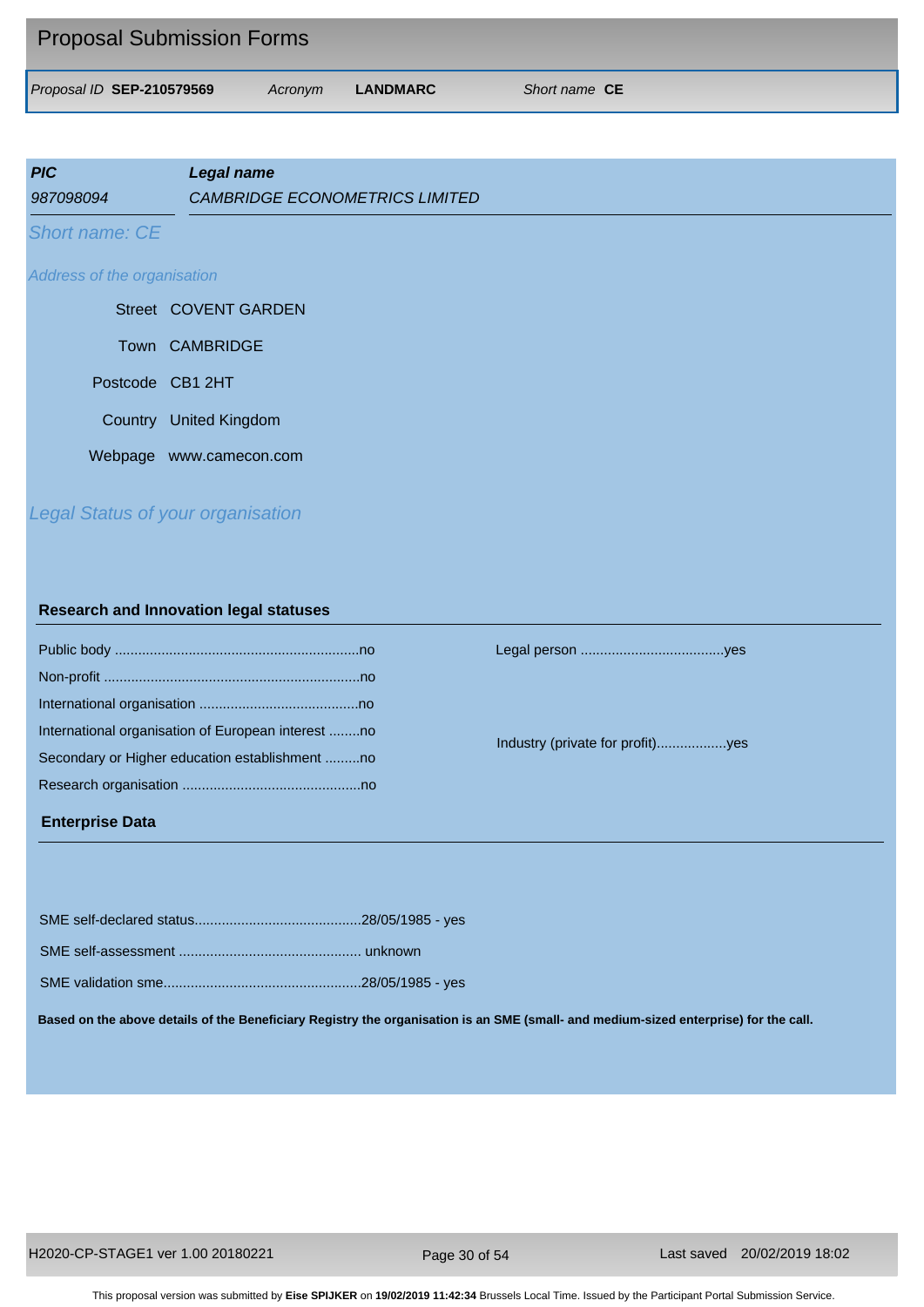| <b>Proposal Submission Forms</b> |         |          |                      |
|----------------------------------|---------|----------|----------------------|
| Proposal ID SEP-210579569        | Acronym | LANDMARC | Short name <b>CE</b> |

## **No department involved**



# *Dependencies with other proposal participants*

| <b>Character of dependence</b> | <b>Participant</b> |  |
|--------------------------------|--------------------|--|
|                                |                    |  |

Page 31 of 54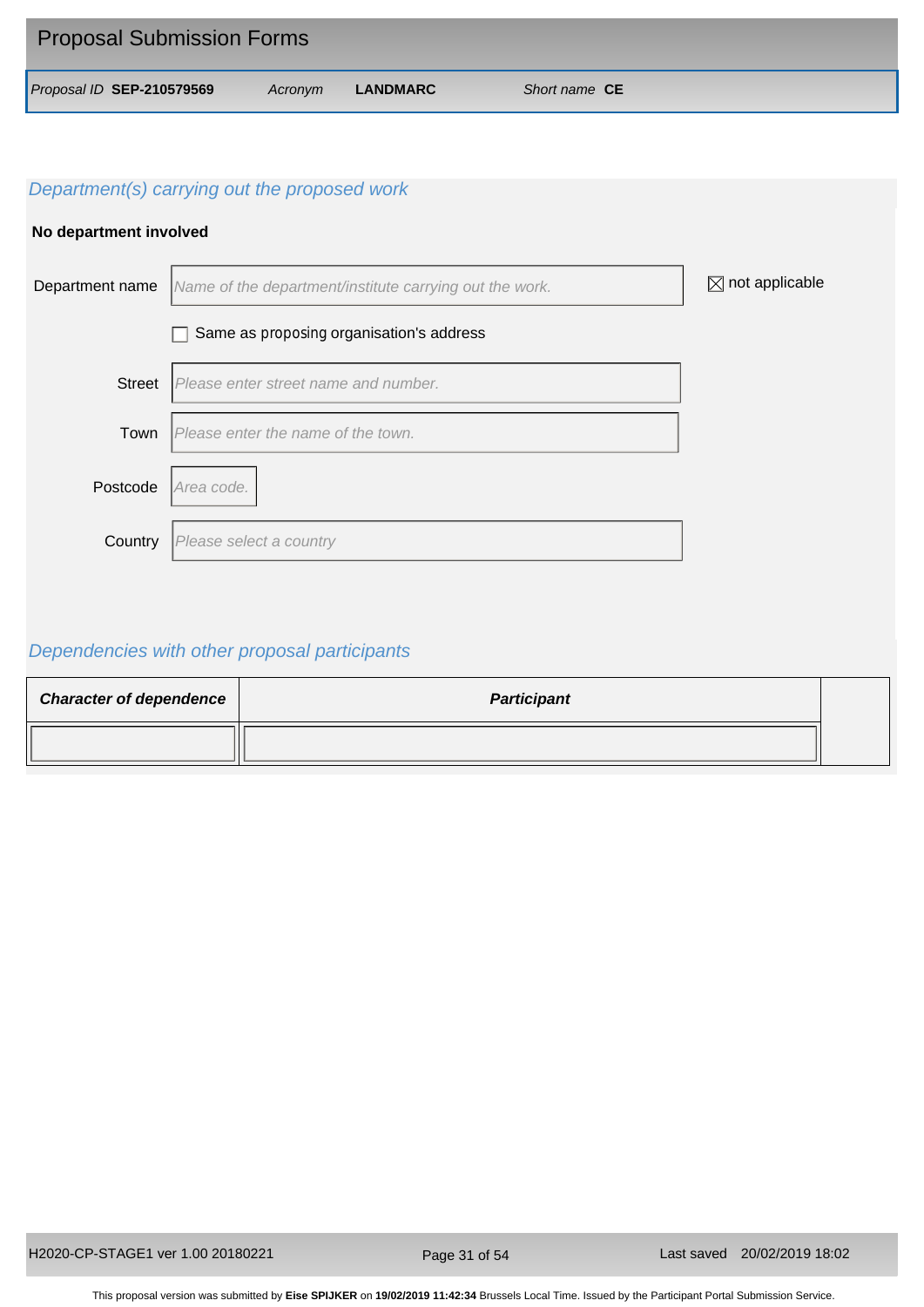| <b>Proposal Submission Forms</b> |         |          |                      |  |
|----------------------------------|---------|----------|----------------------|--|
| Proposal ID SEP-210579569        | Acronvm | LANDMARC | Short name <b>CE</b> |  |

The name and e-mail of contact persons are read-only in the administrative form, only additional details can be edited here. To give access rights and basic contact details of contact persons, please go back to Step 4 of the submission wizard and save the changes.

| <b>Title</b>             | Mr.                            |                                                              |                | Sex               |                | $\odot$ Male $\odot$ Female  |
|--------------------------|--------------------------------|--------------------------------------------------------------|----------------|-------------------|----------------|------------------------------|
| First name <b>Hector</b> |                                |                                                              |                | Last name Pollitt |                |                              |
| E-Mail                   | hp@camecon.com                 |                                                              |                |                   |                |                              |
| Position in org.         |                                | Director and the Head of Modelling at Cambridge Econometrics |                |                   |                |                              |
| Department               | CAMBRIDGE ECONOMETRICS LIMITED |                                                              |                |                   | $\boxtimes$    | Same as<br>organisation name |
|                          |                                | Same as proposing organisation's address                     |                |                   |                |                              |
| Street                   | Covent Garden                  |                                                              |                |                   |                |                              |
| Town                     | Cambridge                      |                                                              | Post code      | CB1 2HT           |                |                              |
| Country                  | <b>United Kingdom</b>          |                                                              |                |                   |                |                              |
| Website                  |                                |                                                              |                |                   |                |                              |
| Phone                    | +441223 533100                 | Phone 2                                                      | +XXX XXXXXXXXX | Fax               | +XXX XXXXXXXXX |                              |

Page 32 of 54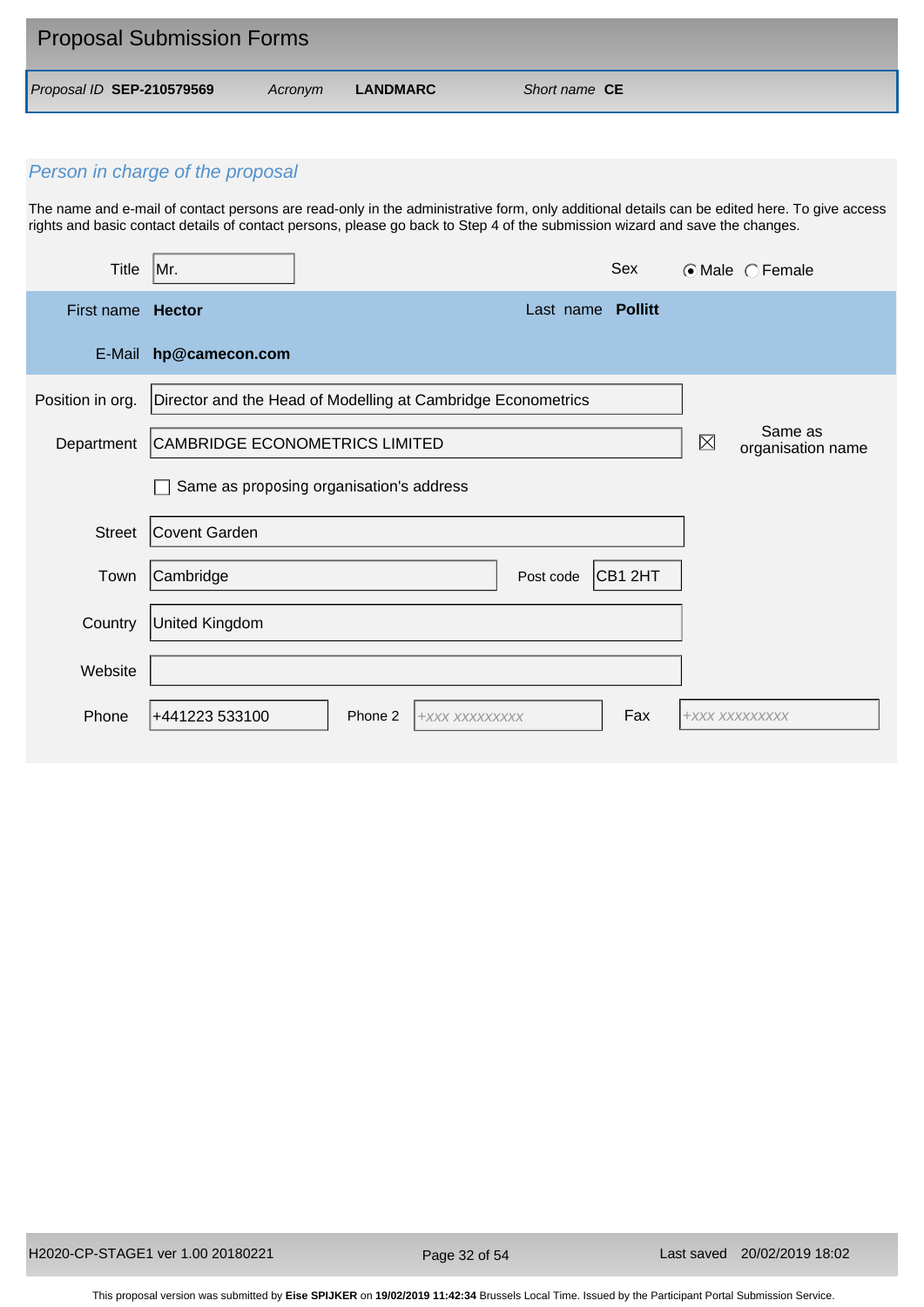| <b>Proposal Submission Forms</b> |         |          |                       |
|----------------------------------|---------|----------|-----------------------|
| Proposal ID SEP-210579569        | Acronym | LANDMARC | Short name <b>SEI</b> |

| <b>PIC</b><br>999450268     | <b>Legal name</b><br>STIFTELSEN THE STOCKHOLM ENVIRONMENT INSTITUTE |
|-----------------------------|---------------------------------------------------------------------|
| <b>Short name: SEI</b>      |                                                                     |
| Address of the organisation |                                                                     |
|                             | Street BOX 24218                                                    |
|                             | Town STOCKHOLM                                                      |
| Postcode 104 51             |                                                                     |
|                             | Country Sweden                                                      |
|                             | Webpage www.sei-international.org                                   |
|                             |                                                                     |

*Legal Status of your organisation*

## **Research and Innovation legal statuses**

| International organisation of European interest no |
|----------------------------------------------------|
| Secondary or Higher education establishment no     |
|                                                    |
|                                                    |

#### **Enterprise Data**

Public body ...............................................................no Legal person .....................................yes

Industry (private for profit)..................no

SME self-declared status...........................................01/01/1997 - no

SME self-assessment ............................................... unknown

SME validation sme................................................... unknown

**Based on the above details of the Beneficiary Registry the organisation is not an SME (small- and medium-sized enterprise) for the call.**

Page 33 of 54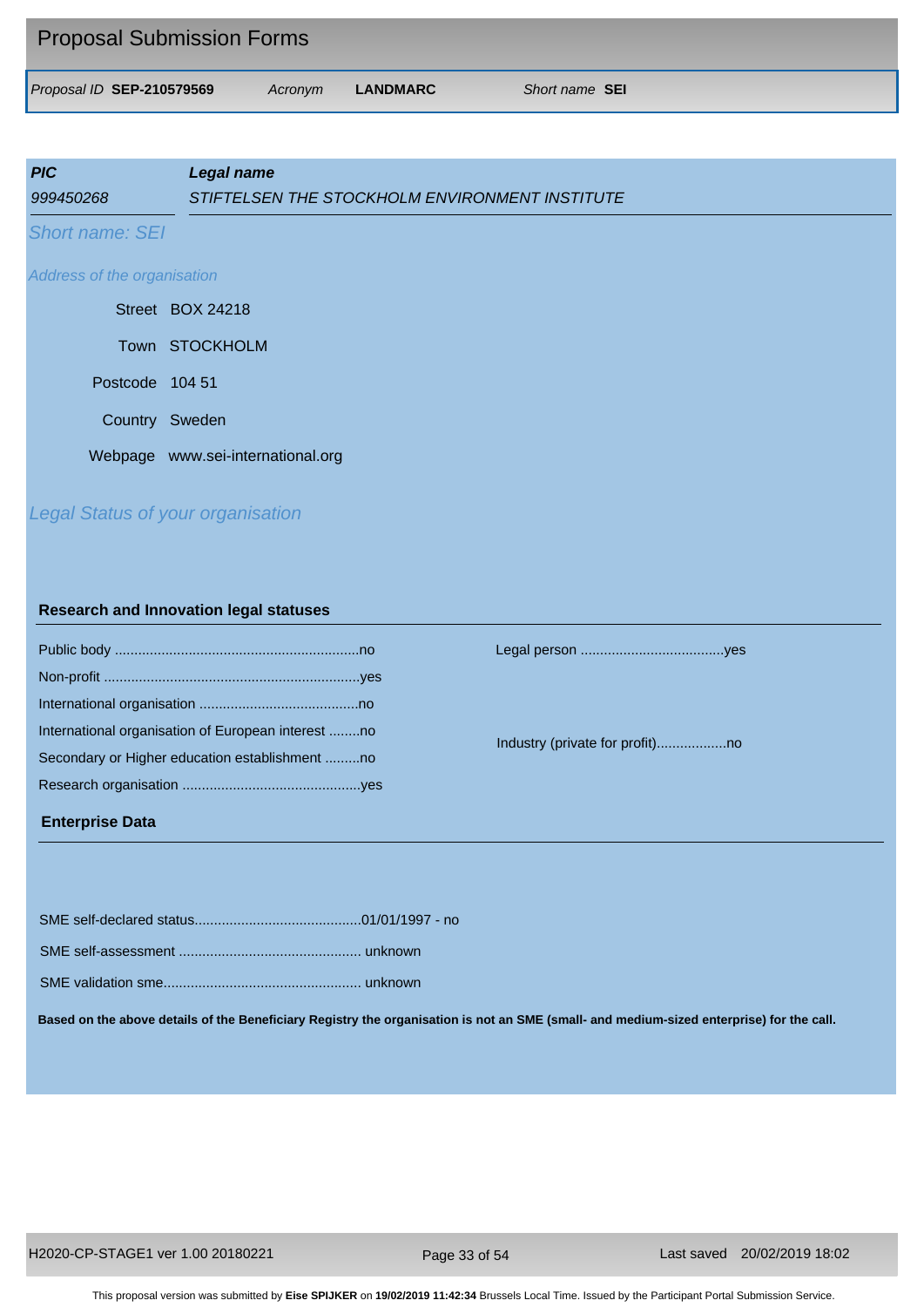| <b>Proposal Submission Forms</b> |         |          |                       |
|----------------------------------|---------|----------|-----------------------|
| Proposal ID SEP-210579569        | Acronym | LANDMARC | Short name <b>SEI</b> |

## **No department involved**



# *Dependencies with other proposal participants*

| <b>Character of dependence</b> | <b>Participant</b> |  |
|--------------------------------|--------------------|--|
|                                |                    |  |

Page 34 of 54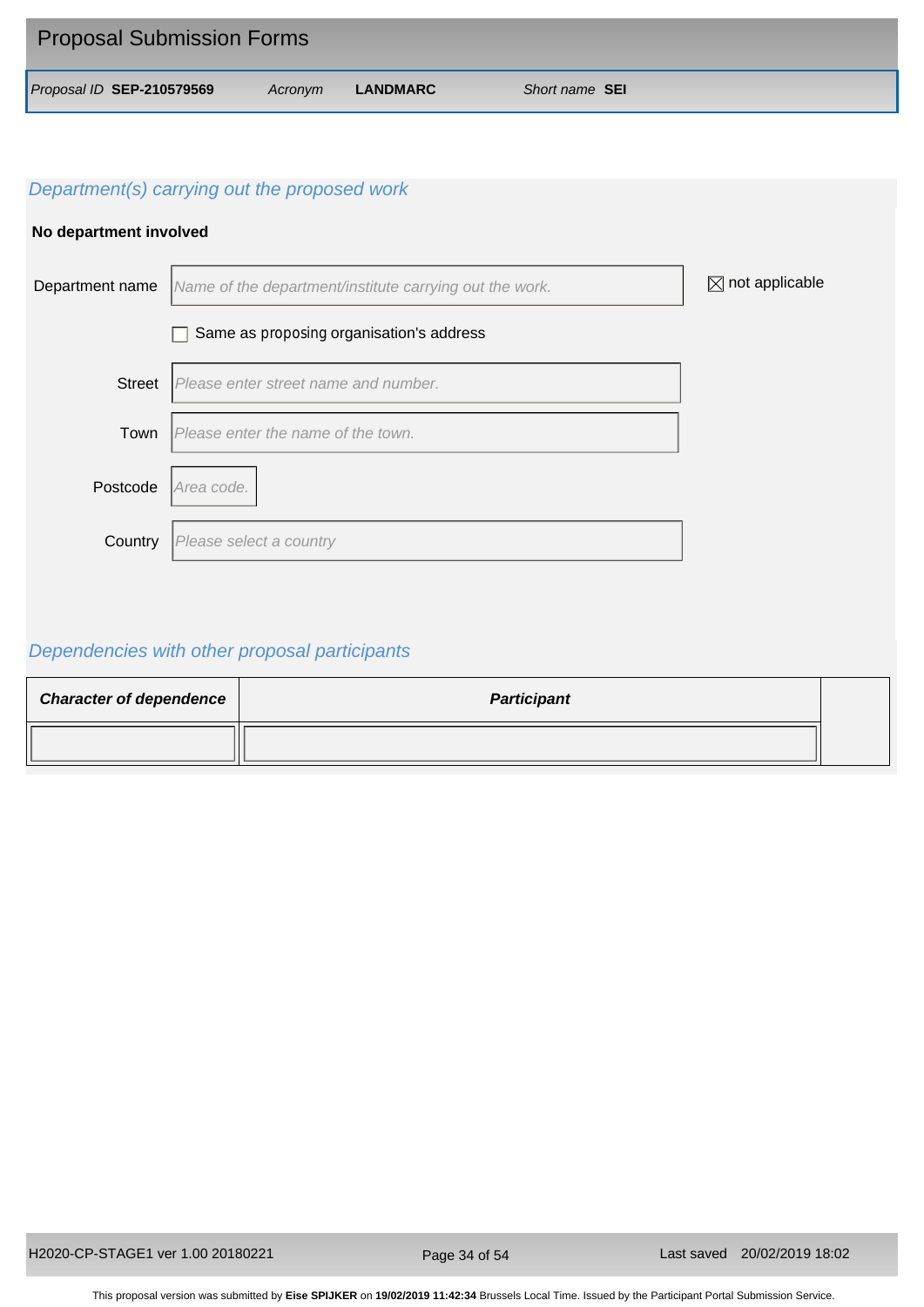| <b>Proposal Submission Forms</b> |         |          |                       |
|----------------------------------|---------|----------|-----------------------|
| Proposal ID SEP-210579569        | Acronvm | LANDMARC | Short name <b>SEI</b> |

The name and e-mail of contact persons are read-only in the administrative form, only additional details can be edited here. To give access rights and basic contact details of contact persons, please go back to Step 4 of the submission wizard and save the changes.

| <b>Title</b>      | Mr.                                      | Sex                                            |             | ⊙Male CFemale                |  |  |  |
|-------------------|------------------------------------------|------------------------------------------------|-------------|------------------------------|--|--|--|
| First name Oliver | Last name Johnson                        |                                                |             |                              |  |  |  |
| E-Mail            | oliver.johnson@sei.org                   |                                                |             |                              |  |  |  |
| Position in org.  | Head of Climate, Energy and Society Unit |                                                |             |                              |  |  |  |
| Department        |                                          | STIFTELSEN THE STOCKHOLM ENVIRONMENT INSTITUTE | $\boxtimes$ | Same as<br>organisation name |  |  |  |
|                   | Same as proposing organisation's address |                                                |             |                              |  |  |  |
| <b>Street</b>     | Linnégatan 87D, Box 24218                |                                                |             |                              |  |  |  |
| Town              | Stockholm                                | 10451<br>Post code                             |             |                              |  |  |  |
| Country           | Sweden                                   |                                                |             |                              |  |  |  |
| Website           |                                          |                                                |             |                              |  |  |  |
| Phone             | +46 73 707 8560                          | Fax<br>Phone 2<br>+XXX XXXXXXXXX               |             | +XXX XXXXXXXXX               |  |  |  |

# *Other contact persons*

| <b>First Name</b> | <b>Last Name</b> | ∣E-mail                               | <b>Phone</b>   |
|-------------------|------------------|---------------------------------------|----------------|
| Francis           | <b>Johnson</b>   | francis.johnson@sei-international.org | +XXX XXXXXXXXX |

Page 35 of 54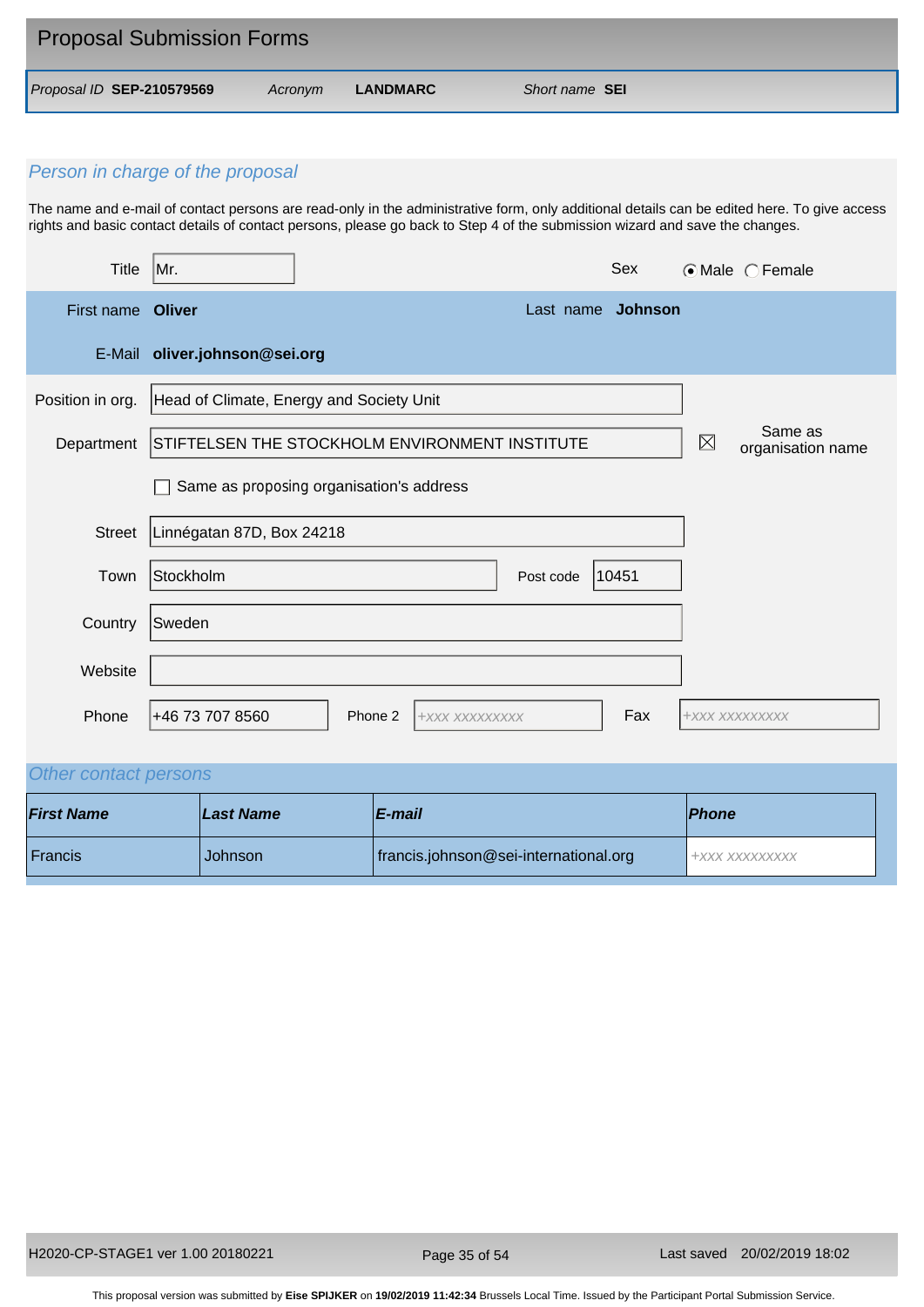| <b>Proposal Submission Forms</b> |         |          |                        |
|----------------------------------|---------|----------|------------------------|
| Proposal ID SEP-210579569        | Acronvm | LANDMARC | Short name <b>KNMI</b> |

| <b>PIC</b><br>999518944     | Legal name<br>KONINKLIJK NEDERLANDS METEOROLOGISCH INSTITUUT-KNMI |
|-----------------------------|-------------------------------------------------------------------|
| <b>Short name: KNMI</b>     |                                                                   |
| Address of the organisation |                                                                   |
|                             | Street UTRECHTSEWEG 297                                           |
| Town DE BILT                |                                                                   |
| Postcode 3731 GA            |                                                                   |
| Country                     | Netherlands                                                       |
| Webpage                     | www.knmi.nl                                                       |

# *Legal Status of your organisation*

#### **Research and Innovation legal statuses**

| International organisation of European interest no |  |
|----------------------------------------------------|--|
| Secondary or Higher education establishment no     |  |
|                                                    |  |
|                                                    |  |

#### **Enterprise Data**

Public body ...............................................................yes Legal person .....................................yes

Industry (private for profit)..................no

**Based on the above details of the Beneficiary Registry the organisation is not an SME (small- and medium-sized enterprise) for the call.**

Page 36 of 54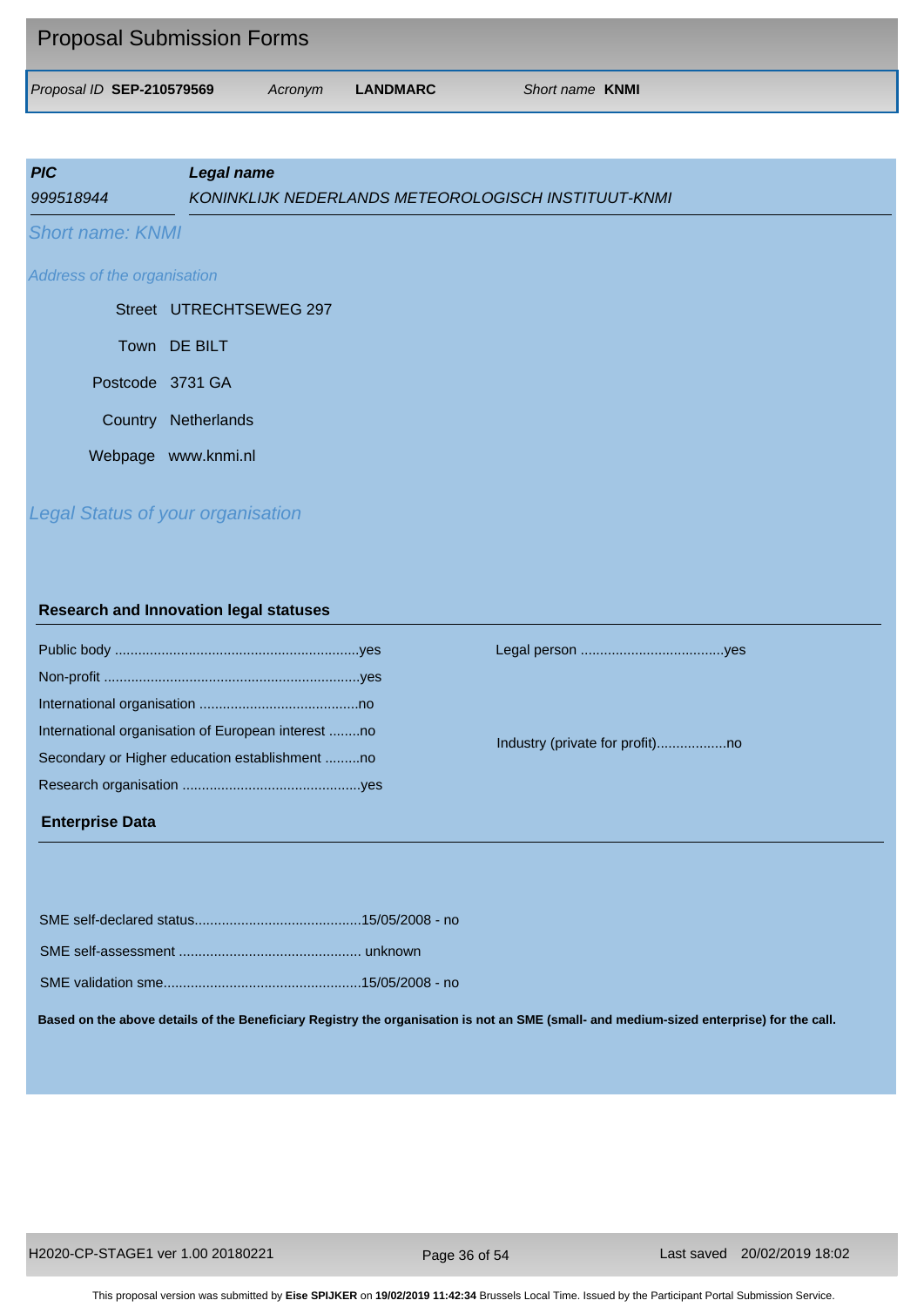| <b>Proposal Submission Forms</b> |         |          |                        |
|----------------------------------|---------|----------|------------------------|
| Proposal ID SEP-210579569        | Acronym | LANDMARC | Short name <b>KNMI</b> |

## **No department involved**



# *Dependencies with other proposal participants*

| <b>Character of dependence</b> | <b>Participant</b> |  |
|--------------------------------|--------------------|--|
|                                |                    |  |

Page 37 of 54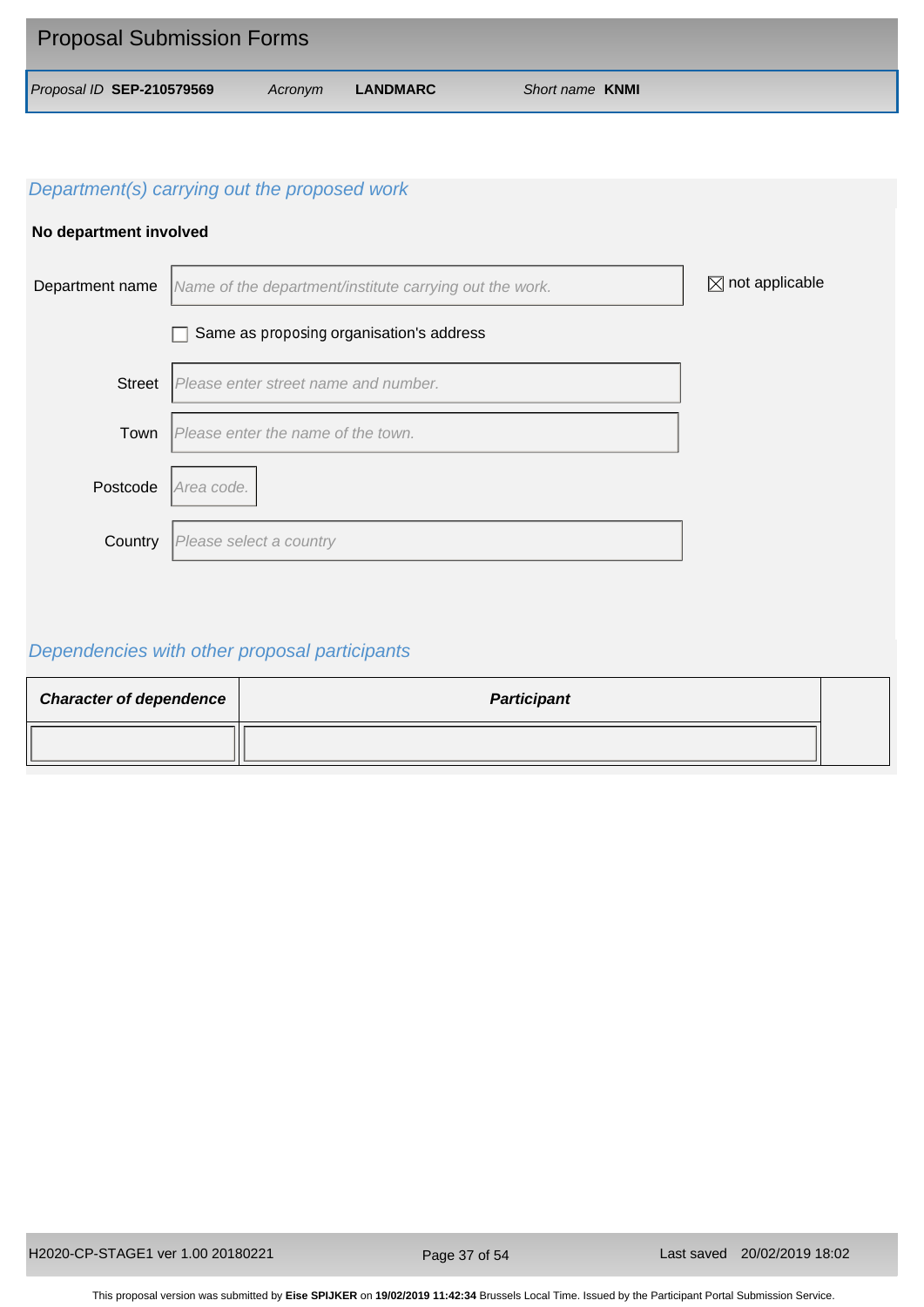| <b>Proposal Submission Forms</b> |         |          |                        |
|----------------------------------|---------|----------|------------------------|
| Proposal ID SEP-210579569        | Acronym | LANDMARC | Short name <b>KNMI</b> |

The name and e-mail of contact persons are read-only in the administrative form, only additional details can be edited here. To give access rights and basic contact details of contact persons, please go back to Step 4 of the submission wizard and save the changes.

| <b>Title</b>       | Mr.                                                  |         |                |           | Sex                      |                | $\odot$ Male $\odot$ Female  |
|--------------------|------------------------------------------------------|---------|----------------|-----------|--------------------------|----------------|------------------------------|
| First name Folkert |                                                      |         |                |           | Last name <b>Boersma</b> |                |                              |
| E-Mail             | boersma@knmi.nl                                      |         |                |           |                          |                |                              |
| Position in org.   | <b>Research Scientist</b>                            |         |                |           |                          |                |                              |
| Department         | KNMI - R&D Satellite Observations                    |         |                |           |                          |                | Same as<br>organisation name |
|                    | $\boxtimes$ Same as proposing organisation's address |         |                |           |                          |                |                              |
| <b>Street</b>      | UTRECHTSEWEG 297                                     |         |                |           |                          |                |                              |
| Town               | <b>DE BILT</b>                                       |         |                | Post code | 3731 GA                  |                |                              |
| Country            | Netherlands                                          |         |                |           |                          |                |                              |
| Website            |                                                      |         |                |           |                          |                |                              |
| Phone              | +31 30 2206 618                                      | Phone 2 | +xxx xxxxxxxxx |           | Fax                      | +XXX XXXXXXXXX |                              |

Page 38 of 54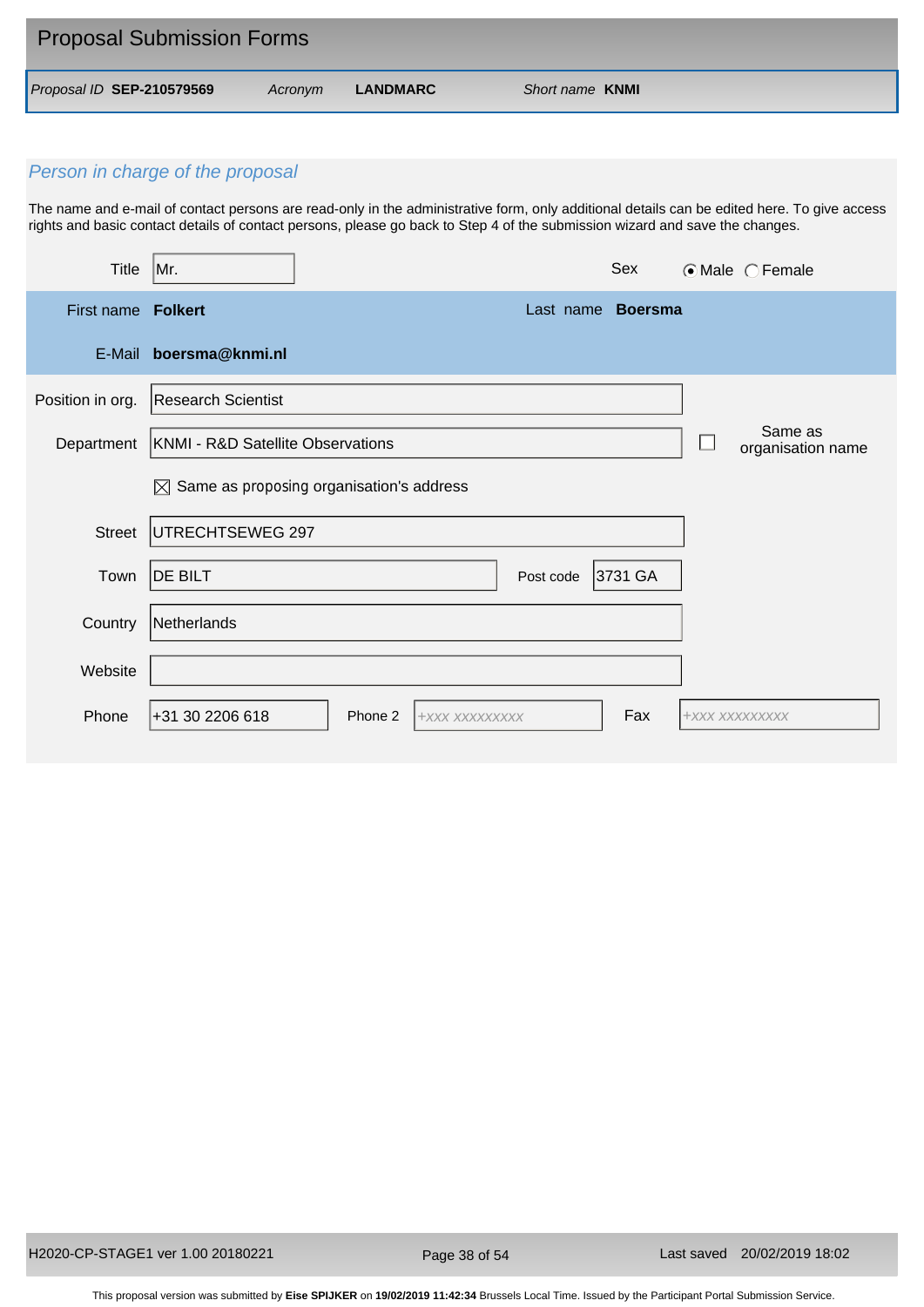| <b>Proposal Submission Forms</b> |         |          |                                                  |
|----------------------------------|---------|----------|--------------------------------------------------|
| Proposal ID SEP-210579569        | Acronym | LANDMARC | Short name OEKO-INSTITUT E.V. - INSTITUT FUER AN |

| <b>PIC</b><br>999519817     | Legal name<br>OEKO-INSTITUT E.V. - INSTITUT FUER ANGEWANDTE OEKOLOGIE |
|-----------------------------|-----------------------------------------------------------------------|
|                             | Short name: OEKO-INSTITUT E.V. - INSTITUT FUER ANGEWANDTE OEKOLOGIE   |
| Address of the organisation |                                                                       |
|                             | Street Merzhauser Strasse 173                                         |
|                             | Town FREIBURG                                                         |
| Postcode 79100              |                                                                       |
|                             | Country Germany                                                       |
|                             | Webpage http://www.oeko.de                                            |
|                             |                                                                       |

# *Legal Status of your organisation*

#### **Research and Innovation legal statuses**

| International organisation of European interest no |
|----------------------------------------------------|
| Secondary or Higher education establishment no     |
|                                                    |
|                                                    |

#### **Enterprise Data**

Public body ...............................................................no Legal person .....................................yes

Industry (private for profit)..................no

**Based on the above details of the Beneficiary Registry the organisation is not an SME (small- and medium-sized enterprise) for the call.**

Page 39 of 54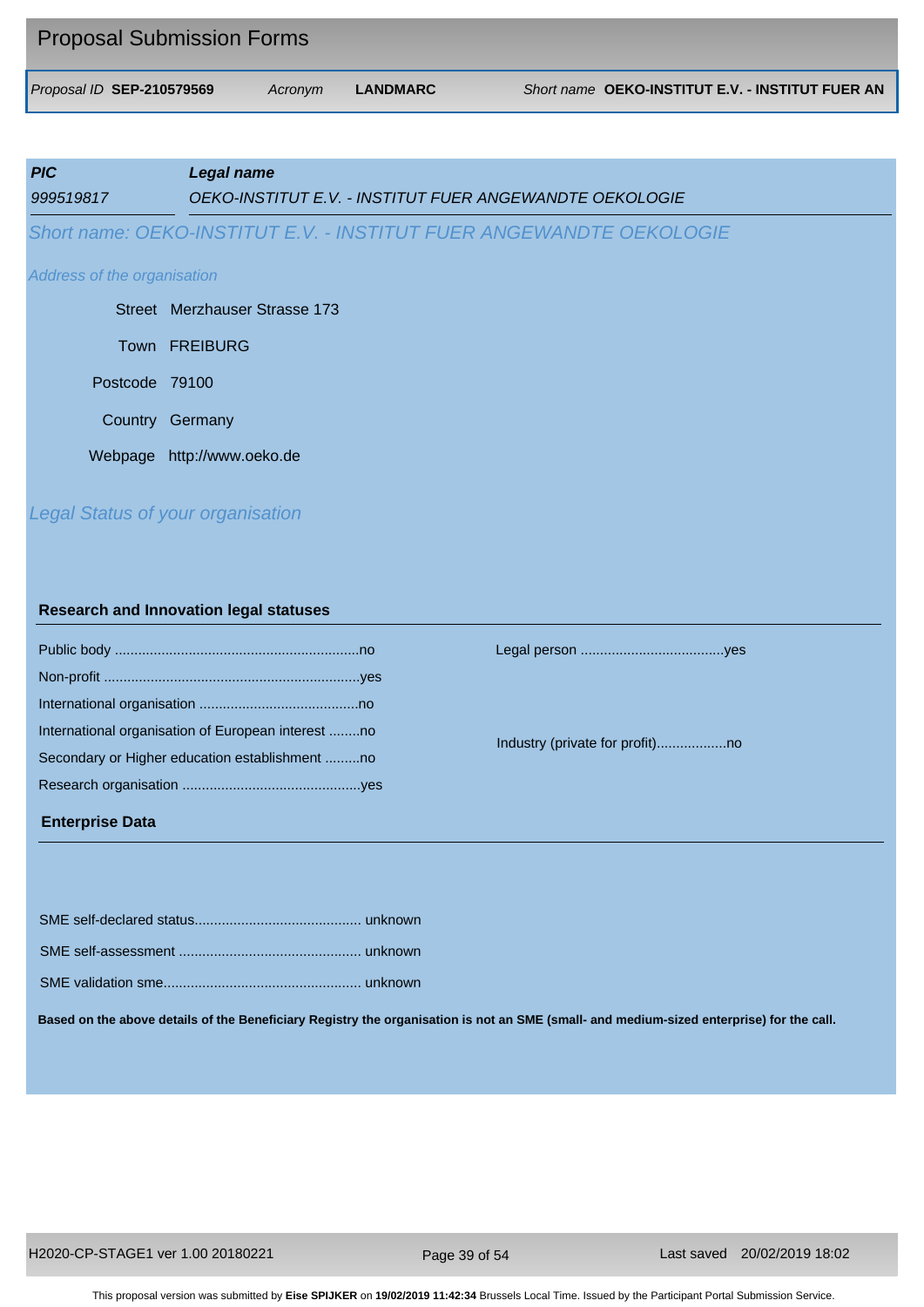| <b>Proposal Submission Forms</b> |         |          |                                                  |
|----------------------------------|---------|----------|--------------------------------------------------|
| Proposal ID SEP-210579569        | Acronym | LANDMARC | Short name OEKO-INSTITUT E.V. - INSTITUT FUER AN |

## **No department involved**



# *Dependencies with other proposal participants*

| <b>Character of dependence</b> | <b>Participant</b> |  |
|--------------------------------|--------------------|--|
|                                |                    |  |

Page 40 of 54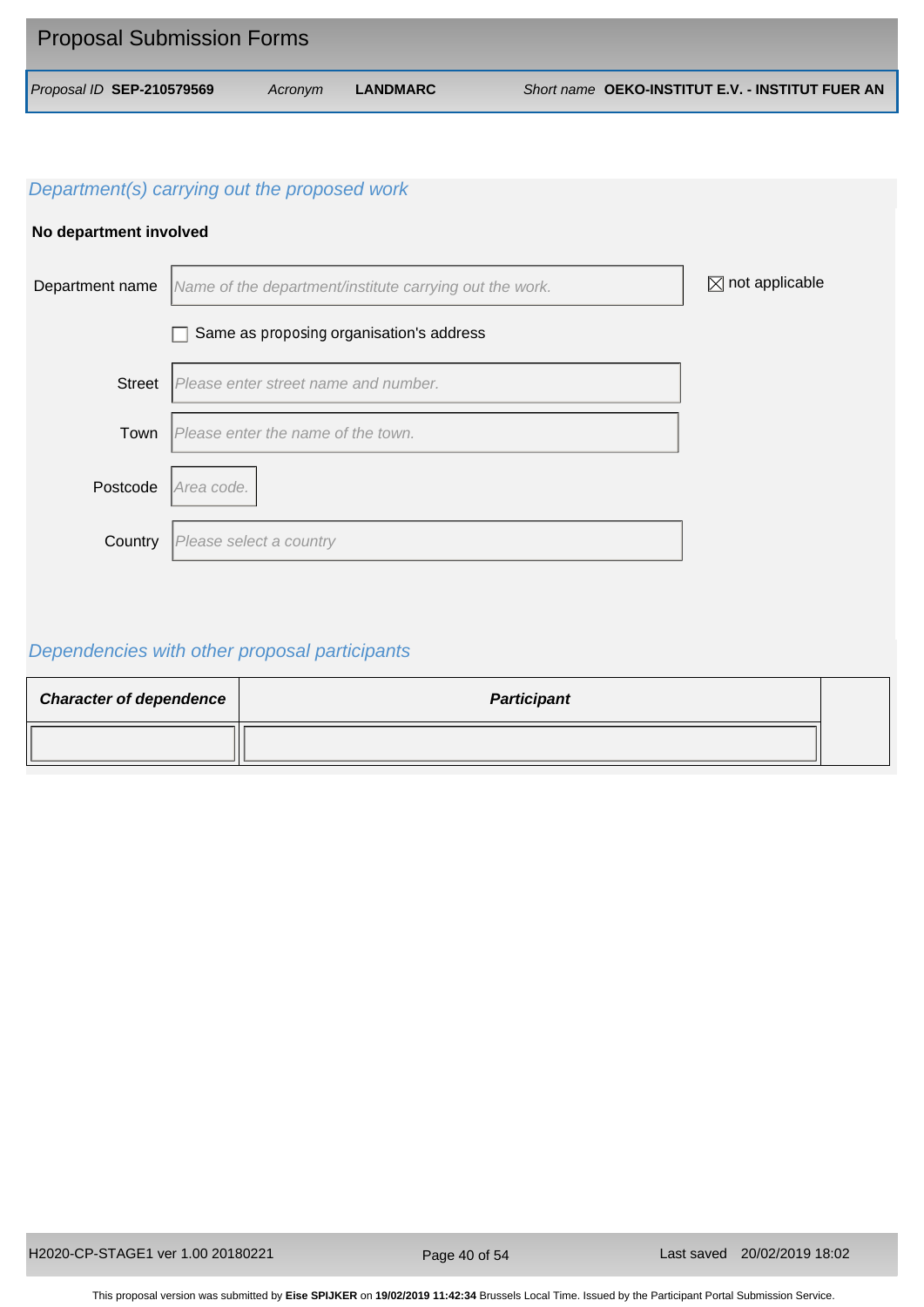| <b>Proposal Submission Forms</b> |         |          |                                                  |
|----------------------------------|---------|----------|--------------------------------------------------|
| Proposal ID SEP-210579569        | Acronym | LANDMARC | Short name OEKO-INSTITUT E.V. - INSTITUT FUER AN |

The name and e-mail of contact persons are read-only in the administrative form, only additional details can be edited here. To give access rights and basic contact details of contact persons, please go back to Step 4 of the submission wizard and save the changes.

| Title            | Dr.                        |                                          |                     | Sex   | $\odot$ Male $\odot$ Female  |
|------------------|----------------------------|------------------------------------------|---------------------|-------|------------------------------|
| First name       | <b>Hannes</b>              |                                          | Last name Boettcher |       |                              |
|                  | E-Mail h.boettcher@oeko.de |                                          |                     |       |                              |
| Position in org. | Senior Researcher          |                                          |                     |       |                              |
| Department       | <b>Energy and Climate</b>  |                                          |                     |       | Same as<br>organisation name |
|                  |                            | Same as proposing organisation's address |                     |       |                              |
| <b>Street</b>    | Schicklerstrasse 5-7       |                                          |                     |       |                              |
| Town             | Berlin                     |                                          | Post code           | 10179 |                              |
| Country          | Germany                    |                                          |                     |       |                              |
| Website          | www.oeko.de                |                                          |                     |       |                              |
| Phone            | +4930405085389             | Phone 2<br>+XXX XXXXXXXXX                |                     | Fax   | +XXX XXXXXXXXX               |

Page 41 of 54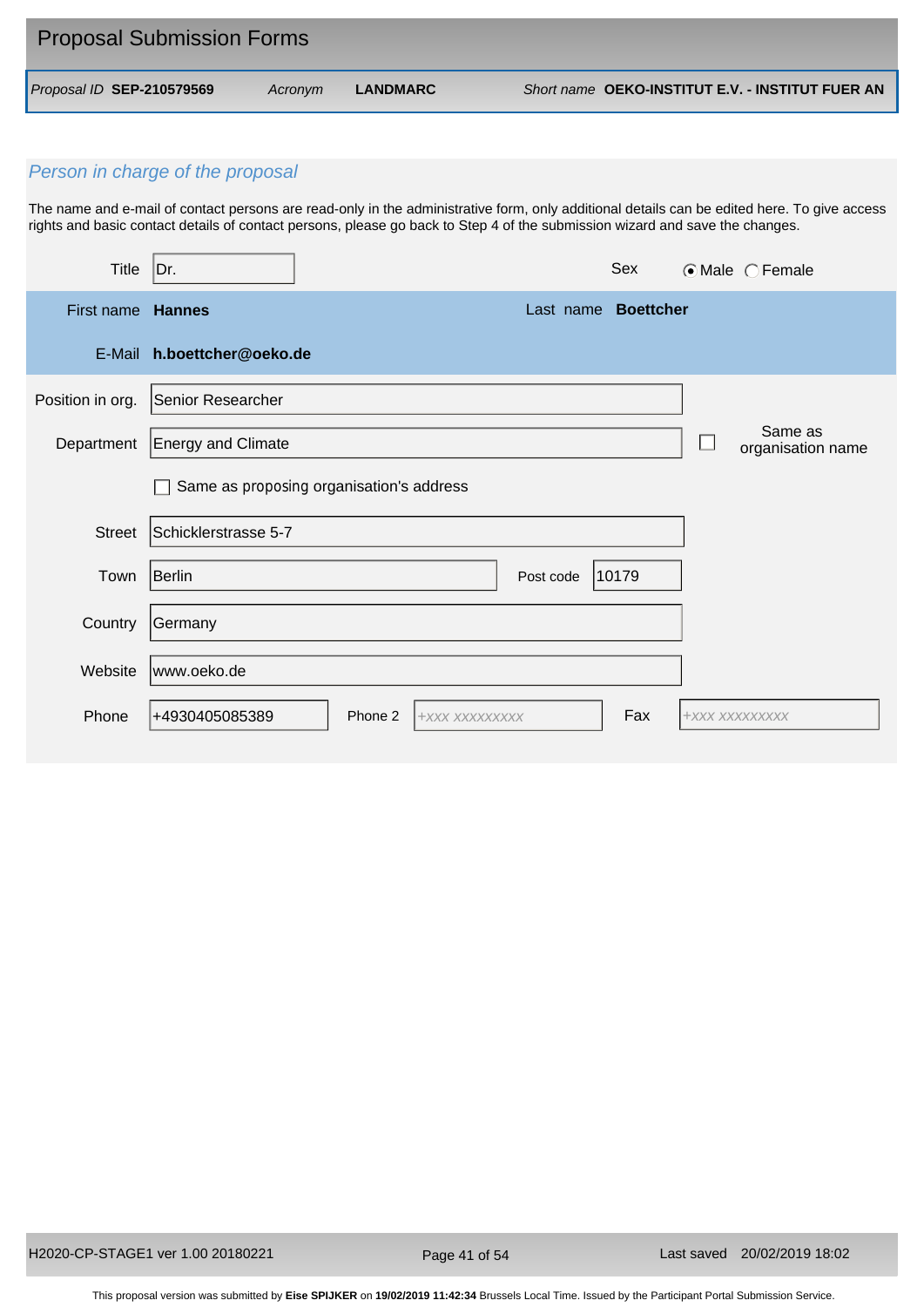| <b>Proposal Submission Forms</b> |         |          |                               |
|----------------------------------|---------|----------|-------------------------------|
| Proposal ID SEP-210579569        | Acronvm | LANDMARC | Short name <b>BIORECRO AB</b> |

| <b>PIC</b><br>936843073        | <b>Legal name</b><br><b>BIORECRO AB</b> |
|--------------------------------|-----------------------------------------|
| <b>Short name: BIORECRO AB</b> |                                         |
| Address of the organisation    |                                         |
|                                | Street FREJGATAN 1                      |
|                                | Town STOCKHOLM                          |
| Postcode 11420                 |                                         |
| Country Sweden                 |                                         |
|                                | Webpage www.biorecro.com                |

# *Legal Status of your organisation*

#### **Research and Innovation legal statuses**

| International organisation of European interest no |
|----------------------------------------------------|
| Secondary or Higher education establishment no     |
|                                                    |
|                                                    |

## **Enterprise Data**

Public body ...............................................................no Legal person .....................................yes

Industry (private for profit)..................yes

SME validation sme................................................... unknown

**Based on the above details of the Beneficiary Registry the organisation is an SME (small- and medium-sized enterprise) for the call.**

Page 42 of 54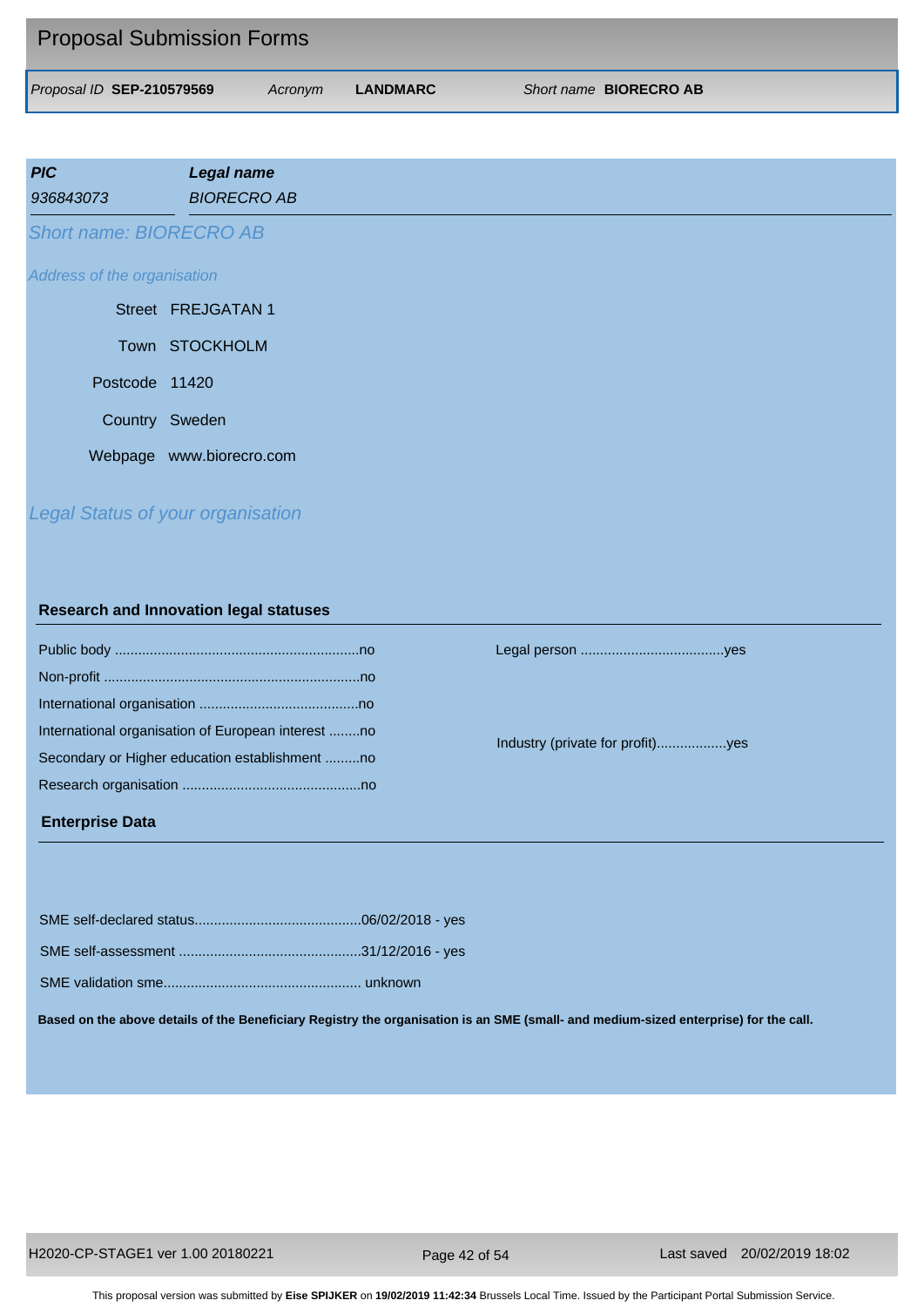| <b>Proposal Submission Forms</b> |         |          |                               |
|----------------------------------|---------|----------|-------------------------------|
| Proposal ID SEP-210579569        | Acronym | LANDMARC | Short name <b>BIORECRO AB</b> |

## **No department involved**



# *Dependencies with other proposal participants*

| <b>Character of dependence</b> | <b>Participant</b> |  |
|--------------------------------|--------------------|--|
|                                |                    |  |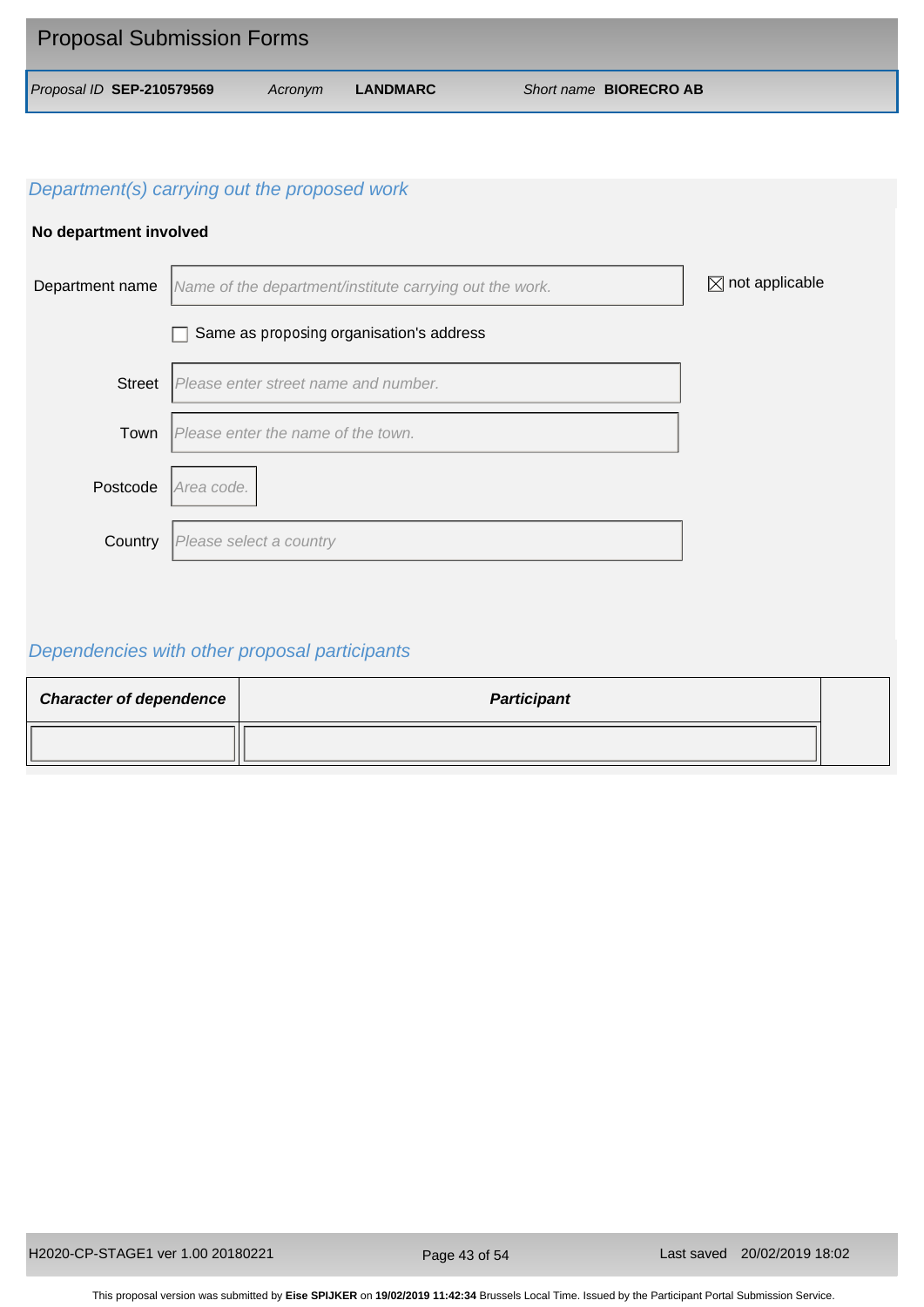| <b>Proposal Submission Forms</b> |         |          |                               |
|----------------------------------|---------|----------|-------------------------------|
| Proposal ID SEP-210579569        | Acronvm | LANDMARC | Short name <b>BIORECRO AB</b> |

The name and e-mail of contact persons are read-only in the administrative form, only additional details can be edited here. To give access rights and basic contact details of contact persons, please go back to Step 4 of the submission wizard and save the changes.

| <b>Title</b>      | Mr.                                                  |         |                |           | Sex      |             | $\odot$ Male $\odot$ Female  |
|-------------------|------------------------------------------------------|---------|----------------|-----------|----------|-------------|------------------------------|
| First name Henrik |                                                      |         |                | Last name | Karlsson |             |                              |
| E-Mail            | henrik.karlsson@biorecro.se                          |         |                |           |          |             |                              |
| Position in org.  | <b>CEO</b>                                           |         |                |           |          |             |                              |
| Department        | <b>BIORECRO AB</b>                                   |         |                |           |          | $\boxtimes$ | Same as<br>organisation name |
|                   | $\boxtimes$ Same as proposing organisation's address |         |                |           |          |             |                              |
| <b>Street</b>     | <b>FREJGATAN1</b>                                    |         |                |           |          |             |                              |
| Town              | <b>STOCKHOLM</b>                                     |         |                | Post code | 11420    |             |                              |
| Country           | Sweden                                               |         |                |           |          |             |                              |
| Website           |                                                      |         |                |           |          |             |                              |
| Phone             | +46 70 712 75 69                                     | Phone 2 | +XXX XXXXXXXXX |           | Fax      |             | +XXX XXXXXXXXX               |

# *Other contact persons*

| <b>First Name</b> | Last Name | <b>E-mail</b>              | <b>Phone</b>     |
|-------------------|-----------|----------------------------|------------------|
| Timur             | Delahaye  | timur.delahaye@biorecro.se | 1 +XXX XXXXXXXXX |

Page 44 of 54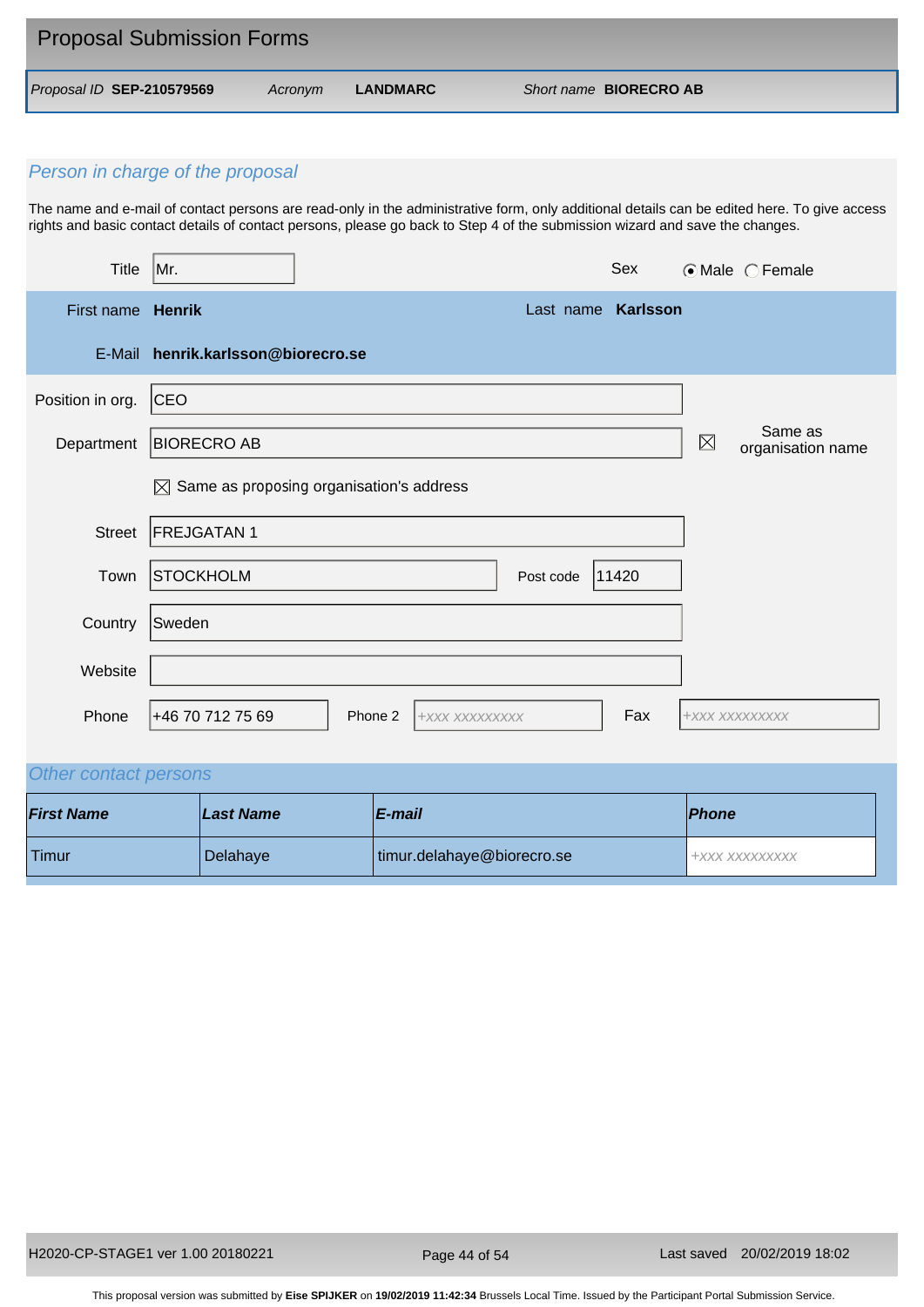| <b>Proposal Submission Forms</b> |         |          |                                             |
|----------------------------------|---------|----------|---------------------------------------------|
| Proposal ID SEP-210579569        | Acronym | LANDMARC | Short name PT SUSTAINABILITY AND RESILIENCE |

| <b>PIC</b>                  | <b>Legal name</b>                                   |
|-----------------------------|-----------------------------------------------------|
| 911113241                   | PT SUSTAINABILITY AND RESILIENCE                    |
|                             | <b>Short name: PT SUSTAINABILITY AND RESILIENCE</b> |
| Address of the organisation |                                                     |
|                             | Street GEDUNG PASAR RAYA KUTA JL.RAYA TUBA          |
|                             | Town BADUNG                                         |
| Postcode 80361              |                                                     |
| Country                     | Indonesia                                           |
|                             | Webpage www.su-re.co                                |
|                             | <b>Legal Status of your organisation</b>            |

# **Research and Innovation legal statuses**

| International organisation of European interest no |
|----------------------------------------------------|
| Secondary or Higher education establishment no     |
|                                                    |
|                                                    |

#### **Enterprise Data**

Public body ...............................................................no Legal person .....................................yes

Industry (private for profit)..................yes

**Based on the above details of the Beneficiary Registry the organisation is an SME (small- and medium-sized enterprise) for the call.**

H2020-CP-STAGE1 ver 1.00 20180221 Last saved 20/02/2019 18:02

Page 45 of 54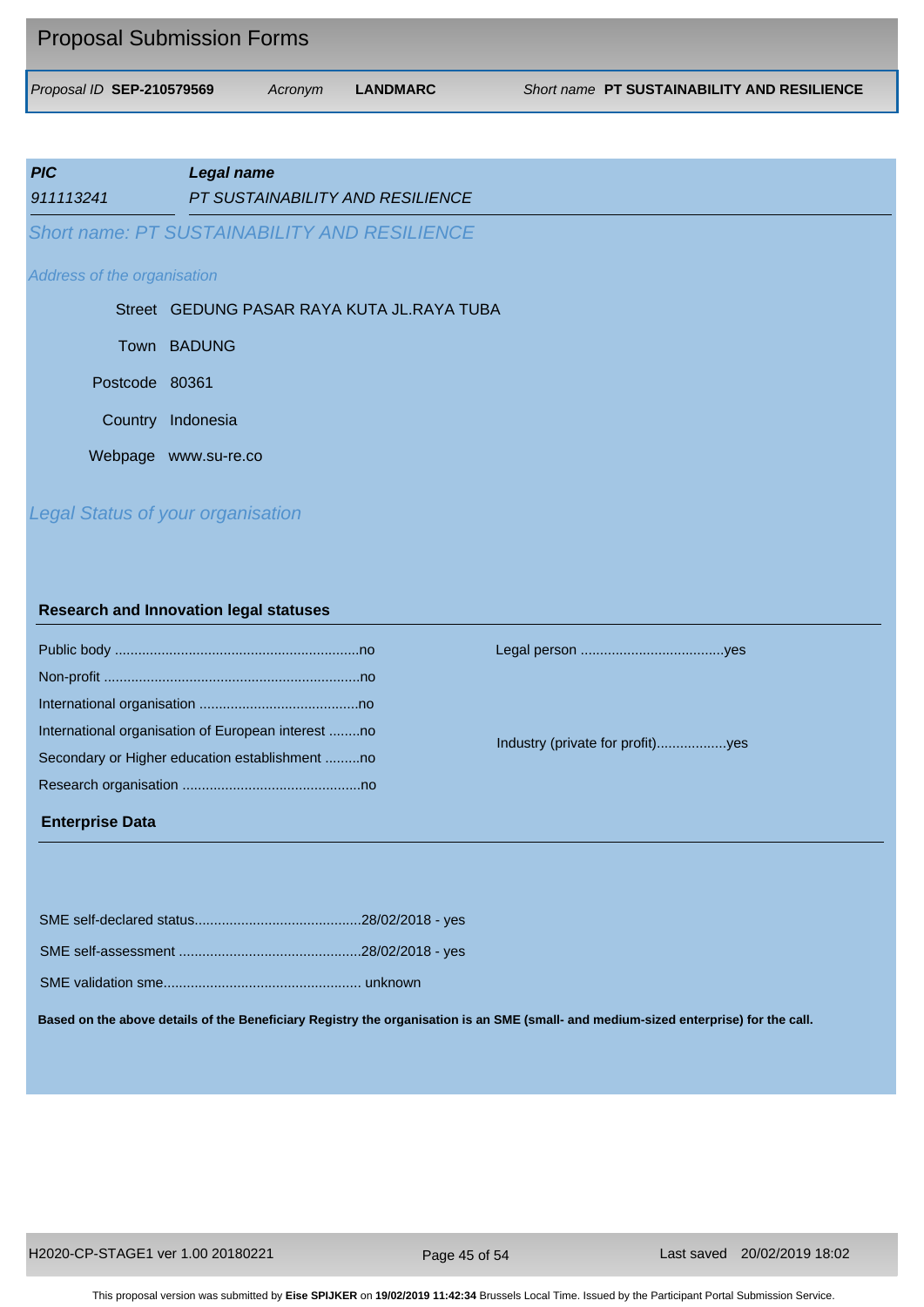| <b>Proposal Submission Forms</b> |         |          |                                                    |
|----------------------------------|---------|----------|----------------------------------------------------|
| Proposal ID SEP-210579569        | Acronym | LANDMARC | <b>Short name PT SUSTAINABILITY AND RESILIENCE</b> |

## **No department involved**



# *Dependencies with other proposal participants*

| <b>Character of dependence</b> | <b>Participant</b> |  |
|--------------------------------|--------------------|--|
|                                |                    |  |

Page 46 of 54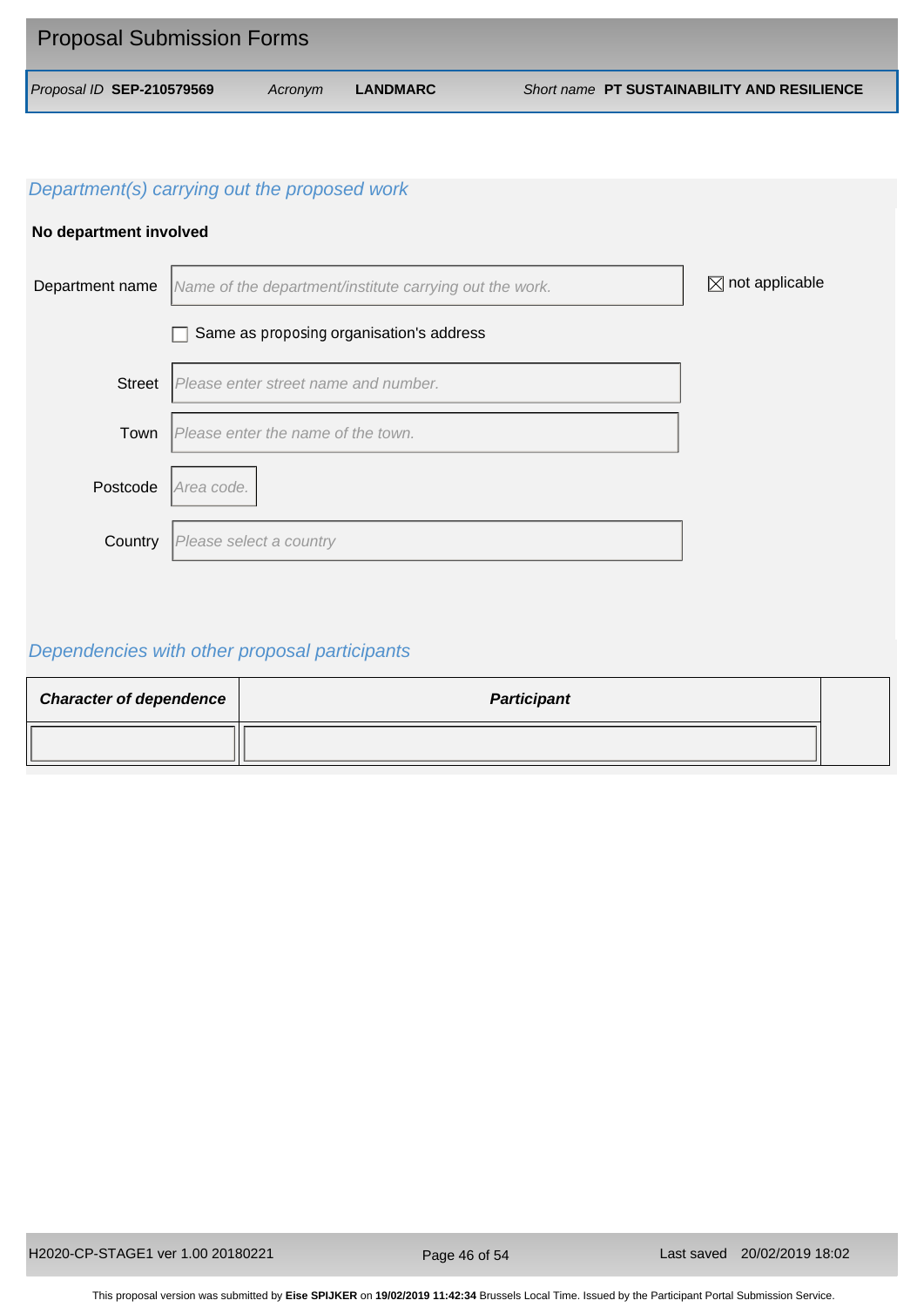| <b>Proposal Submission Forms</b> |         |          |                                                    |
|----------------------------------|---------|----------|----------------------------------------------------|
| Proposal ID SEP-210579569        | Acronym | LANDMARC | <b>Short name PT SUSTAINABILITY AND RESILIENCE</b> |

The name and e-mail of contact persons are read-only in the administrative form, only additional details can be edited here. To give access rights and basic contact details of contact persons, please go back to Step 4 of the submission wizard and save the changes.

| <b>Title</b>     | Dr.                                     |                                                             |                  | Sex   |                | $\odot$ Male $\odot$ Female  |
|------------------|-----------------------------------------|-------------------------------------------------------------|------------------|-------|----------------|------------------------------|
| First name       | Takeshi                                 |                                                             | Last name Takama |       |                |                              |
|                  | E-Mail ttak003@gmail.com                |                                                             |                  |       |                |                              |
| Position in org. | CEO                                     |                                                             |                  |       |                |                              |
| Department       | <b>PT SUSTAINABILITY AND RESILIENCE</b> |                                                             |                  |       | $\boxtimes$    | Same as<br>organisation name |
|                  |                                         | $\boxtimes$ Same as proposing organisation's address        |                  |       |                |                              |
| <b>Street</b>    |                                         | GEDUNG PASAR RAYA KUTA JL.RAYA TUBAN 62 LANTAI 1/2A LINGKUN |                  |       |                |                              |
| Town             | <b>BADUNG</b>                           |                                                             | Post code        | 80361 |                |                              |
| Country          | Indonesia                               |                                                             |                  |       |                |                              |
| Website          | lwww.su-re.co                           |                                                             |                  |       |                |                              |
| Phone            | +628118408019                           | +628123831727<br>Phone 2                                    |                  | Fax   | +XXX XXXXXXXXX |                              |

Page 47 of 54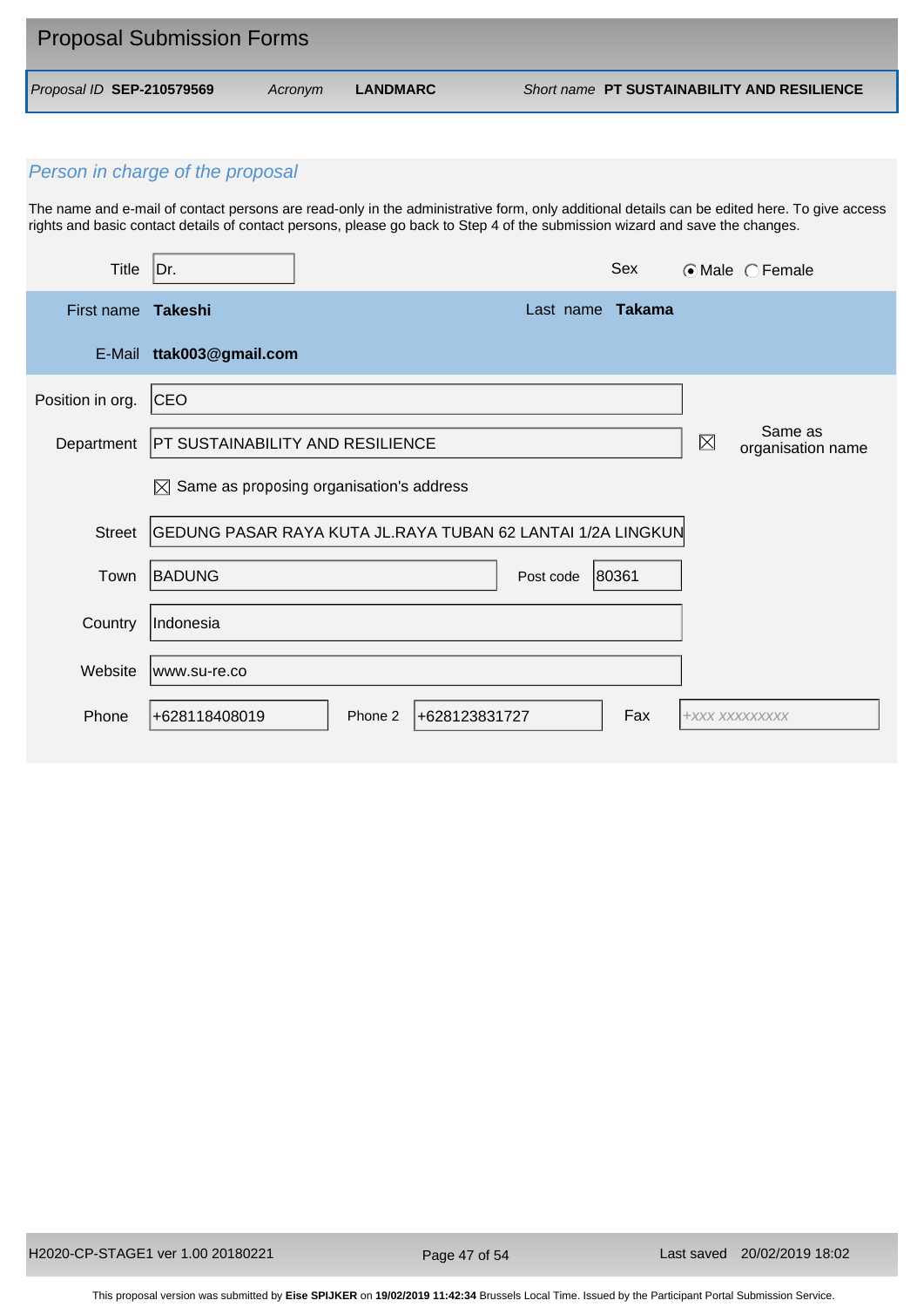| <b>Proposal Submission Forms</b> |         |          |                       |
|----------------------------------|---------|----------|-----------------------|
| Proposal ID SEP-210579569        | Acronym | LANDMARC | Short name <b>UOS</b> |

| <b>PIC</b>                  | <b>Legal name</b>          |
|-----------------------------|----------------------------|
| 999852721                   | THE UNIVERSITY OF SUSSEX   |
| <b>Short name: UOS</b>      |                            |
| Address of the organisation |                            |
|                             | Street SUSSEX HOUSE FALMER |

| Town BRIGHTON                   |
|---------------------------------|
| Postcode BN1 9RH                |
| Country United Kingdom          |
| Webpage http://www.sussex.ac.uk |

# *Legal Status of your organisation*

#### **Research and Innovation legal statuses**

| International organisation of European interest no |  |
|----------------------------------------------------|--|
| Secondary or Higher education establishment yes    |  |
|                                                    |  |
|                                                    |  |

#### **Enterprise Data**

Public body ...............................................................no Legal person .....................................yes

Industry (private for profit)..................no

**Based on the above details of the Beneficiary Registry the organisation is not an SME (small- and medium-sized enterprise) for the call.**

Page 48 of 54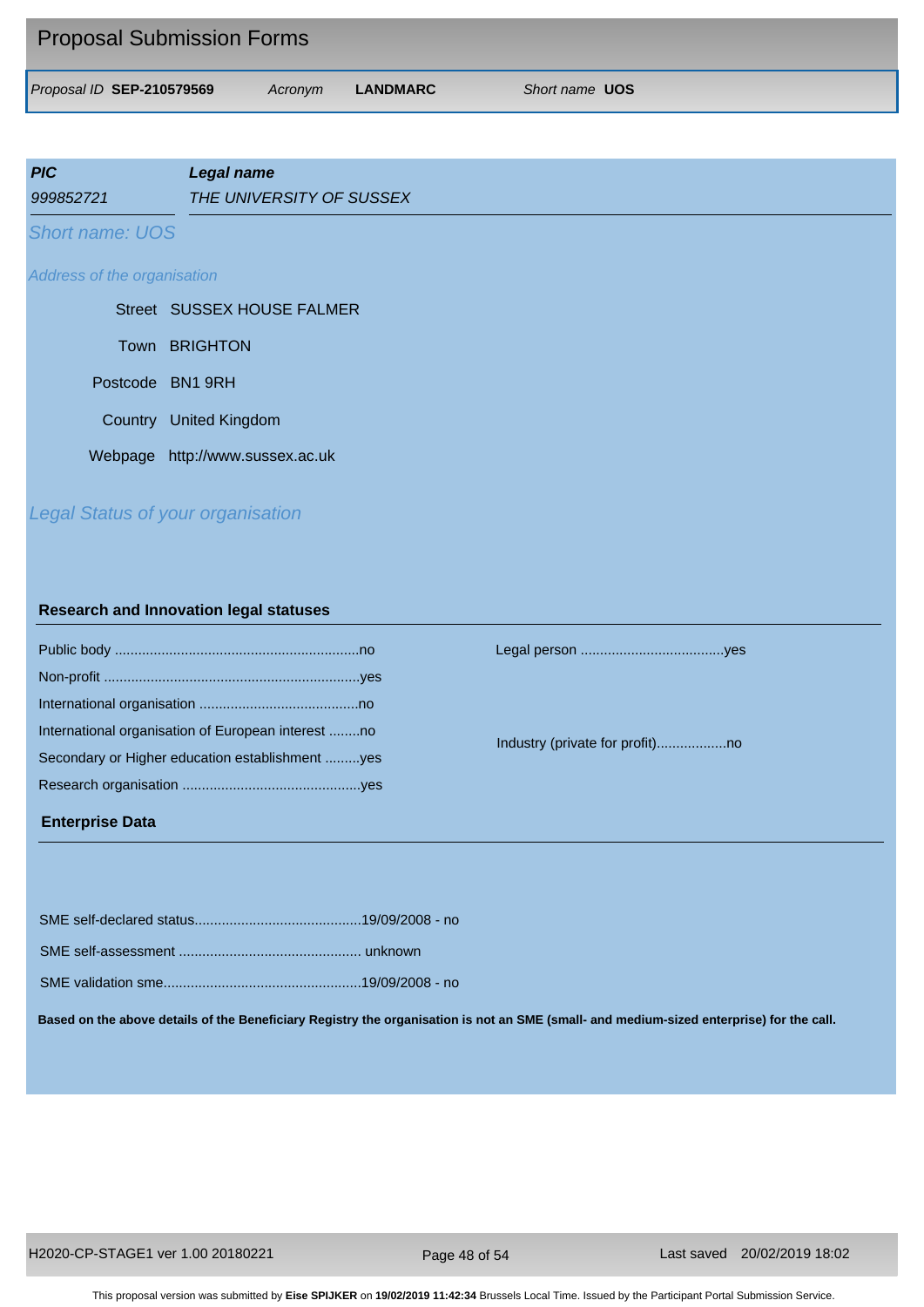| <b>Proposal Submission Forms</b> |         |          |                       |
|----------------------------------|---------|----------|-----------------------|
| Proposal ID SEP-210579569        | Acronym | LANDMARC | Short name <b>UOS</b> |

#### **No department involved**



# *Dependencies with other proposal participants*

| <b>Character of dependence</b> | <b>Participant</b> |  |
|--------------------------------|--------------------|--|
|                                |                    |  |

Page 49 of 54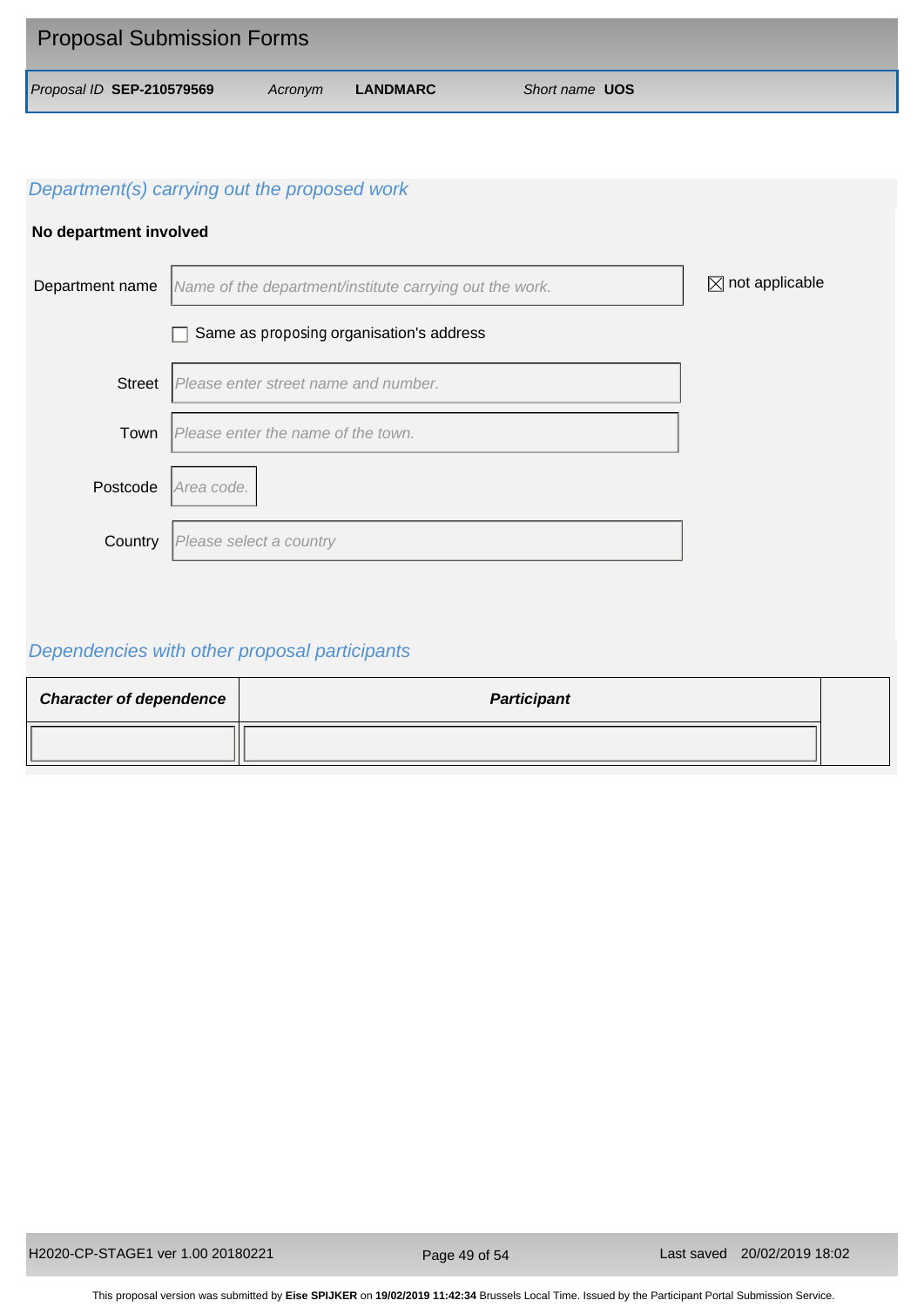| <b>Proposal Submission Forms</b> |         |          |                       |  |  |
|----------------------------------|---------|----------|-----------------------|--|--|
| Proposal ID SEP-210579569        | Acronvm | LANDMARC | Short name <b>UOS</b> |  |  |

The name and e-mail of contact persons are read-only in the administrative form, only additional details can be edited here. To give access rights and basic contact details of contact persons, please go back to Step 4 of the submission wizard and save the changes.

| <b>Title</b>     | Ms                                                                        |         |                |                         | Sex     |                | ○ Male ● Female              |
|------------------|---------------------------------------------------------------------------|---------|----------------|-------------------------|---------|----------------|------------------------------|
| First name       | <b>Guadalupe</b>                                                          |         |                | Last name AlvarezTinoco |         |                |                              |
|                  | E-Mail r.alvarez-tinoco@sussex.ac.uk                                      |         |                |                         |         |                |                              |
| Position in org. | <b>Research Fellow</b>                                                    |         |                |                         |         |                |                              |
| Department       | University of Sussex Business School, SPRU - Science Policy Research Unit |         |                |                         |         |                | Same as<br>organisation name |
|                  | Same as proposing organisation's address<br>$\boxtimes$                   |         |                |                         |         |                |                              |
| <b>Street</b>    | <b>SUSSEX HOUSE FALMER</b>                                                |         |                |                         |         |                |                              |
| Town             | <b>BRIGHTON</b>                                                           |         |                | Post code               | BN1 9RH |                |                              |
| Country          | United Kingdom                                                            |         |                |                         |         |                |                              |
| Website          |                                                                           |         |                |                         |         |                |                              |
| Phone            | +44 1273 678810                                                           | Phone 2 | +XXX XXXXXXXXX |                         | Fax     | +XXX XXXXXXXXX |                              |

# *Other contact persons*

| <b>First Name</b> | Last Name | E-mail               | <b>Phone</b>   |
|-------------------|-----------|----------------------|----------------|
| Lokendra          | Karki     | I.karki@sussex.ac.uk | +XXX XXXXXXXXX |

Page 50 of 54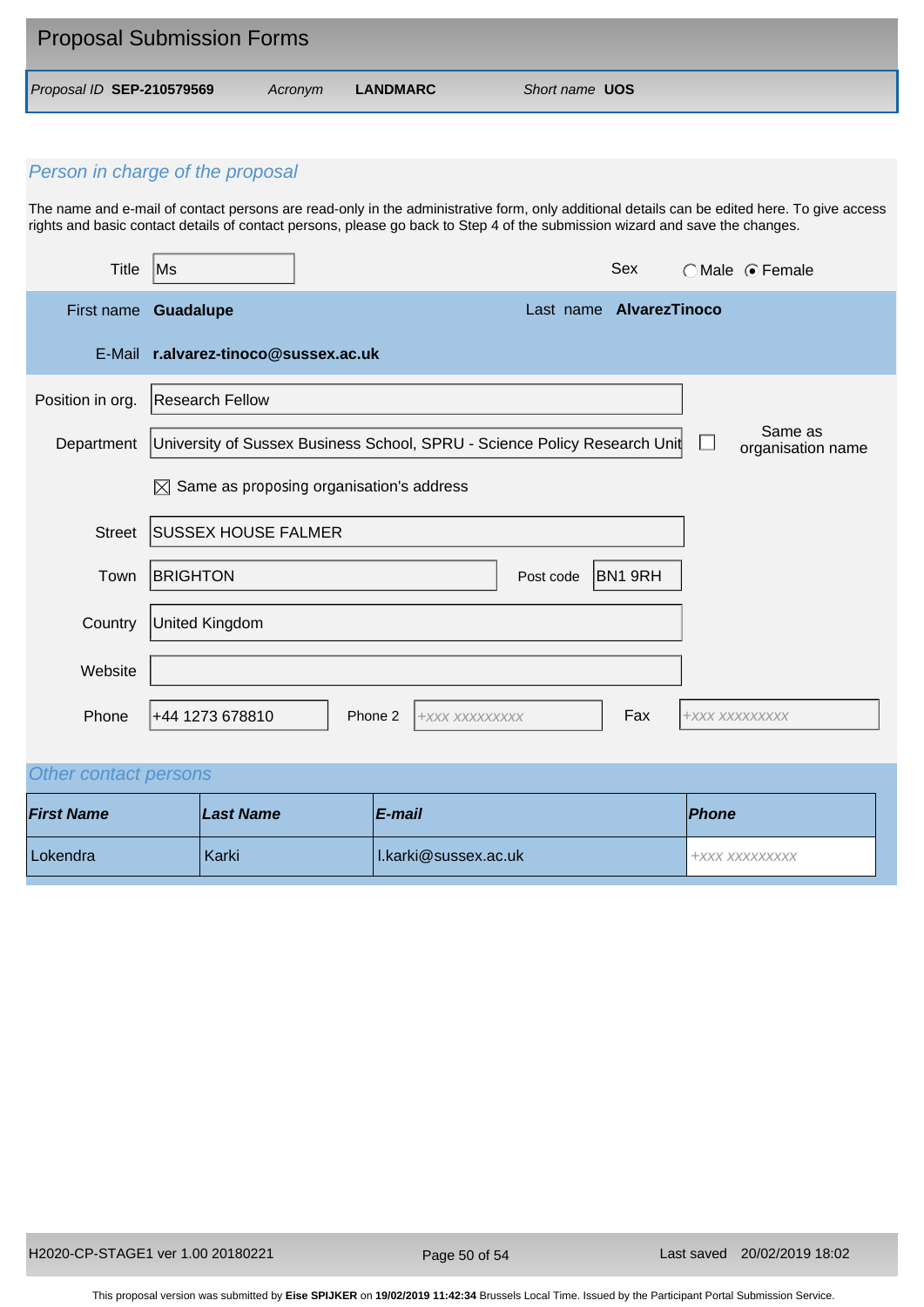| <b>Proposal Submission Forms</b> |         |          |                                              |
|----------------------------------|---------|----------|----------------------------------------------|
| Proposal ID SEP-210579569        | Acronym | LANDMARC | Short name ALCES Landscape and Land-Use Ltd. |

| <b>PIC</b><br>907736768     | <b>Legal name</b><br>ALCES Landscape and Land-Use Ltd. |
|-----------------------------|--------------------------------------------------------|
|                             | Short name: ALCES Landscape and Land-Use Ltd.          |
| Address of the organisation |                                                        |
|                             | Street PO Box 61196                                    |
|                             | Town Calgary                                           |
| Postcode T2N 4S6            |                                                        |
| Country Canada              |                                                        |
|                             | Webpage www.alces.ca                                   |
|                             |                                                        |

# *Legal Status of your organisation*

#### **Research and Innovation legal statuses**

| International organisation of European interest unknown |
|---------------------------------------------------------|
| Secondary or Higher education establishment unknown     |
|                                                         |
|                                                         |

#### **Enterprise Data**

SME self-declared status........................................... unknown SME self-assessment ............................................... unknown SME validation smo.

Public body ...............................................................unknown Legal person .....................................yes

Industry (private for profit)..................unknown

| Based on the above details of the Beneficiary Registry the organisation is not an SME (small- and medium-sized enterprise) for the call. |
|------------------------------------------------------------------------------------------------------------------------------------------|

H2020-CP-STAGE1 ver 1.00 20180221 Last saved 20/02/2019 18:02

Page 51 of 54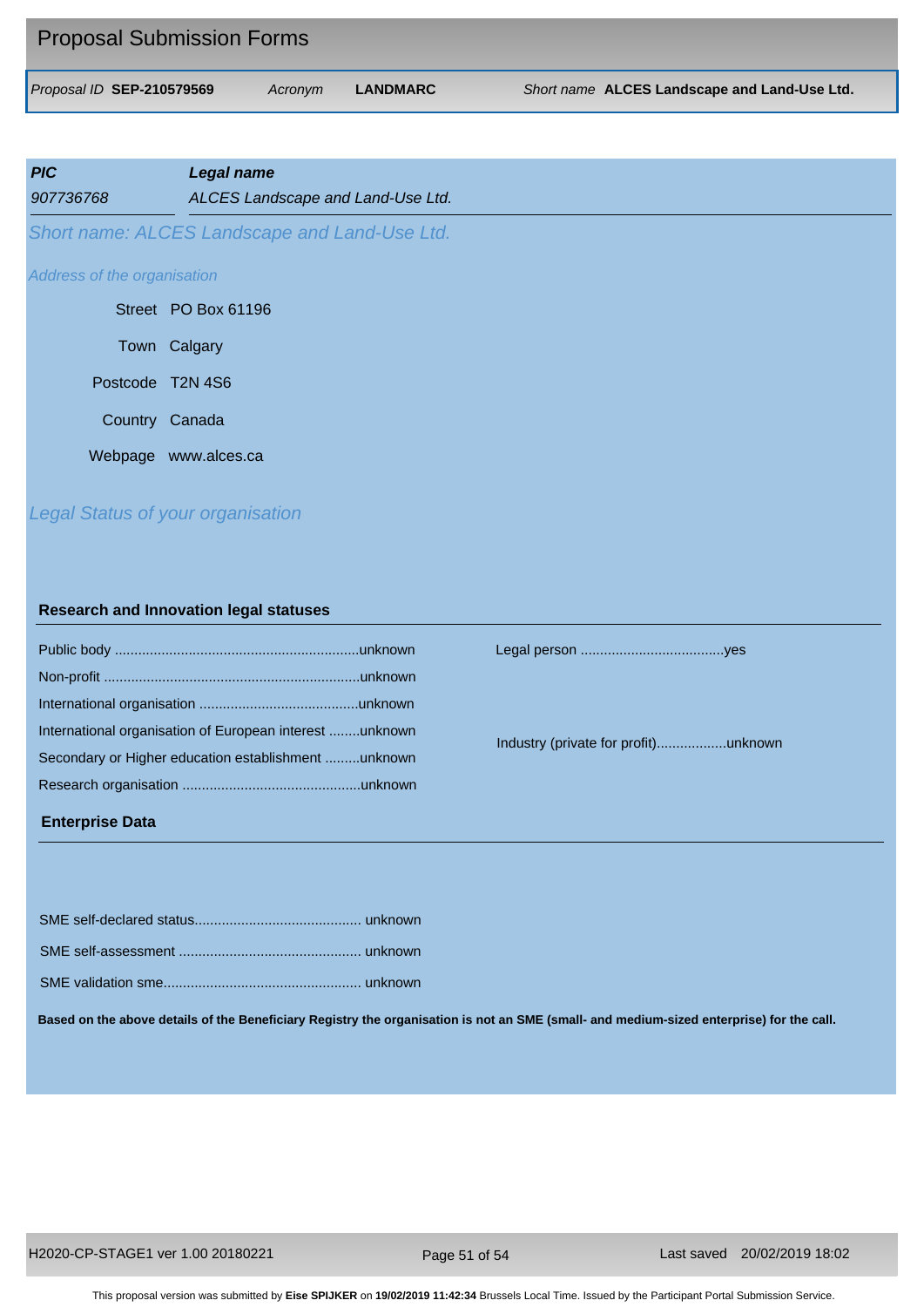| <b>Proposal Submission Forms</b> |         |                 |                                              |
|----------------------------------|---------|-----------------|----------------------------------------------|
| Proposal ID SEP-210579569        | Acronym | <b>LANDMARC</b> | Short name ALCES Landscape and Land-Use Ltd. |

## **No department involved**



# *Dependencies with other proposal participants*

| <b>Character of dependence</b> | <b>Participant</b> |  |
|--------------------------------|--------------------|--|
|                                |                    |  |

Page 52 of 54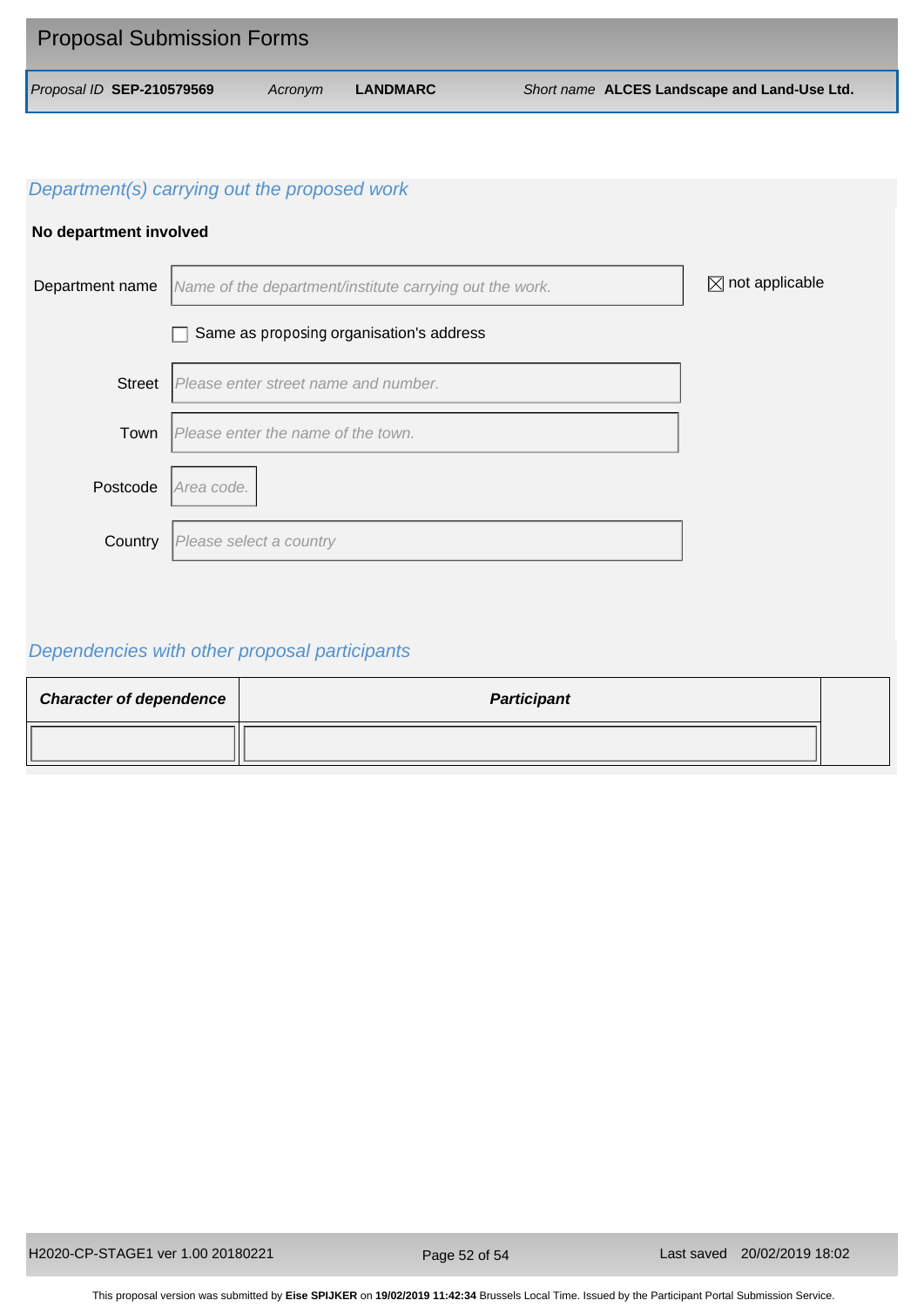| <b>Proposal Submission Forms</b> |         |                 |                                              |
|----------------------------------|---------|-----------------|----------------------------------------------|
| Proposal ID SEP-210579569        | Acronym | <b>LANDMARC</b> | Short name ALCES Landscape and Land-Use Ltd. |

The name and e-mail of contact persons are read-only in the administrative form, only additional details can be edited here. To give access rights and basic contact details of contact persons, please go back to Step 4 of the submission wizard and save the changes.

| <b>Title</b>     | Mr.                                      |         |                |           | Sex                             |                | $\odot$ Male $\odot$ Female  |
|------------------|------------------------------------------|---------|----------------|-----------|---------------------------------|----------------|------------------------------|
| First name Brad  |                                          |         |                |           | Last name Stelfox               |                |                              |
| E-Mail           | bstelfox@alces.ca                        |         |                |           |                                 |                |                              |
| Position in org. | Founder                                  |         |                |           |                                 |                |                              |
| Department       | ALCES Landscape and Land-Use Ltd.        |         |                |           |                                 | $\boxtimes$    | Same as<br>organisation name |
|                  | Same as proposing organisation's address |         |                |           |                                 |                |                              |
| <b>Street</b>    | Unit 1208, 1234-5th Ave                  |         |                |           |                                 |                |                              |
| Town             | Calgary NW,                              |         |                | Post code | T <sub>2N</sub> OR <sub>9</sub> |                |                              |
| Country          | Canada                                   |         |                |           |                                 |                |                              |
| Website          |                                          |         |                |           |                                 |                |                              |
| Phone            | 1(403) 689-3008                          | Phone 2 | +XXX XXXXXXXXX |           | Fax                             | +XXX XXXXXXXXX |                              |

Page 53 of 54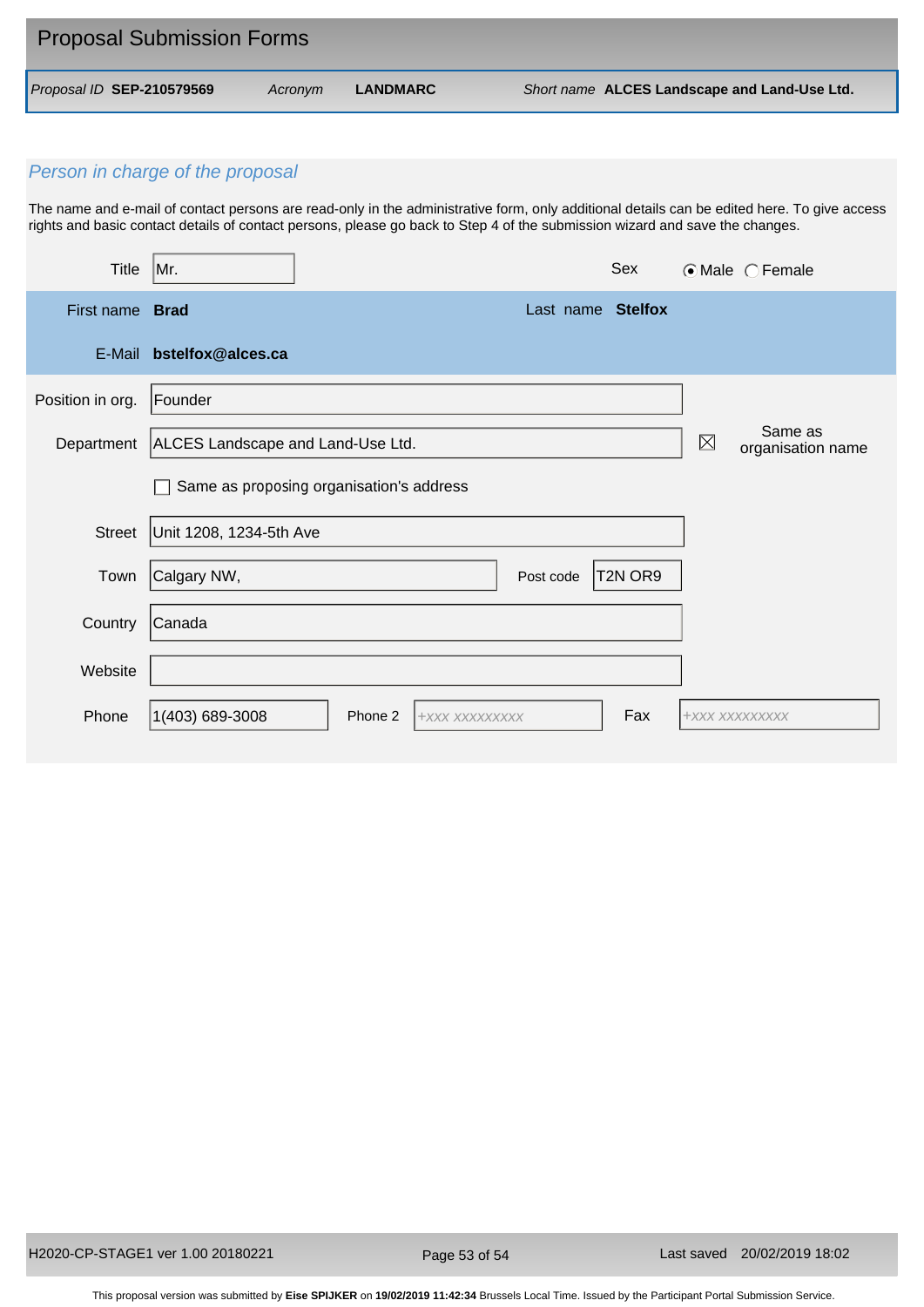| <b>Proposal Submission Forms</b> |                  |
|----------------------------------|------------------|
| Proposal ID SEP-210579569        | Acronym LANDMARC |

# 3 - Budget

| Total requested EU contribution for the proposal/ $\epsilon$ | 7 000 000 |
|--------------------------------------------------------------|-----------|
|--------------------------------------------------------------|-----------|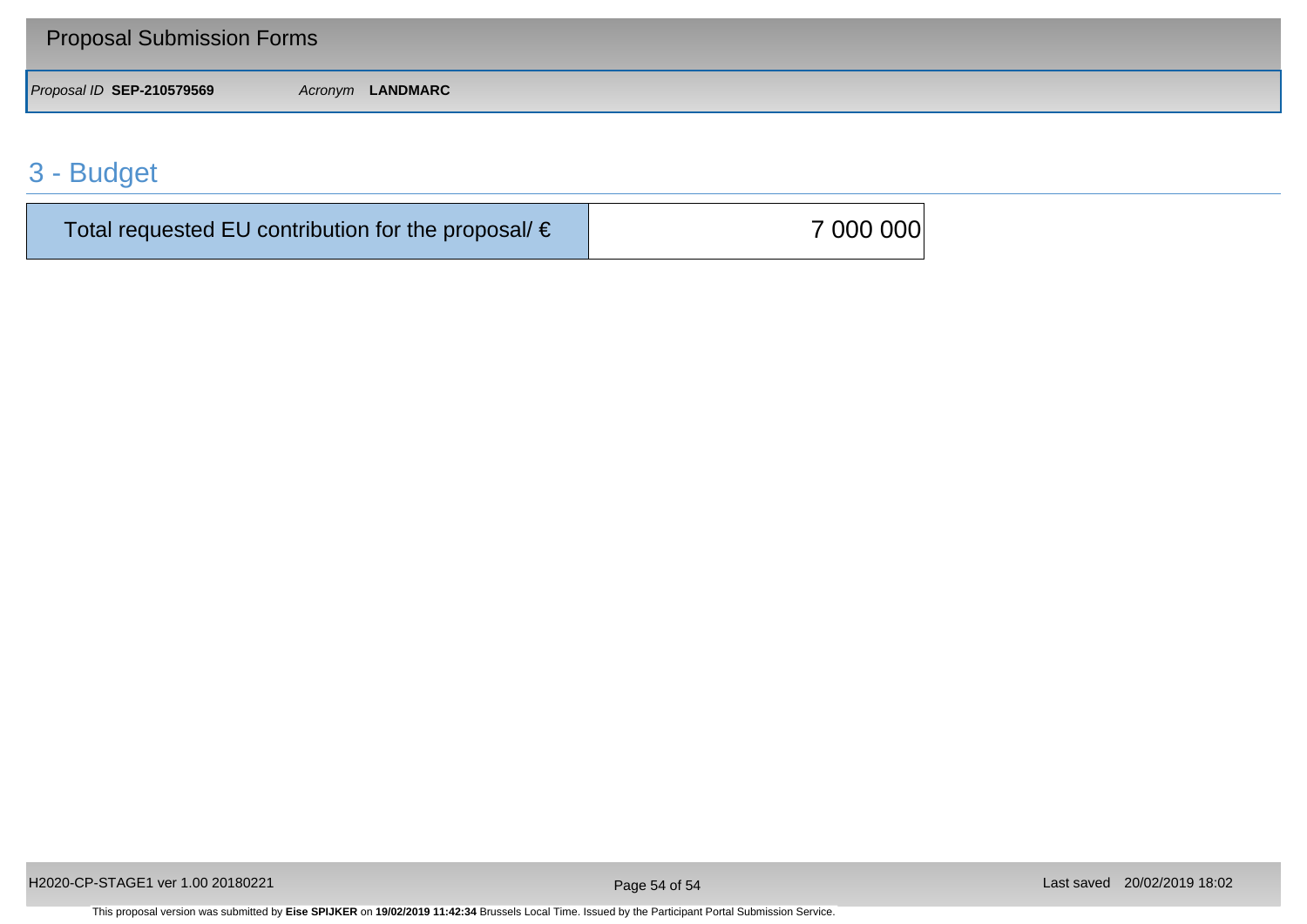#### **LANDMARC: LAND use based MitigAtion for Resilient Climate pathways**

# **1. Excellence**

#### *1.1 Objectives*

With the 2015 Paris Agreement (PA), the international community agreed to limit the rise in global temperature to below 2°C.<sup>1</sup> Roughly 30% of Nationally Determined Contributions (NDCs) under the PA include land-based mitigation but there are still profound risks to human wellbeing due to uncertainties in their effectiveness<sup>2</sup>. However, even for ambitious mitigation scenarios, there will likely be a significant overshoot that needs to be followed by negative emissions and the response of the natural carbon cycle is largely unknown for these scenarios. Land-use based mitigation technologies (LMTs), therefore, has a role in the global efforts to meet the PA goals and the Sustainable Development Goals (SDGs). LMTs involve practices in agriculture, forestry and other land use (AFOLU) sectors, as well as negative emissions technologies (e.g. enhanced weathering and bio-energy based carbon capture and storage (BECCS)<sup>3</sup>). The forthcoming IPCC special report on climate change and land considers land degradation and food security to fall in the land-climate-development interface. Climate change and transformations in landscapes are impacting vulnerable populations and affecting adaptive capacity. Land use is strongly linked to the problems and potential solutions for climate change<sup>4</sup>.

Considering the land-climate-development interface, LANDMARC aims to better understand the impacts of *LMTs as net sinks for greenhouse gas* (GHGs) by applying unique mixed-methods approach that includes: a) combining satellite and in-situ *monitoring tools*; b) models combining climate, earth system, land use, and socio-economic systems; and c) qualitative methods aiding *stakeholder engagement*<sup>5</sup>. Our approach provides a more comprehensive assessment of *quantifiable* and *non-quantifiable* environmental, and socioeconomic *trade-offs* and *co-benefits* of LMTs. To address this call, we set the following objectives:

**Objective 1:** *Monitor the effectiveness of LMTs* through a *suite of monitoring tools:* Beyond state-of-theart *Earth Observation* (EO) tools will be used to monitor the ecological and climatic impacts of LMTs and their ability to provide net carbon sinks across case studies. We will apply an innovative approach to assess changes in land and climatic conditions through: a) *in-situ monitoring* via *chemical and biological soil*  analysis, b) satellite monitoring data (Sentinel2, Copernicus S5P-TROPOMI<sup>6</sup>, OCO-2) on soil, water, atmosphere, vegetation, GHG concentrations and air quality, at the best available spatial resolutions.

**Objective 2**: *Assess the climate vulnerability of LMT solutions*. The need to adjust to a changing climate also applies to LMTs. Each case study will generate stakeholder knowledge, locally available data and new earth observations to assess *climate vulnerability* of LMTs as a net sink in different contexts. The climate vulnerability of LMTs in case study contexts can be assessed by analysing the results from the Coupled Model Intercomparison Project, phase 6 (CMIP6, Eyring et al. 2016<sup>7</sup>); which can contribute to the next IPCC (AR6). LANDMARC will assess climate risk exposure by analysing how changes in climate patterns might impact LMTs, providing essential information for planning future *effective large-scale implementation*.

**Objective 3:** *Assess the co-benefits and trade-offs of LMTs as a net sink for GHGs at the local level considering environmental and human systems.* Aside from ecosystem and climatic trade-offs/co-benefits of LMT on the environment, we also asses (non)quantifiable *socio-economic impacts* informed by stakeholder linked to local development goals and wider SDGs (SDG7-9,11,14 &15). LANDMARC partners will co-develop *new LMT narratives at the (sub)national level* with stakeholders through participatory processes. The narratives will be quantitatively assessed with a *model system* that combines *land use models* (DayCent<sup>8</sup>, ALCES<sup>9</sup>, LandSHIFT<sup>10</sup>) with a *macro-econometric model* (E3ME<sup>11</sup>).

**Objective 4:** *Improve current methodologies to estimate emissions and removals and support a more feasible assessment for scaling up LMTs.* The results from *monitoring* (objective 1) and *modelling* (objective 3) will be combined to derive improved (negative) emissions estimates for LMT activities. This will aid countries to move from an IPCC Tier 1 approach towards Tier 3 for national inventory accounting for LMTs. Our combined suite of tools and methods can increase the accuracy of emissions estimates

<sup>&</sup>lt;sup>1</sup> Jones, C. D. et al (2016). Simulating the Earth system response to negative emissions, Environmental Research Letters. IOP Publishing,11(9), 95012

<sup>2</sup> Calvin, K.et al (2016).Implications of uncertain future fossil energy resources on bioenergy use and terrestrial carbon emissions. Climatic change,136(1),57-68 <sup>3</sup> EASAC (2018) Negative emission technologies: What role in meeting Paris Agreement targets?.EASAC policy report 35

<sup>4</sup> Popp, A., et al (2017). Land use futures in the shared socio-economic pathways. Global Environmental Change, 42, 331-345

<sup>&</sup>lt;sup>5</sup> Stakeholder (SH) identified in LMT value chain (e.g. technological provides, end-users) and SH in the policy areas of LMTs

<sup>6</sup> Veefkind, J. P., et al. (2012) TROPOMI on the ESA Sentinel-5 Precursor" Remote Sensing of Environment 120: 70-83

<sup>7</sup>Eyring, V., et al (2016) Overview of the CMIP6 experimental design & organization, Geosci.Model Dev., 9

<sup>8</sup> Parton et al (1998) DAYCent and its land surface submodel: description and testing. Global & Planetary Change,19(1-4) p.35-48 9ALCES (2017) ACLES on-line user guide available at: https://alces.ca/media/files/420.pdf

<sup>10</sup>Schaldach R. et al.(2011)An integrated approach to modelling land use change on continental & global scales Environmental Modelling & Software 11Cambridge Econometrics (2014). E3ME Technical Manual, Version 6.0 available at: http://tinyurl.com/y3lcyo4x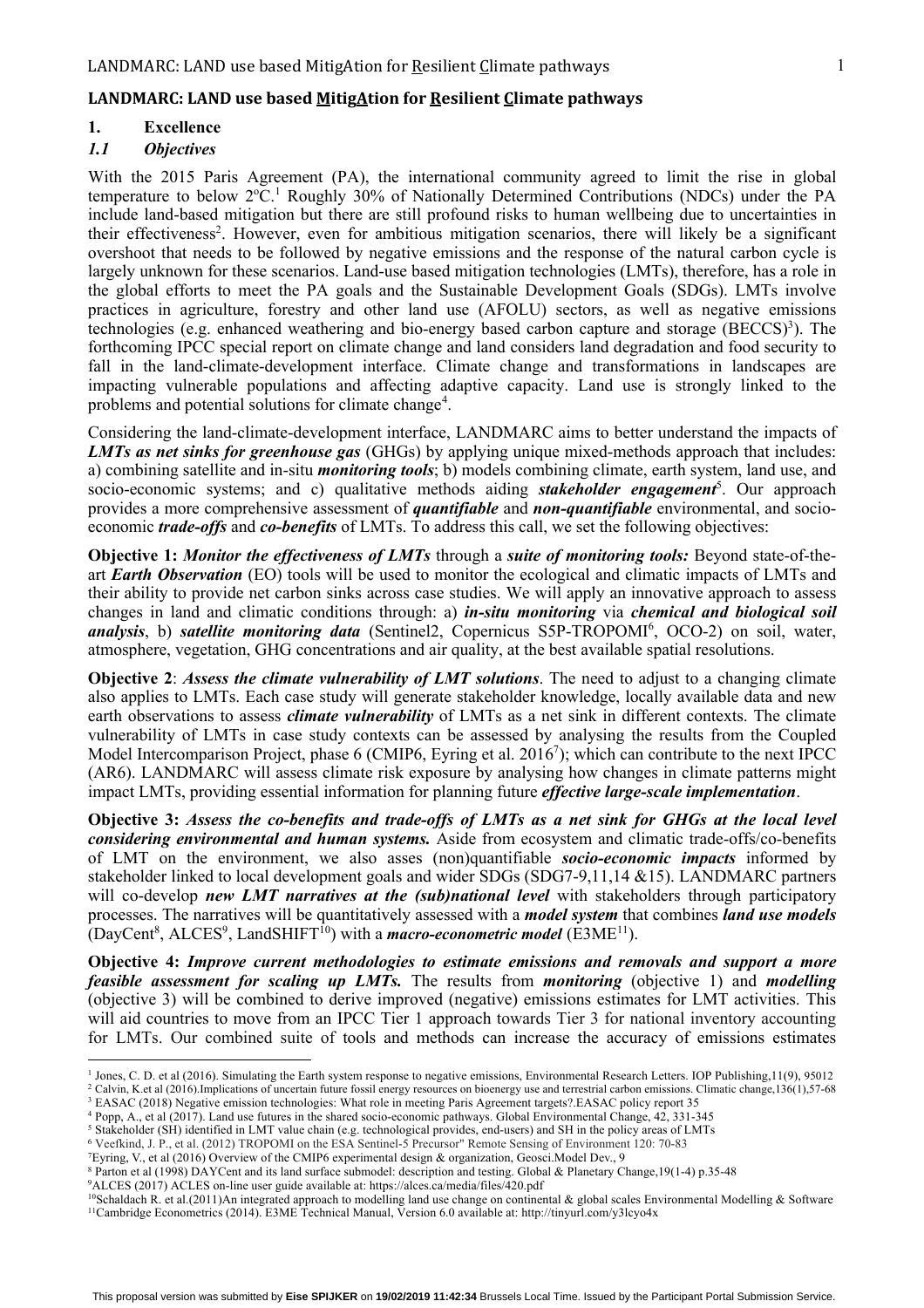#### LANDMARC: LAND use based MitigAtion for Resilient Climate pathways 2

through improvements of the models to better represent GHG dynamics based on collected data. The higher temporal and spatial resolution data can be used to calibrate and validate process-based models<sup>12</sup>. We will then compare the negative emission estimates from bottom-up (e.g. DayCent) and top-down approaches (e.g. E3ME using Earth Observation (EO) and also improve data inputs between the different types of models.

**Objective 5:** *Promote science in practice through* **c***ollaborating and supporting the scaling up of LMT to the global level.* Scaling of selected LMTs is needed to assess their global impact and potential. The constraints for implementing scaled up LMTs will be derived from the case study work where the *LANDMARC consortium* and (local) *stakeholders* collaborate by *sharing existing data and information* and good practices. While LANDMARC provides targeted supporting services and information to case study stakeholders (e.g. LMTs impact, see objectives 1-4), stakeholders also provide LANDMARC with valuable information for LMT implementation and (regional/global) scaling scenarios; which we will model with land use (LandSHIFT) macro-econometric (E3ME) and Earth System models (EC-Earth<sup>13</sup>).

**Objective 6:** *Develop new tools and services for land-based LMT decision support.* To ensure that the LANDMARC project has a lasting impact, a suite of tools and services will be developed to support (public and private) stakeholders in decision making at multiple scales. New tools can involve qualitative instruments to perform and embed *climate risk assessments* in conventional risk assessment and management practices, while new EO data and monitoring services are developed. Guidance for transparent *national inventory reporting* on LMTs can be feed into global initiatives (e.g. Global Stocktake of the PA).

#### *1.2 Relation to the work programme*

We directly address part b "Land-based mitigation" of the call LC-CLA-02-2019. With this proposal we aim to provide a comprehensive analysis of various LMTs at the global and regional level by learning from local LMT activities. We will apply a range of activities (section 1.3) to case studies (see Table 1).

#### *Table 1: LMT solutions and proposed case studies*

| Land management (crop, grass & wetlands) Forestry/ Agroforestry                                                                                                                                                                                                                                                                                                                                                                                      |                                                                                                                                                                                                                    | <b>BECCS</b>                                                                |
|------------------------------------------------------------------------------------------------------------------------------------------------------------------------------------------------------------------------------------------------------------------------------------------------------------------------------------------------------------------------------------------------------------------------------------------------------|--------------------------------------------------------------------------------------------------------------------------------------------------------------------------------------------------------------------|-----------------------------------------------------------------------------|
| EU region and country focuses                                                                                                                                                                                                                                                                                                                                                                                                                        |                                                                                                                                                                                                                    |                                                                             |
| Spain: grasslands <sup>14</sup> ; Germany: wetlands $\&$<br>agriculture; Switzerland: organic farming,<br>reduced tillage; Netherlands: livestock and (forestry, live-stock grazing) in Dehesa<br>grasslands <sup>15</sup> , wetlands <sup>16</sup> , paludiculture<br>African region: East Africa (EA)and Sub-Saharan Africa (SSB) and country focuses<br>EA: agriculture, pastural land, soil erosi-<br>on; SSB & Kenya: Integrated soil fertility | Spain: Forest management in Extrema-<br>dura; Spain & Portugal: mixed farming<br>& Montados; Netherlands: perennial and<br>annual crops <sup>17</sup> ; Germany: forestry<br>EA: Afforestation<br>EA: Agroforestry | Scandinavia: on-going<br>municipal waste to<br>heat and power <sup>18</sup> |
| management <sup>19</sup> ; Mozambique: cotton                                                                                                                                                                                                                                                                                                                                                                                                        |                                                                                                                                                                                                                    |                                                                             |
| Asia: South-East and East Asia, Himalayan region (HR) & Mekong Delta (MD)                                                                                                                                                                                                                                                                                                                                                                            |                                                                                                                                                                                                                    |                                                                             |
| Indonesia: wetlands, rice (Java); Compost<br>and waste management (Bali); Nepal<br>(HR): Agriculture                                                                                                                                                                                                                                                                                                                                                 | Nepal (HR): com-munity forestry,<br>conservation; Vietnam (MD): Forestry,<br>highlands; Indonesia: agro-forestry, palm<br>oil, agroforestry, palm coconut                                                          |                                                                             |
| <b>North America region and country focuses</b>                                                                                                                                                                                                                                                                                                                                                                                                      |                                                                                                                                                                                                                    |                                                                             |
| Canada: management of peatlands                                                                                                                                                                                                                                                                                                                                                                                                                      | Canada: forestry residue management                                                                                                                                                                                | Canada: forestry<br>residue USA: BECCS<br>ethanol-based plant <sup>20</sup> |
| <b>Community of Latin American and Caribbean States (CELAC) region and country focuses</b>                                                                                                                                                                                                                                                                                                                                                           |                                                                                                                                                                                                                    |                                                                             |
| Agriculture in: Guatemala: Avocado; El<br>Salvador: sugar cane; Costa Rica: pine-<br>apple; Venezuela & Colombia arable land                                                                                                                                                                                                                                                                                                                         | Amazon region: tropical forests<br>management                                                                                                                                                                      |                                                                             |

<sup>&</sup>lt;sup>12</sup> For process base model see Olander et al (2011) Using Biogeochemical Process Models to Quantify GHG Mitigation from Agricultural

Management Projects. Nicholas Institute for Environmental Policy Solutions Report NI R 11-03. 13Hazeleger, W. et al. (2010). Bull. Am. Meteorol. Soc. 91, 1357–1363.

<sup>&</sup>lt;sup>14</sup> Through Operational Group Ecopraderas

<sup>&</sup>lt;sup>15</sup> Link with Soil Health North Netherlands project

<sup>16</sup> Link with INTERREG projects 'Carbon Connects' and 'CANAPE'

<sup>&</sup>lt;sup>17</sup> Link with LIFE project 'Farm LIFE – Farming the Future – Building Rural Networks for Climate Adaptive Agriculture'

<sup>18</sup>BECCS in Oslo: https://www.fortum.com/media/2018/11/full-scale-carbon-capture-and-storage-ccs-project-initiated-norway

<sup>19</sup>Integrated soil fertility management for intensification of maize-based cropping systems in Kenya (Swiss NSF): http://tinyurl.com/y6s3lsdu <sup>20</sup> The only full scale project from carbon capture to storage in in Decatur, Illinois: http://tinyurl.com/y4g698mw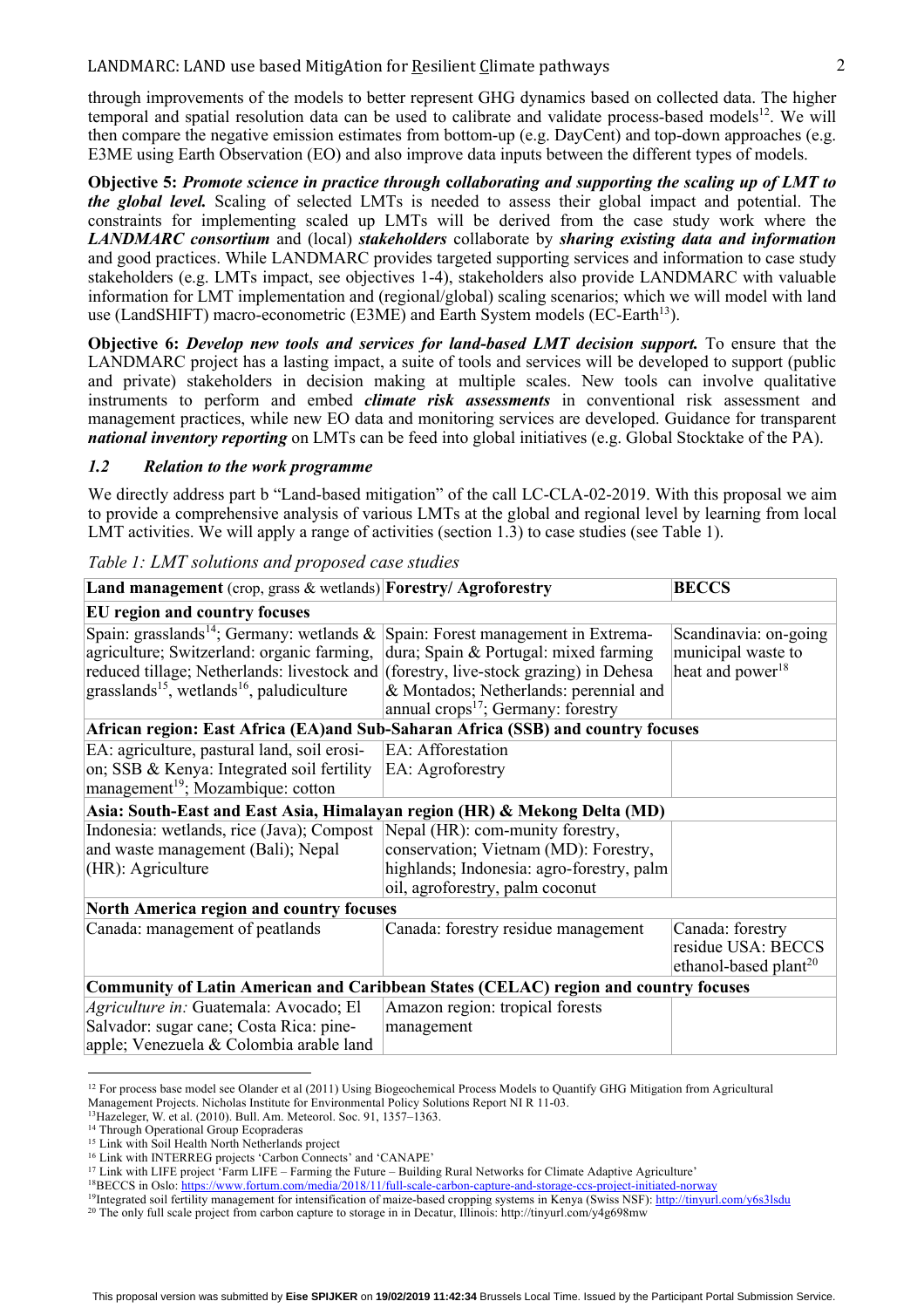LANDMARC will assess the *potential* and *effectiveness of LMTs* by employing a wide range of modelling tools in our *model system*. They will be used for projecting carbon stocks and GHG emissions from sinks and sources under different management systems and climate scenarios to identify effective mitigation options and construct optimal pathways. The project will further address environmental, social and economic *trade-offs* and *co-benefits* of LMT *as net sinks for GHGs* at the local and global scale across the medium to long term.

Our efforts will provide direct contribution to improving (inter)national spatially explicit monitoring systems by integrating sensing technologies of different scales, ranging from in-situ measurements to remote sensing and modelling. The project will further provide data for *improving methodologies for reporting emissions and removals* related to LMTs by providing consistent and detailed activity data on land use change and improved emission factors that countries can use for inventory reporting (i.e. from Tier 1 towards Tier 3).

We will also develop a *decision support tool* for policy makers and private actors to take informed and science driven decisions. The *climate vulnerability assessment* (objective 2) and the *co-benefit and tradeoff assessment* (objective 3) for LMTs provide important insights on their implementation and realistic scalability (i.e. after considering their socio-economic constraints and weighing the benefits and disadvantages of large scale LMT implementation). This directly contributes to (inter)national climate policy (e.g. LMTs in NDCs). LANDMARC *will enhance international cooperation on monitoring and modelling systems* for assessing potentials and impacts of LMTs.

#### *1.3 Concept and methodology*

#### **(a) Concept**

LANDMARC assesses the **potential, feasibility** and **impacts** of **LMTs as net sinks** in the **AFOLU sector** by: a) **quantitatively assessing** environmental, social-economic, **co-benefits** and **trade-offs** identified through a suite of monitoring tools and model systems complemented by; b) **qualitative assessment** guided by **stakeholder engagement** to identify co-benefits and trade-offs that cannot be quantified. This **mixedmethod approach** allows us to use a range of tools and to provide more **detailed insights** at **national levels** to represent a **range of different climatic zones** to support feasible **scaling up** of LMTs **globally.** LANDMARC is an **interdisciplinary** consortium with expertise from ecology, engineering, climate sciences, global carbon cycle, soil sciences, satellite earth observation sciences, agronomy, economics, social sciences, and business. Partners come from academia, SMEs, and NGOs from the EU, Africa, Asia and the Americas ensures a wide coverage of LMTs operating in different contexts (e.g. climates, land-use practices, socio-economic etc.).

#### *Figure 1: LANDMARC project – Five key activities*



Figure 1 depicts the basic concept of LANDMARC with its five key activities. Activity 1 enables the assessment of the potential and impacts of LMTs at the local level, while activity 2 provides in-situ and satellite earth observation services. Activity 3 builds on that by generating new spatially explicit climate scenarios to assess the climate vulnerability of LMTs in the case study regions. Activity 4 expands the scope by also including land use and macro-econometric modelling to enable the assessment of co-benefits and trade-offs of LMTs at local, national and regional scales. Activity 5 adds to EO by running LMT scaling up scenarios at the global level through climate, land use and economic modelling. These activities are described in more detail in 1.3b.

Our tools and models (See Table 2) cover a wide spatial and temporal scale including in-situ and satellite monitoring

tools, climate models, land use models (local to global level) as well as a macro-econometric model and earth systems models with global coverage and projections to end of the century.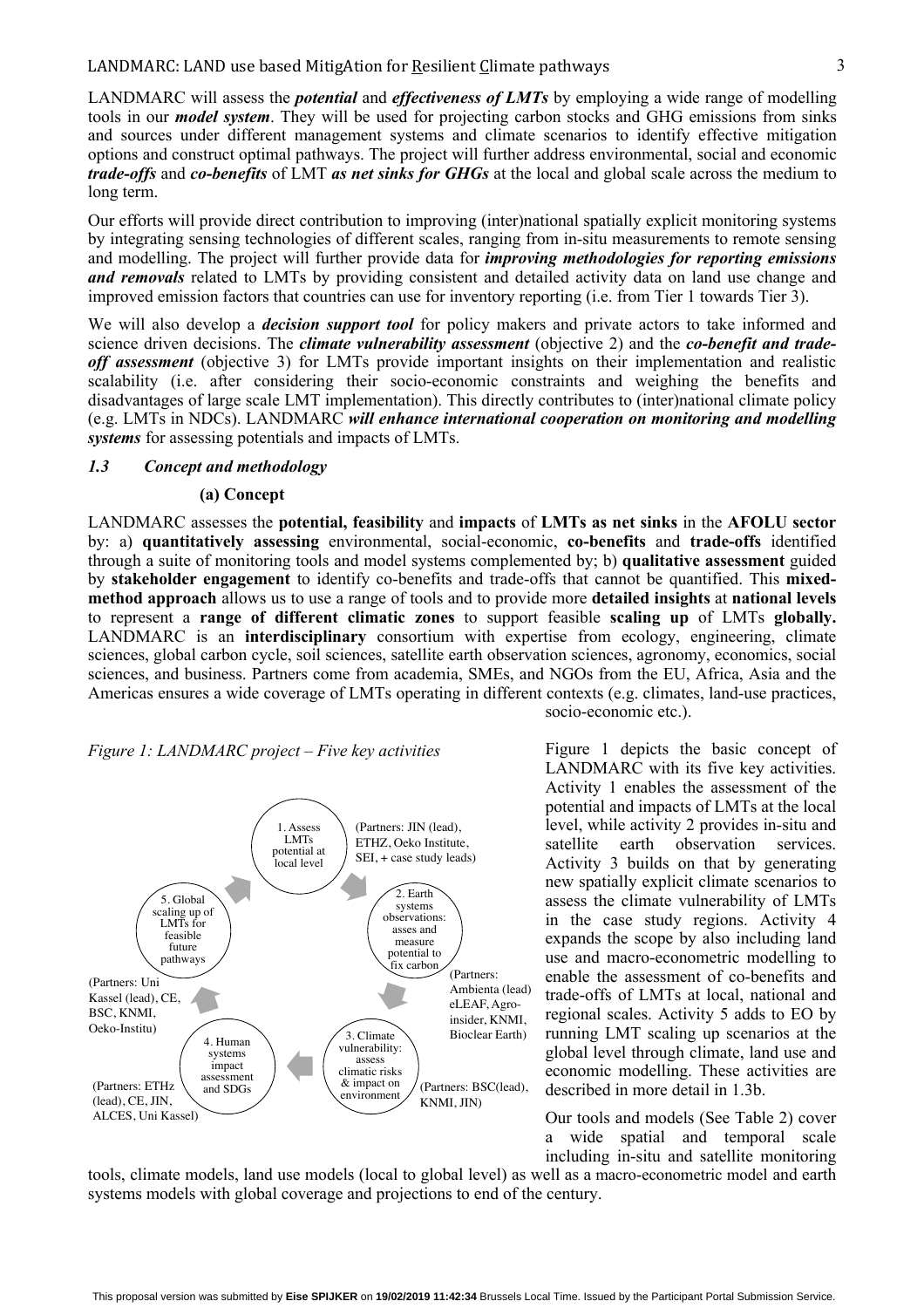| <b>Models</b> , tools | Key features and impact parameters                                                                                                                                                                |
|-----------------------|---------------------------------------------------------------------------------------------------------------------------------------------------------------------------------------------------|
| Macro-econometric:    | Macro-econometric model with an energy, economy, GHGs and new land use                                                                                                                            |
| E3ME                  | component. Explicit model for financial sector.                                                                                                                                                   |
| In-situ and satellite | In situ monitoring: Stratified sampling (soils). Field Map technologies for in situ                                                                                                               |
| monitoring tools      | forestry monitoring: vegetation (crops, forestry) measurements and natural resources.                                                                                                             |
|                       | Satellite monitoring: a) the atmosphere (5P Tropomi, OCO-2): Fluxes and                                                                                                                           |
|                       | concentration fields of CH <sub>4</sub> , solar-induced, fluorescence, CO <sub>2</sub> . Air quality metrics CO<br>and $NO2$ , HCHO; and b) land and vegetation (Sentinel 2, Landsat): land cover |
|                       | (change) mapping, Monteith type parametric modelling of Net Primary Productivity,                                                                                                                 |
|                       | carbon uptake in vegetation.                                                                                                                                                                      |
| Land use models:      | DayCent: fully resolved process-based terrestrial ecosystem model of intermediate                                                                                                                 |
| <b>DayCENT</b>        | complexity widely used to simulate crop yields, soil organic C, nutrient dynamics and                                                                                                             |
| LandSHIFT             | GHG fluxes in different plant/soil systems.                                                                                                                                                       |
| <b>ALCES</b>          | LandSHIFT: regional and global scale land use change model. The macro-level is                                                                                                                    |
|                       | defined by spatial entities (e.g. regions or countries) and the micro-level is                                                                                                                    |
|                       | characterized by a spatial raster (between 5 arcminutes and 1 km <sup>2</sup> ).                                                                                                                  |
|                       | ALCES: scenario analysis, integrated modeling for planning, CO <sub>2</sub> , cumulative effects<br>for simulation of land uses and track landscape response to land use simulations.             |
| Climate model:        | CMIP6: Intercomparison project that includes all the climate models and simulations                                                                                                               |
| CMIP6, EC-Earth       | that will be considered in the IPCC-AR6.                                                                                                                                                          |
|                       | EC-Earth: Climate model with full carbon cycle description. Atmosphere-ocean-sea-                                                                                                                 |
|                       | ice with interactive land vegetation & ocean biogeochemistry. EC-Earth also                                                                                                                       |
|                       | participates to CMIP6.                                                                                                                                                                            |
| Qualitative methods   | Data collection /survey tools Climate CAFE <sup>21</sup> , Scenario Integration <sup>22</sup> , Soft systems                                                                                      |
|                       | methodology <sup>23</sup> , Social Perception Evaluation System.                                                                                                                                  |

*Table 2: Models and tools applied in LANDMARC*

#### **b) Methodology**

We provide details on our five activities and an overarching view of how we intend to apply the methods and tools across activities in Figure 2 (see legend for details of interactions between models):





**1.** Define boundaries for monitoring study sites; **2a.** Activity 2 outputs: qualitative assessment to define boundaries for climate risk analysis; **2b.** Activity 2 outputs to improve land use models (LuM); **3a.** CMIP6 output: future climate at regional scale; **3b.** Assess LMT vulnerability and provide inputs to E3ME; 4a. LuM outputs to E3ME: (CO<sub>2</sub>, GHGs, yields, soil C, and input data on external resources); **4b.** E3ME output based on LuM (impact on yield, GDP, CO<sub>2</sub>, & GHGs); **4c. & 4d**. LuM & E3ME provide scenarios for scaling up; **5a. & 5e.** EC-Earth outputs including future atmospheric CO2 to E3ME and LandSHIFT **5b.** LandSHIFT include LMTs to EC-earth; **5c. & 5d**. Calculate harmonised global land use scenarios including up-scaled LMT. LuM global output: CO2, other GHGs, yields, soil C, & data on external resources; E3ME output: impact on yield, on GDP,  $CO<sub>2</sub>$ , & other GHGs.

21Climate CAFE: Climate change adaptability of cropping and farming systems (FACCE-JPI): http://tinyurl.com/y5jl75hn

22Scenario integration: integrating qualitative and quantitative elements on developing future pathways: http://tinyurl.com/yyzsq6ms 23Soft systems methodology. Systems thinking tool for creating shared understandings of a problem: http://tinyurl.com/y2876qc4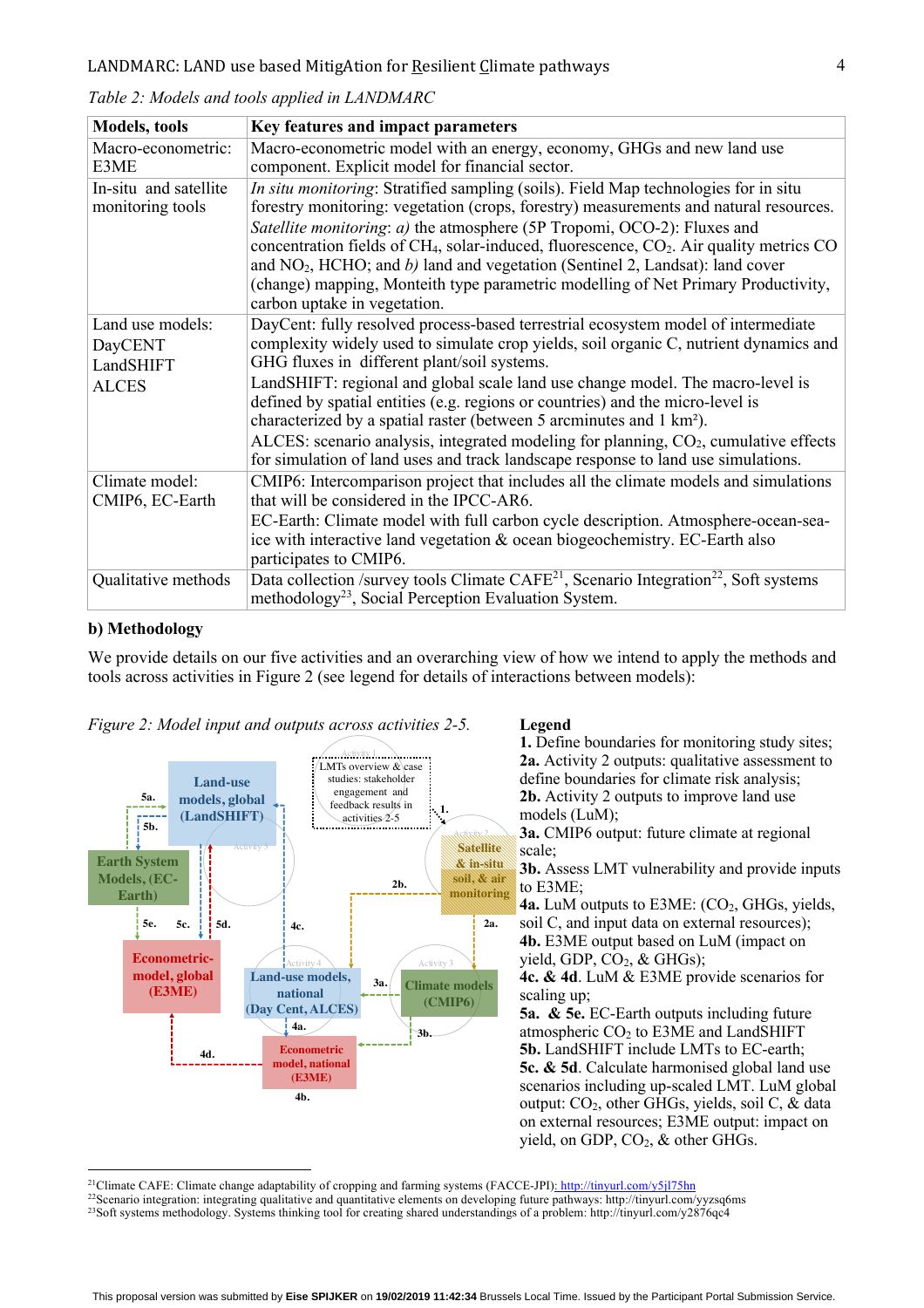#### **Activity 1: Assess LMT potential at the local level**

This activity ensures proper engagement of LANDMARC with the local stakeholders working on LMT implementation and supports the execution of activities 2-5.

*Component 1 (Stakeholder engagement and narrative construction):* This component co-ordinates the collaboration with external case study stakeholders. Stakeholder engagement is an iterative process, that requires careful planning of communications and selection of participatory methods (e.g. system mapping, multiple-criteria decision analysis) to obtain the relevant inputs (e.g. data, training, co-development of narratives, and dissemination). This component supports the modelling work in activities 3-5.

*Component 2 (Collecting complementary data):* This component structures the gathering of complementary data from: scientific literature, databases and grey literature, and local/national data and information sources. The EO monitoring (activity 2) and modelling work (activities 3-5) require different sets of complementary data as inputs, including in-situ monitoring, land use/management, weather and socio-economic data. To streamline this process, an integrated data collection format will be developed and used by case study leaders to efficiently collect, exchange and interpret data/information. Where possible, new data gathered/generated will be shared on existing platforms (e.g. 'GEOSS in-situ EO resources' or open access publications).

*Component 3 (Creation of (inter)national LMT learning & dissemination networks):* This component will enable the establishment of a) *local LMT alliances*, b) an *EU-international LMT network*, and c) provide decision support to promote learning, knowledge diplomacy and policy strategy development. The LMT decision support platform integrates our tools, methods, results and lessons (from all components) to support policy and decision making for LMT implementation. The alliances will be set up by case study leaders and will link our activities with existing local LMT networks to enable learning as well as sharing data and methods. The network will also link to relevant EU and Horizon 2020 projects (e.g. Copernicus Climate Change Service,  $C3S^{24}$ , JoinData<sup>25</sup>, CONVERGE<sup>26</sup>) existing global platforms, such as GEOSS<sup>27</sup>, the Global Centre on Adaptation  $(GCA)^{28}$ , the SDG knowledge hub and existing research initiatives.

#### **Activity 2: Improving earth system observations**

This activity takes the case studies and their stakeholders as a starting point and uses satellite and in-situ based earth observation instruments to monitor the impact of LMTs as net sinks at the local level. The information collected will improve our understanding of earth system dynamics, provide key information on the distribution and dynamics of GHGs, and quantitatively assess LMT impacts.

*Component 1 (EO monitoring)***:** Remote sensing technologies (e.g. radar and optical) provide historical and up-to-date operational data to establish the baseline and measure change at a wide range of spatial and temporal scales in order to measure LMTs and their impact as net sinks. For example, the new Copernicus Sentinel missions provides both radar and optical data at different spatial resolutions to: monitor vegetation characteristics including chlorophyll, water in leaf, biomass, biodiversity, structure; monitor land use (change), for instance anomalies alerts for invasive water species; model biomass production (GPP, NPP, etc) using Monteith type parametric models; quantify carbon stocks using radar; and monitor  $CO_2, CH_4, CO$ and  $NO<sub>x</sub>$  emissions from space and other GHGs fluxes<sup>29</sup>.

*Component 2 (In-situ measurements)***:** New and existing in-situ data will be collected to add to the inventory of EO variables and will have a strong geospatial component (what was measured where and when) to connect with the satellite data. It includes the following:

- Software/hardware for computer-aided field data collection, data processing & reporting for precise land use characteristics assessment and/or used with remote sensing (UAV, airborne, satellite) products.
- Land-use mapping methods: flexible database structure, field navigation, data validation, user-developed extensions, data processing tools (calculate missing tree heights, export to industry standard format etc.)
- Soil sampling with DNA next generation sequencing for soil biology, on top of soil chemical/physical analysis on carbon storage, fixation and mineralization in the soil, soil biodiversity, etc.
- Measurements of GHGs using Eddy Covariance techniques<sup>30</sup>

 <sup>24</sup> https://climate.copernicus.eu/

<sup>25</sup> https://www.join-data.nl/?lang=en

<sup>26</sup> https://cordis.europa.eu/project/rcn/218230/factsheet/en

<sup>27</sup> http://www.geoportal.org/

<sup>28</sup>https://gca.org/home

<sup>29</sup> Schwandner, F. M., et al (2017). Spaceborne detection of localized carbon dioxide sources. *Science*, *358*(6360), eaam5782.

<sup>30</sup> Refer to: http://www.europe-fluxdata.eu, European Eddy Fluxes Database Cluster, etc.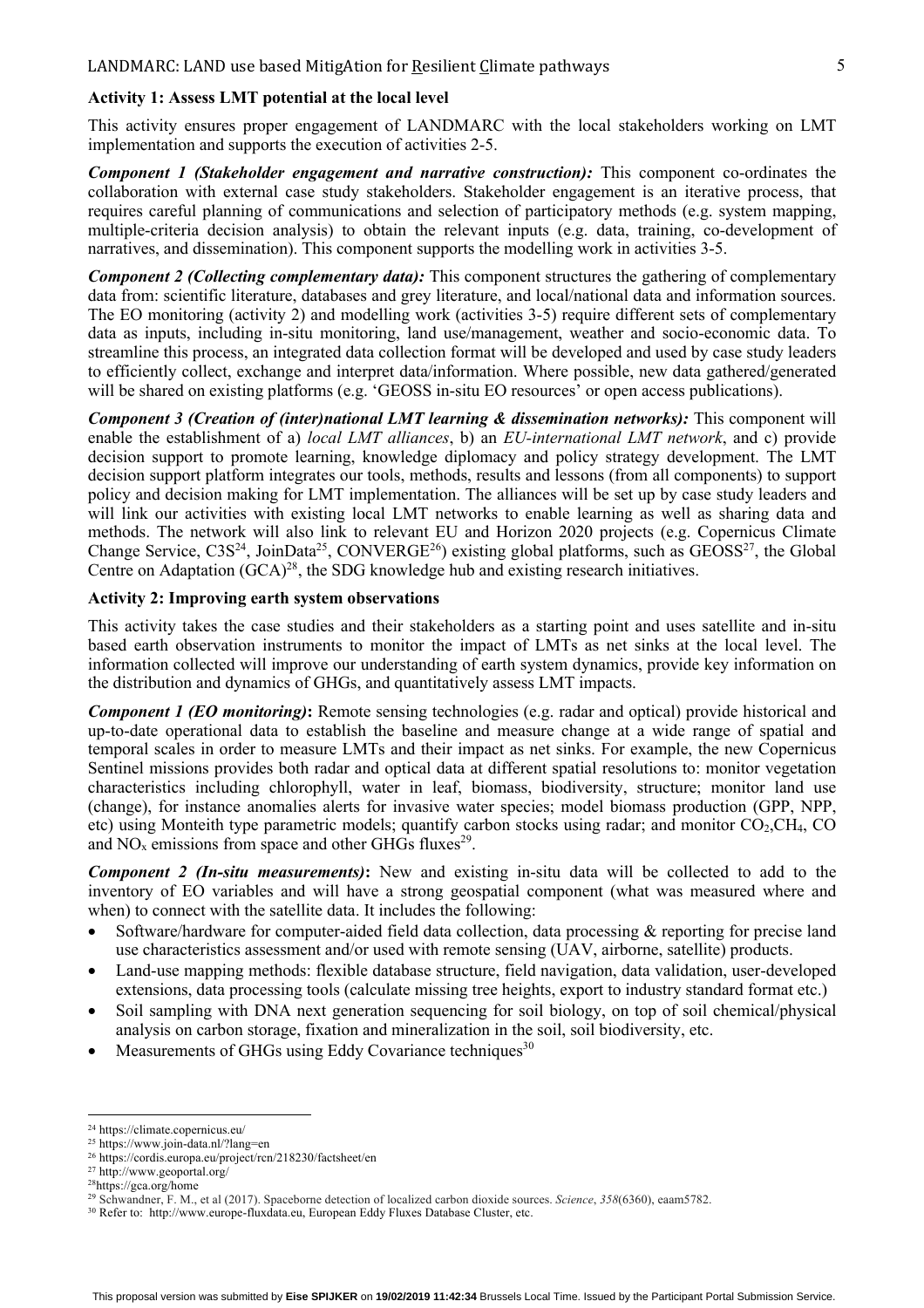#### LANDMARC: LAND use based MitigAtion for Resilient Climate pathways 6

*Component 3 (Calibration and validation of satellite-based emission estimates)***:** The integration of in-situ and EO satellite data should result in a better understanding on the processes monitored by the satellite. A mixed, well-designed use of the monitoring and variable tracking systems of land-use management, offers great possibilities in transferring information in the field to variables that are required by the models (e.g. carbon storage capacities of soil and vegetation.

*Component 4 (Measure the effectiveness LMT and improve current methodologies to estimate emissions):* The effectiveness of LMTs in AFOLU sectors will be addressed by analysing EO satellite and in-situ data from existing and new sources and by using the process-based DayCent model. The importance of LMTs in contributing to soil carbon sequestration under changing climate is an innovative aspect of the project. We will use the time series of in-situ experimental data collected in the case studies (e.g., in long-term experiments in Kenya) to thoroughly calibrate this model and validate DayCent across a range of conditions. The dynamic model will subsequently be used for simulating the impact of LMT scenarios at the regional and national scale across a range of soils and climates representative of the particular region using approaches<sup>31</sup>. The regional models for LMT assessment will be developed by intersecting the spatial datasets with a GIS. This component enables a better estimation of (negative) emissions of LMTs and thereby LANDMARC will help countries to advance from Tier 1 level to Tier 2 and Tier 3 level inventory reporting for LMT activities. We will develop guidance and provide support for better GHG inventory reporting in relation to LMT actions based on the DG Clima- project, Transparent Monitoring<sup>32</sup>.

#### **Activity 3: Assessment of climate vulnerability/risk and potential effectiveness**

This activity will explore and analyse output from IPCC-class climate models to identify common projected patterns of climate risk and vulnerability for LMT activities. This will be supported by a more qualitative and participatory process that enables local case study stakeholders to perform better climate risk assessment and management for their LMT solutions.

*Components 1 (Qualitative climate risk assessment):* This component enables a participatory process where, together with local stakeholders (activity 1), a climate risk assessment will be performed. This (qualitative) assessment aims to highlight the main (perceived) climate vulnerabilities for LMT activities in their region. Component 2 will provide the scientific data and future climate scenarios to better understand the magnitude of climate risks. This feedback enables local stakeholders to make their LMT activities more climateresilient. The aim is to better link climate risk assessment with the more conventional risk management practices, so that results from climate scenario modelling can be better considered by companies, societies and governments for informed decision making and strategy planning. This participatory process will follow for selected case studies the basic steps described in the Guidebook for Climate Vulnerability Assessment<sup>33</sup>.

*Component 2 (Spatially disaggregated climate vulnerability assessments)*: The analysis of climate vulnerability and risk of these regions will be based on the output of the models participating in The Coupled Model Intercomparison Project Phase  $6^{34}$ . The activity will start from identifying areas that could potentially host large-scale LMTs implementations as net sinks based on information provided from activities 1 and 2. The analysis could detect, for example, regions that will experience: reduced rainfall and increase in extended drought periods and wild fires; increased risk of flooding; increased frequency of heat waves; increased frequency of extreme wind storms; and localized sea-level rise anomalies. We will evaluate the projected changes in SPI and SPEI as proxies for fire danger for those areas that could potentially host largescale reforestation.

#### **Activity 4: Human system impact assessment of LMT solutions and SDGs**

We combine macro-economic models (E3ME) and (regional) land use change simulation models considering different climatic zones (LandSHIFT, DayCent, ALCES) to quantify socio-economic and environmental impacts of LMTs. Complementary local contextual data / information will be collected (activity 1). We use these models to assess the impacts (e.g. co-benefits, trade-offs and possible contribution to SDGs) of LMTs as net sinks also on human systems (e.g. economies, sectors), as well as environmental (earth) systems.

<sup>&</sup>lt;sup>31</sup>De Gryze et al.(2011). Assessing the potential for GHG mitigation in intensively managed annual cropping systems at the regional scale. Agriculture, Ecosystems & Environment.144(1):p.150-58; Lee J.,et al (2012). Simulating switchgrass biomass production across ecoregions using the DAYCENT model. GCB Bioenergy,4(5): p.521-33; Lee J, et al(2015).Potential regional productivity and GHG emissions of fertilized and irrigated switchgrass in a Mediterranean climate.Agriculture,Ecosystems&Environment.212: p.64-74.

<sup>32</sup> Carried out by Oeko-Institute: see https://www.oeko.de/

<sup>&</sup>lt;sup>33</sup>JIN is developing on behalf of the Netherlands Enterprise Agency; RVO) a guidebook for sustainable water projects that receive funding via the Netherlands Sustainable Water Fund (FDW).

<sup>&</sup>lt;sup>34</sup>The Coupled Model Intercomparison Project: see https://www.wcrp-climate.org/wgcm-overview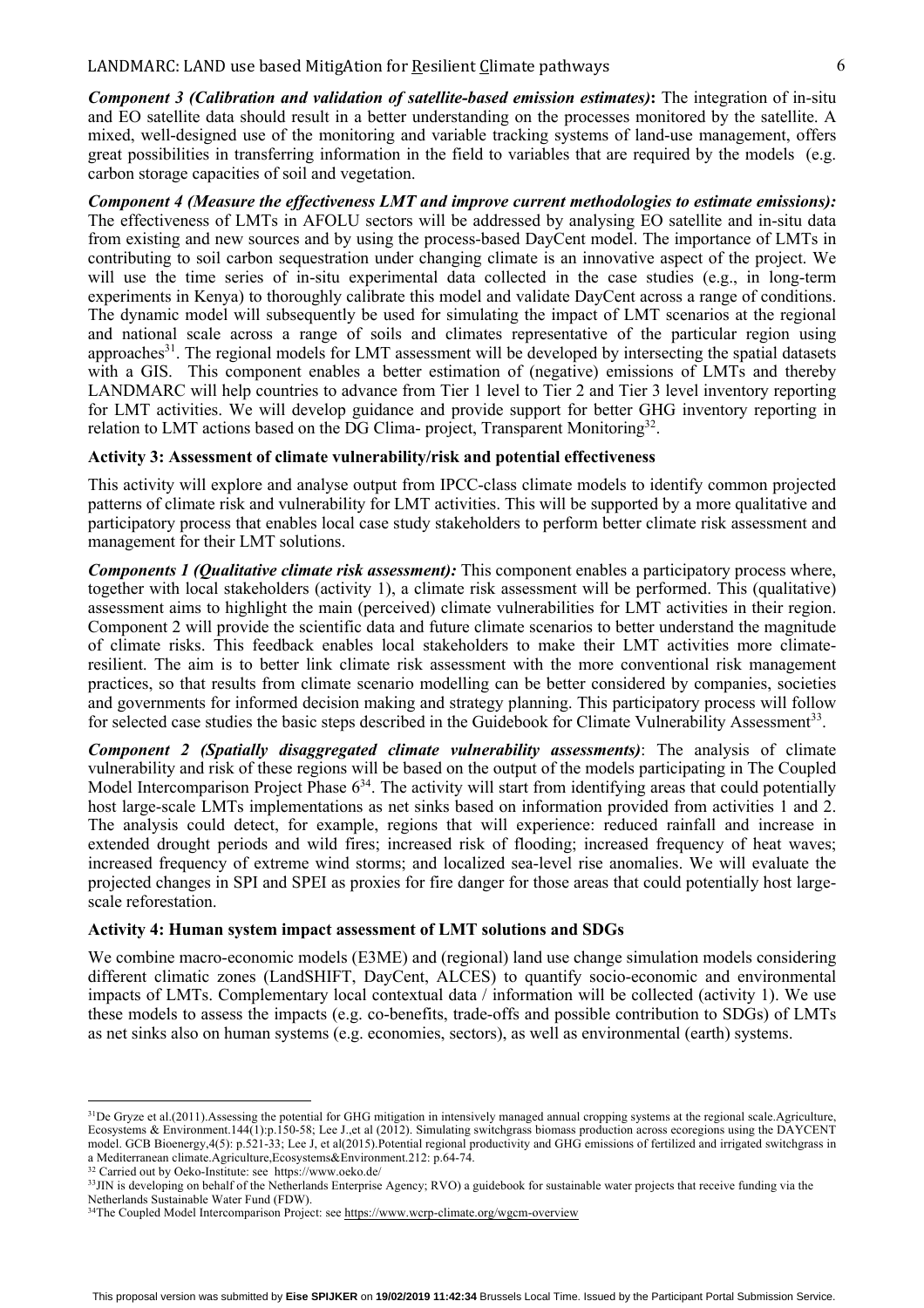*Component 2 (Local land use and macro-economic modelling of LMT solutions):* Based upon the (local) narratives developed (activity 1), and the qualitative assessment of co-benefits and trade-offs, specific phasein trajectories (including investment, operational cost data as well as land use change dynamics) for LMTs will be developed for land use and macro-econometric modelling. The modelling in this component will mainly be done at the national and/or sectoral level. In order to properly develop and model the narratives and assess the co-benefits and trade-offs, we anticipate that a few model runs are needed. More complete scenarios will be developed based on feedback from stakeholder and the results will be used for wider regional a global LMT scaling in activity 5.

#### **Activity 5: Upscaling of LMTs solutions to the global level**

Based on insights from activities 1-4, global scenarios for the large-scale LMT implementation will be constructed and assessed regarding their mitigation and sequestration potential and effects on land use change. For this we will implement a model system that soft-couples a global land use model, an economic model and an earth system model. This model system will run a set of scenario simulations to provide new insights into LMTs' potential while considering future climate and socio-economic development constraints.

*Component 1 (Development of a model system)***:** We will develop a software framework to harmonize and to facilitate information exchange between the global land use model LandSHIFT, the economic model E3ME and the Earth System model EC-Earth (soft-coupling approach). LandSHIFT will be enhanced by a new model component to spatially allocate LMTs (e.g. afforestation areas) to suitable locations (based on case studies and considering climate change effects).

*Component 2 (Develop LMT scaling narratives)***:** Together with the case study leaders, the modelling team will jointly develop narratives for upscaling selected LMTs to the global level. The team will explore key socio-economic and environmental/climatic minimum requirements as well as constraints that have an influence on the regional and/or global scaling potential of LMTs.

*Component 3 (Global LMT land use scenario modelling):* Based upon the narratives from component 2, a set of global scenarios will be developed that combine assumptions of large-scale LMT net sink implementation worldwide with other SDG related targets such as nature protection and socio-economic development trends (e.g. based on SSPs). Any additional data that is required for modelling will be sourced from existing databases or will be collected by case study leaders, locally. Changing land-use patterns as a result of changing demands (e.g. food production and areas for LMT) and climate change (in this step without the potential effects of LMT) will be calculated with the model system developed in component 1).

*Component 4 (Global LMT climate scenario modelling):* The effectiveness of global scaling of LMTs must be assessed while taking into account climate change and variability. This will be done using the EC-Earth ESM that couples the physical climate to a complete description of the carbon cycle. EC-Earth will be feed with the results from the land use scenario modelling that include regional/global scaling of LMTs. These 'LMT-inclusive' climate scenarios provide input for policy makers to help meet PA goals and SDGs.

*Component 5 (Implications for LMT policy making at different levels):* This component will help convey results to policy making processes at local, national, regional (e.g. EU and climatic zones) and global levels. We will provide policy makers with stronger evidence to support existing or develop new LMT policies.

#### **1.4 Ambition**

LANDMARC deploys a combination of different EO monitoring technologies (satellite and in-situ) as well as a combination of land use, climate and economic models. We complement this with qualitative participatory methods to engage with relevant stakeholder groups (e.g. for co-development, risk analysis, data gathering and dissemination). LANDMARC starts with a LMT literature review, and assessment at the case study level. Next, it takes lessons and insights from these case studies to develop robust regional and global LMT scaling-up scenarios. The latter enables regional/global land use, economic and climate modelling that contributes to various economic and environmental assessments (e.g. IPCC global stocktake, IPBES, EU-level agricultural, climate and forestry policies) of co-benefits and trade-offs of LMTs and feeds into (inter)national policy frameworks (e.g. NDCs, SDGs).

 <sup>35</sup> TdLab Toolbox, ETHz http://www.tdlab.usys.ethz.ch/toolbox.html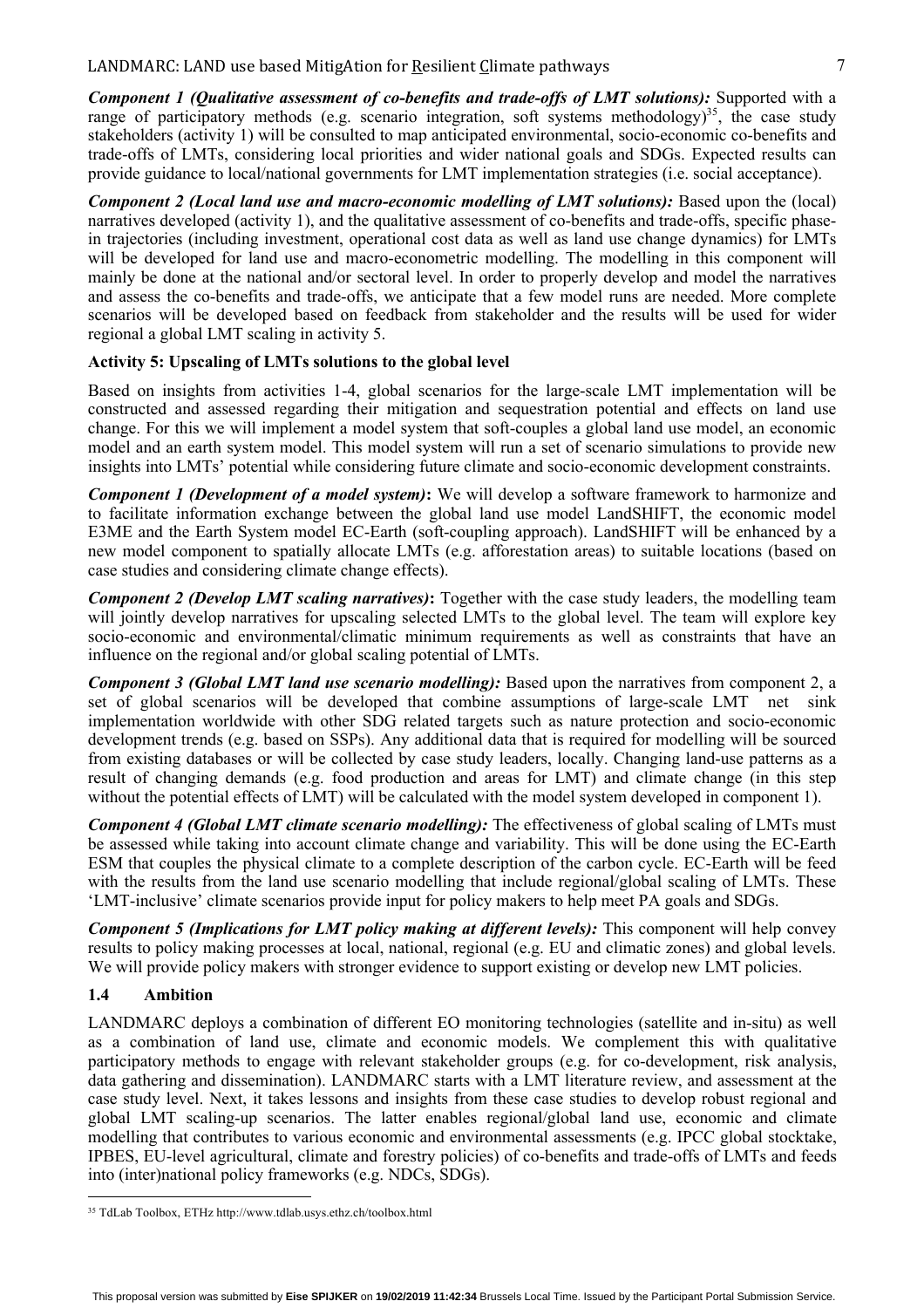#### LANDMARC: LAND use based MitigAtion for Resilient Climate pathways  $\sim$  8

#### *State of the art:*

*Combining in-situ and satellite data*: Within LANDMARC activity 2, relevant in-situ data (e.g. vegetation, soil physical/chemical properties, etc.) from existing sources will be coupled with satellite data to further improve and validate EO algorithms.

*Mainstreaming climate risk assessment in conventional risk assessment practices*: Within activity 3 the climate vulnerability of LMT activities will be assessed qualitatively (with stakeholders) and quantitatively (with models). The main aim is to ensure that climate change risk assessments and the latest climate change scenario results are embedded into conventional risk assessment and management practices of actors.

*Working at different spatial and time dimensions*: The case study work is carried out on more limited spatial scales and the regional and global assessments have a wider spatial scale and time dimension. Because of their technical features, we anticipate possible mismatches between the different models that require tailored methodological fixes. Our modelling partners have extensive experience in addressing such challenges.

*Co-development*: LANDMARC will link participatory qualitative methods (and processes) with quantitative assessments, for land use, economic and climate modelling, as well as EO monitoring.

#### *Beyond state of the art:*

*Coupling in-situ soil biology data with satellite data*: In addition to the conventional soil physical and chemical analyses, LANDMARC will go beyond state of the art by coupling data about soil microbiology (based on next generation sequencing; DNA NGS) with satellite data on GHG fluxes, climate, soil management and vegetation. Soil microbiological properties can consistently predict processes of C and N cycling across land use systems and geographic locations, and in some cases can be better predictors of these processes than land use<sup>36</sup>. By coupling soil biodiversity with global models, we will improve the accuracy of explaining soil-related GHG negative emissions.

*Further development of EO data services*: Development of new EO data and information services based on NPP (and GPP, etc) to provide information on carbon sequestration in vegetation which can be applied at field-scale but also scaled up to other areas or to the national or continental scale. The mapping of vegetation response helps (international) investments on carbon sequestration to (1) identify good projects (technologies/practices), (2) monitor project implementation, and (3) evaluate project impact.

*Systematic integration of economic, land use and climate modelling along different spatial and time dimensions*: The different types and classes of economic, land use and climate models used in LANDMARC often operate at different levels of spatial aggregation with different classification systems. For land use models, specific soil categories and land uses determine aggregation (e.g. LUH2), economic models aggregate based upon classifications of economic activity (NACE, ISO), while climate models tend to spatially aggregate areas with similar geophysical, weather and climatic conditions. Ensuring that data inputs and outputs from the three model classes are carried out robustly and transparently, LANDMARC will contribute to method advancements in furthering the integration of earth and human systems modelling.

#### **2. Impact**

#### **2.1 Expected impacts**

In order to ensure that LANDMARC will meet the expected impacts of the call - in addition to the 5 key activities - a dedicated scientific coordination, communication, networking and dissemination strategy will be developed. With this LANDMARC will ensure that the outputs (results and findings) will be embedded in the relevant (inter)national networks and fora. LANDMARC will deliver contributions and will have impacts on *science, society* and *policy* throughout the five key activities. Table 3 lists LANDMARCS main outputs and their expected impact in relation to this call topic (H2020-LC-CLA-2018-2019-2020, subtopic b).

The project results are expected to contribute to:

- 1. "Major international scientific assessments such as the IPPC reports and the IPBES […];
- 2. Developing a comprehensive medium-to-long term vision and analytical framework on pathways to achieve climate neutrality […];
- 3. Improved ex-post, spatially explicit monitoring of the mitigation performance of the land sector;
- 4. Enhanced international cooperation"

 <sup>36</sup> de Vries, F. T. *et al.* (2013) 'Soil food web properties explain ecosystem services across European land use systems', *Proceedings of the National Academy of Sciences*, 110(35), p. 14296 LP-14301. doi: 10.1073/pnas.1305198110.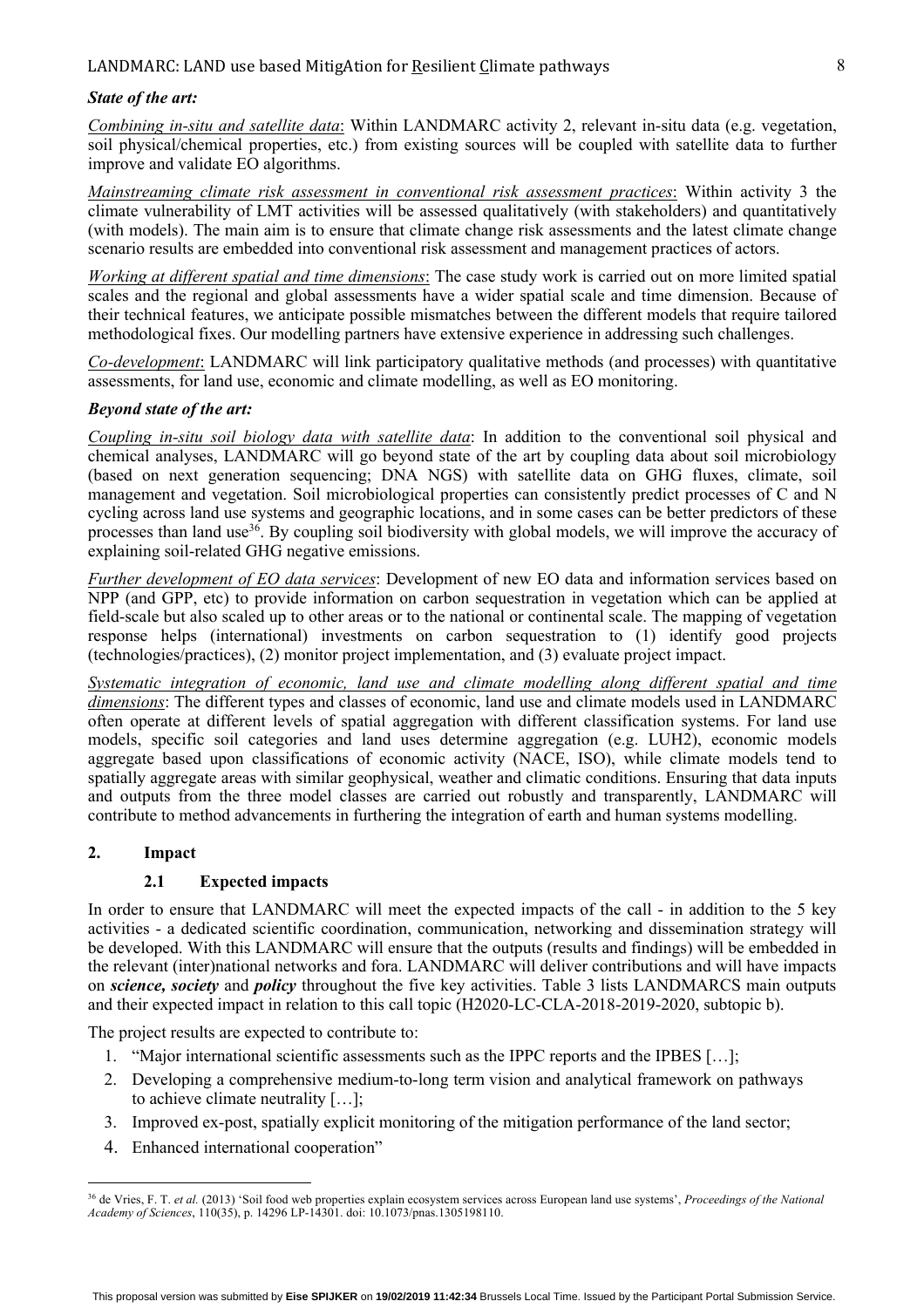| Table 3 LANDMARC activities and its expected impacts |  |  |
|------------------------------------------------------|--|--|
|------------------------------------------------------|--|--|

|   |                                                    | <b>Main outputs</b>                                                                                                  | <b>Impact description</b>                                                                                                                                                                                                                                                                                                                                                                                           |
|---|----------------------------------------------------|----------------------------------------------------------------------------------------------------------------------|---------------------------------------------------------------------------------------------------------------------------------------------------------------------------------------------------------------------------------------------------------------------------------------------------------------------------------------------------------------------------------------------------------------------|
|   | $1 2 3 4$ Activity 1: LMT potential at local level |                                                                                                                      |                                                                                                                                                                                                                                                                                                                                                                                                                     |
|   |                                                    | Establishment of local LMT<br>assessment, learning and                                                               | Local LMT alliances at case study level are established to foster<br>data/information/knowledge exchange of local and national actors<br>dissemination alliances (1 per with the LANDMARC consortium. These alliances will be linked to                                                                                                                                                                             |
|   |                                                    | case study)                                                                                                          | local fora and networks (e.g. national NDC platforms) and the<br>international LMT network established by LANDMARC (below).                                                                                                                                                                                                                                                                                         |
|   |                                                    | $1 \mid 2 \mid 3 \mid 4$ Activity 1: LMT potential at local level (continued)                                        |                                                                                                                                                                                                                                                                                                                                                                                                                     |
|   |                                                    | Establishment of                                                                                                     | The EU-international learning LMT network will establish linkages                                                                                                                                                                                                                                                                                                                                                   |
|   |                                                    | international LMT learning<br>network (learning, capacity<br>building, and knowledge/                                | and clustering activities with other relevant EU/H2020 projects and<br>international networks/platform (e.g. GEOSS, Global Centre on<br>Adaptation, SDG knowledge hub) to ensure regional and global                                                                                                                                                                                                                |
|   |                                                    | data sharing program)                                                                                                | uptake of LMT related results, tools and methods from LANDMARC                                                                                                                                                                                                                                                                                                                                                      |
|   |                                                    |                                                                                                                      | and other initiatives.                                                                                                                                                                                                                                                                                                                                                                                              |
| 1 |                                                    | $ 2 3 4$ Activity 2: Improving earth system monitoring                                                               |                                                                                                                                                                                                                                                                                                                                                                                                                     |
|   |                                                    | Target area specific EO<br>monitoring (in-situ, satellite)<br>for LMTs                                               | For the case studies, a dedicated EO monitoring program is set up<br>with case study stakeholders to ensure higher reliability of <i>(ex-post)</i><br><b>LMT impact monitoring</b> on e.g. quantifying the impact of soil carbon<br>enhancement practices on LMTs GHGs fluxes (CH <sub>4</sub> , CO <sub>2</sub> , a& N <sub>2</sub> O),<br>and validation of satellite based EO services with in-situ data as well |
|   |                                                    |                                                                                                                      | as trade-off estimates of LMTs (e.g. soil, biology, -physics and -<br>chemistry, vegetation, water and atmosphere.                                                                                                                                                                                                                                                                                                  |
|   |                                                    |                                                                                                                      | Target area specific feedback EO monitoring reports on climate effectiveness, and co-benefits and                                                                                                                                                                                                                                                                                                                   |
|   |                                                    |                                                                                                                      | reports on LMT effectiveness trade-offs in earth systems (food, energy, water, biodiversity, air                                                                                                                                                                                                                                                                                                                    |
|   |                                                    | and environmental co-                                                                                                | quality) aid in better uptake of ex-post LMT impact monitoring as                                                                                                                                                                                                                                                                                                                                                   |
|   |                                                    | benefits and trade-offs (5                                                                                           | well as development of more feasible <i>medium- to long-term LMT</i>                                                                                                                                                                                                                                                                                                                                                |
|   |                                                    | articles)                                                                                                            | net sink strategies, as part of NDCs and PA climate goals.                                                                                                                                                                                                                                                                                                                                                          |
|   |                                                    | New EO data/information<br>services for LMT solutions (2)                                                            | Calibration/validation of satellite based EO data with in-situ data, will<br>enable further development of a) existing EO information services                                                                                                                                                                                                                                                                      |
|   |                                                    | novel EO services)                                                                                                   | (PiMapping ®, AGROMAP); and b) development of new EO                                                                                                                                                                                                                                                                                                                                                                |
|   |                                                    |                                                                                                                      | information products and services for assessing LMT climate impact                                                                                                                                                                                                                                                                                                                                                  |
|   |                                                    |                                                                                                                      | and other land use activities; ensuring that our findings will have                                                                                                                                                                                                                                                                                                                                                 |
|   |                                                    |                                                                                                                      | lasting impacts on international efforts to provide food, energy, water                                                                                                                                                                                                                                                                                                                                             |
|   |                                                    |                                                                                                                      | security and combat climate change. Also, based on geoanalytical<br>tools, we will offer our data and results to the community through<br>(existing) public access (geo)portals.                                                                                                                                                                                                                                    |
|   |                                                    | Improve methods to estimate                                                                                          | Move from Tier 1 up towards Tier 3 methods for LMTs to improve                                                                                                                                                                                                                                                                                                                                                      |
|   |                                                    | (negative) emissions, for                                                                                            | (negative) emissions estimates. Compare emission estimates of                                                                                                                                                                                                                                                                                                                                                       |
|   |                                                    | national inventory reporting                                                                                         | bottom up and top down models at the case study level and improve                                                                                                                                                                                                                                                                                                                                                   |
|   |                                                    |                                                                                                                      | aggregated models for more accurate assessment of LMTs impacts.                                                                                                                                                                                                                                                                                                                                                     |
| 1 |                                                    | $2 3 4$ Activity 3: Climate vulnerability assessment                                                                 |                                                                                                                                                                                                                                                                                                                                                                                                                     |
|   |                                                    | Target area specific<br>qualitative (participatory)<br>climate risk assessments (in<br>10 case study regions)        | Conventional risk management practices show that climate change<br>related risks are not properly considered in land use related activities.<br>Performing qualitative climate risk assessments with local actors<br>helps to develop more robust sectoral or national adaptation<br>strategies (NDCs) and embed climate change related risks more in                                                               |
|   |                                                    | Assessment of present and                                                                                            | ongoing risk management practices.<br>Within the CMIP6 ensemble, the scenarios simulations and the suite                                                                                                                                                                                                                                                                                                            |
|   |                                                    | future climate vulnerability<br>risk for geographically<br>diverse large-scale LMT<br>applications for project areas | of decadal projections will provide medium-term insights for<br>decisions-makers. The vulnerability assessment at a region-specific<br>level and time scales meaningful for stakeholders will help them to be<br>more informed about the likelihood, severity and frequency of                                                                                                                                      |
|   |                                                    | (10 reports and regional<br>guidelines on developing                                                                 | climate change risks. Region-specific climate risk analysis will also<br>provide valuable input for <i>regional and global scientific &amp; impact</i>                                                                                                                                                                                                                                                              |
|   |                                                    | adaptation strategies & 5<br>scientific articles)                                                                    | assessments. Based on the assessments, we will develop regional<br>guidelines to develop adaptation strategies to build resilience.                                                                                                                                                                                                                                                                                 |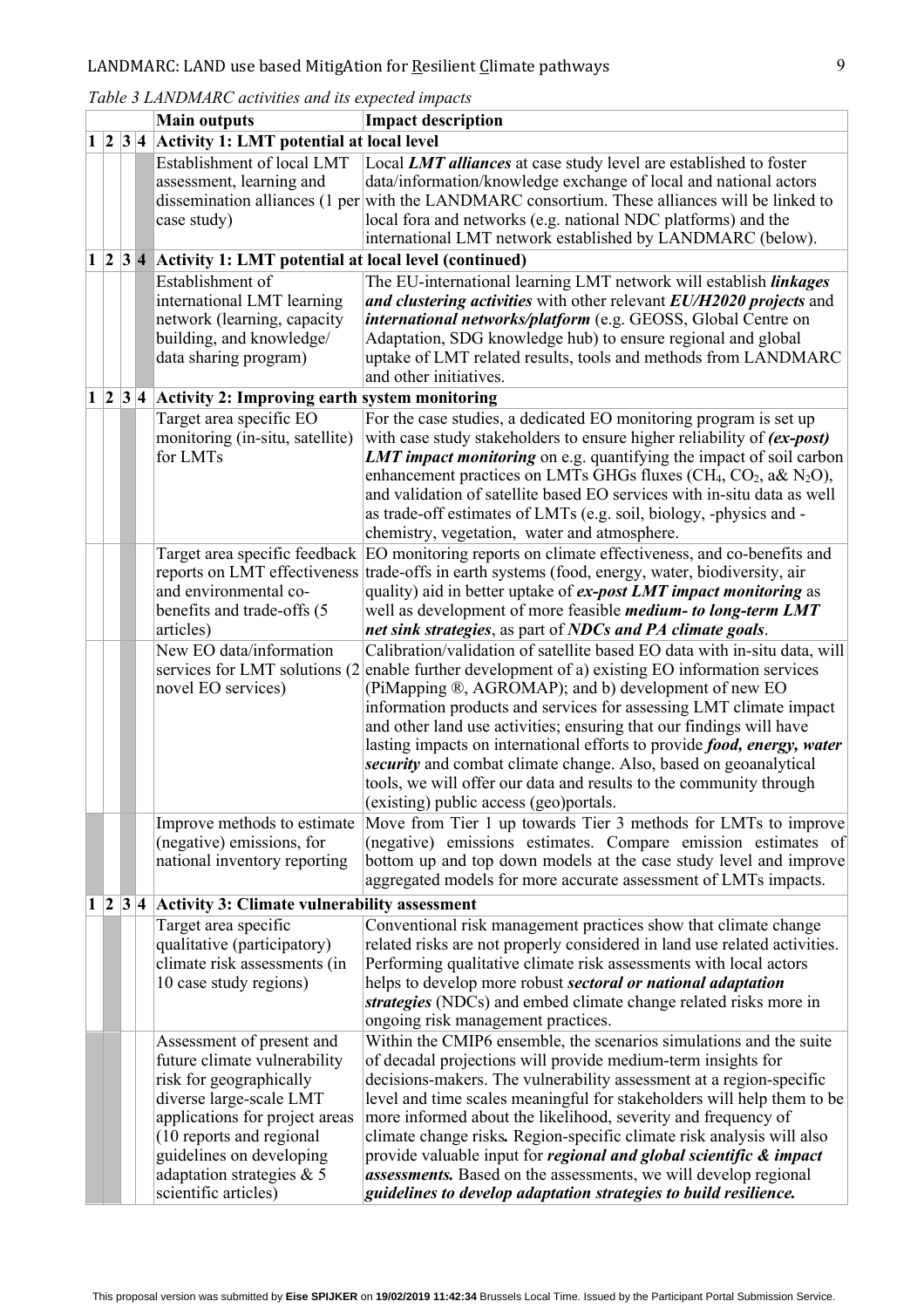|          |             |     | $\vert 1 \vert \vert 2 \vert \vert 3 \vert 4 \vert$ Activity 3: Climate vulnerability assessment (continued)                                                                                                                                                                                                                                                                                                                                                                       |                                                                                                                                                                                                                                                                                                                                                                                                                                                                                                                                                                                                                                                                                                                                                                                                                                                                                                                                                                                                                  |
|----------|-------------|-----|------------------------------------------------------------------------------------------------------------------------------------------------------------------------------------------------------------------------------------------------------------------------------------------------------------------------------------------------------------------------------------------------------------------------------------------------------------------------------------|------------------------------------------------------------------------------------------------------------------------------------------------------------------------------------------------------------------------------------------------------------------------------------------------------------------------------------------------------------------------------------------------------------------------------------------------------------------------------------------------------------------------------------------------------------------------------------------------------------------------------------------------------------------------------------------------------------------------------------------------------------------------------------------------------------------------------------------------------------------------------------------------------------------------------------------------------------------------------------------------------------------|
|          |             |     | Climate risk management<br>support; guidance $+$ training<br>for local LMT stakeholders<br>(1 guidance document, 10<br>local training/support<br>programs and 1 scientific<br>article)                                                                                                                                                                                                                                                                                             | Ensuring that LMT actions remain effective over time and resulting<br>in large net reduction of GHGs in the atmosphere, requires LMT<br>solutions in different regions around the world (with different climate<br>vulnerability profiles) to properly assess and apply 'climate change<br>proof' risk management practices. These findings have direct<br>relevance for <i>(inter)national level policies and strategies (e.g. NDC)</i><br>to make land based mitigation activities more climate resilient.                                                                                                                                                                                                                                                                                                                                                                                                                                                                                                     |
| $\bf{1}$ |             |     | $ 2 3 4$ Activity 4: Human system impact assessment                                                                                                                                                                                                                                                                                                                                                                                                                                |                                                                                                                                                                                                                                                                                                                                                                                                                                                                                                                                                                                                                                                                                                                                                                                                                                                                                                                                                                                                                  |
|          |             |     | Qualitative (participatory)<br>assessment of socio-<br>co-benefits and trade-offs for<br>LMT (in 10 case study<br>regions)                                                                                                                                                                                                                                                                                                                                                         | These assessments enable LMT proponents and other societal<br>stakeholders to evaluate and weigh the advantages (co-benefits) and<br>economic and environ-mental disadvantages trade-offs) relative to the other. This provides the basis<br>for discussions of LMT solutions at the national level (NDCs) and as<br>such provide input for <i>informed investment</i> and <i>policy decision</i><br><i>making</i> for climate action and meeting wider regional (EU climate<br>policy) and international (1.5°C, SDGs) goals.                                                                                                                                                                                                                                                                                                                                                                                                                                                                                   |
|          |             |     | Target area specific reports<br>from macro-economic and<br>regional land-use modelling<br>on (socio-economic and<br>environ-mental) co-benefits<br>& trade-offs of LMTs 10<br>non-expert result reports +<br>info material and 5 scientific<br>articles)                                                                                                                                                                                                                           | The qualitative assessments are supported by scenario modelling. A<br>combination of macro-economic and (regional) land use models (e.g.<br>E3ME, LandSHIFT, ALCES, DayCENT) are used to assess a range<br>of (quantifiable) impacts resulting from the expected implementation<br>trajectories for LMTs at the sectoral or national level. The results will<br>enhance the regional understanding of trade-offs and co-benefits (e.g.<br>competing (economic) land uses) to assess the viability of LMT<br>strategies as part of NDC and SDG policies. Associated scientific<br>publications contribute a) to <i>developing new mid- and end century</i><br>policy strategies and b) to (inter)national scientific assessments.                                                                                                                                                                                                                                                                                 |
| 1        | $ 2\rangle$ | 3 4 | <b>Activity 5: Upscaling of LMTs to global level</b>                                                                                                                                                                                                                                                                                                                                                                                                                               |                                                                                                                                                                                                                                                                                                                                                                                                                                                                                                                                                                                                                                                                                                                                                                                                                                                                                                                                                                                                                  |
|          |             |     | Regional / global LMT<br>reports (4-5 background<br>reports with<br>data/information)                                                                                                                                                                                                                                                                                                                                                                                              | Based upon the insights gained in LANDMARC and case study<br>technologies scaling narrative qualitative <i>narratives</i> as well as <b>boundary conditions for global</b><br><i>upscaling of LMTs</i> . Narratives will be prepared to enable global land<br>use change and climate scenario modelling. Preliminary results will<br>be validated in different for (e.g. scientific conferences, workshops, in<br>the LMT alliances).                                                                                                                                                                                                                                                                                                                                                                                                                                                                                                                                                                            |
|          |             |     | Results / reports from land<br>use, and economic modelling<br>for LMT solutions at the<br>global level. (4-5 scientific<br>articles) to estimates the<br>global technical potential of<br>selected LMTs<br>Results from climate change<br>scenario modelling for LMT<br>at the global level, (4-5)<br>scientific articles) support a<br>more feasible assessment of<br>the effectiveness of LMTs in<br>light of increasing global<br>climate variability and<br>possible feedbacks | Associated journal articles will contribute to <i>(inter)national scientific</i><br>assessments (e.g. IPCC AR6, IPBES) and impact assessments on<br>earth system and human system dynamics and provide land use<br>scenario modelling results on regional/global net GHG impact of<br>LMT solutions and quantified results on expected co-benefits and<br>trade-offs from LMT in terms of e.g. food, water, energy security and<br>biodiversity.<br>Associated articles will contribute to <i>international scientific</i><br>assessments on earth system and human system dynamics and<br>provide climate scenario modelling results on regional/global net<br>GHG impact (i.e. potential) of LMT solutions and quantified results<br>on expected co-benefits and trade-offs from LMT in terms of e.g.<br>food, water, energy security and biodiversity. This work will<br>contribute to the science of future climate scenario modelling (i.e.<br>IPCC ARs) as well as future policymaking for LMT deployment. |